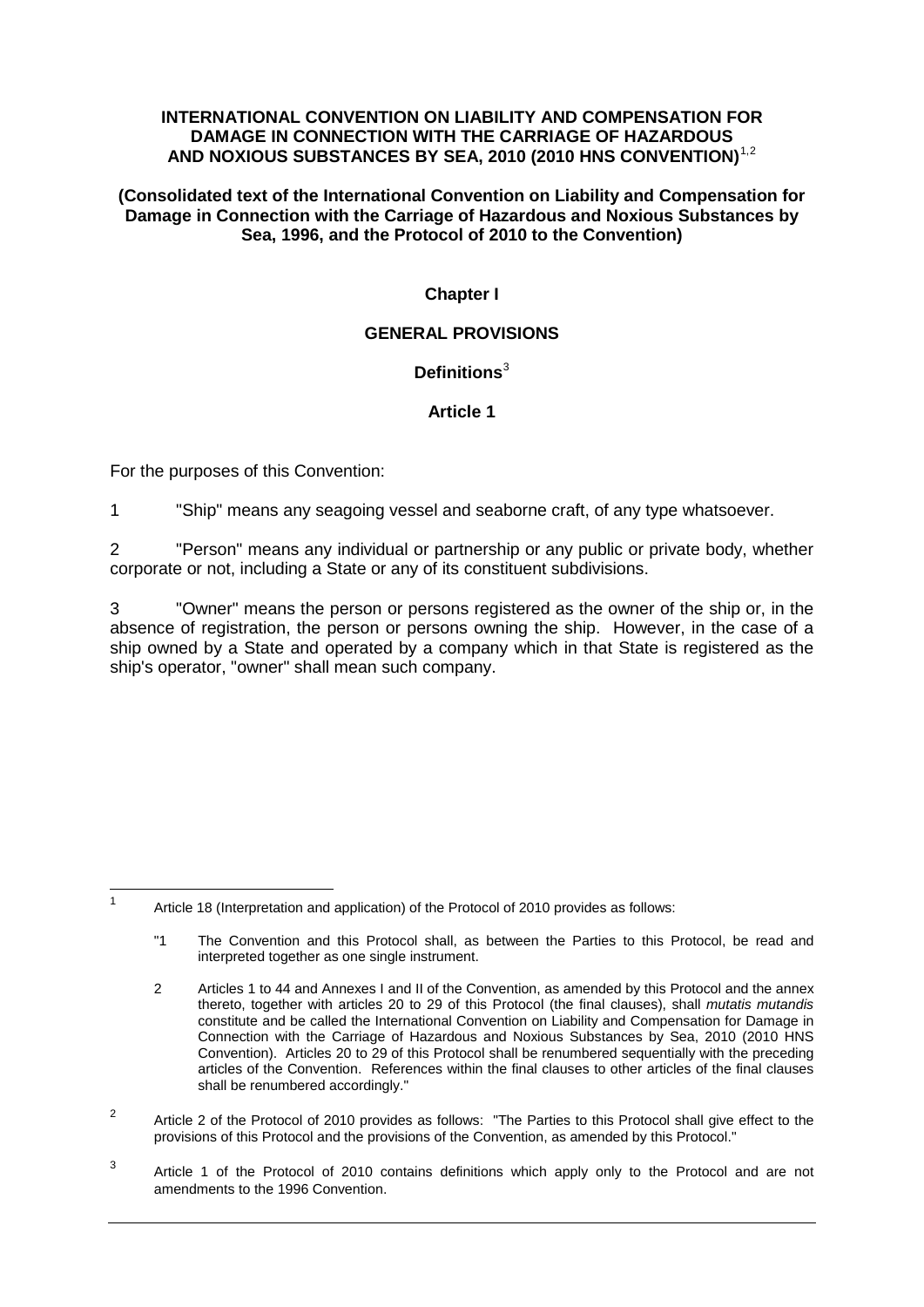- 4 "Receiver" means either:
	- (a) the person who physically receives contributing cargo discharged in the ports and terminals of a State Party; provided that if at the time of receipt the person who physically receives the cargo acts as an agent for another who is subject to the jurisdiction of any State Party, then the principal shall be deemed to be the receiver, if the agent discloses the principal to the HNS Fund; or
	- (b) the person in the State Party who in accordance with the national law of that State Party is deemed to be the receiver of contributing cargo discharged in the ports and terminals of a State Party, provided that the total contributing cargo received according to such national law is substantially the same as that which would have been received under (a).
- 5 "Hazardous and noxious substances" (HNS) means:
	- (a) any substances, materials and articles carried on board a ship as cargo, referred to in (i) to (vii) below:
		- (i) oils, carried in bulk, as defined in regulation 1 of annex I to the International Convention for the Prevention of Pollution from Ships, 1973, as modified by the Protocol of 1978 relating thereto, as amended;
		- (ii) noxious liquid substances, carried in bulk, as defined in regulation 1.10 of Annex II to the International Convention for the Prevention of Pollution from Ships, 1973, as modified by the Protocol of 1978 relating thereto, as amended, and those substances and mixtures provisionally categorized as falling in pollution category X, Y or Z in accordance with regulation 6.3 of the said Annex II;
		- (iii) dangerous liquid substances carried in bulk listed in chapter 17 of the International Code for the Construction and Equipment of Ships Carrying Dangerous Chemicals in Bulk, as amended, and the dangerous products for which the preliminary suitable conditions for the carriage have been prescribed by the Administration and port administrations involved in accordance with paragraph 1.1.6 of the Code;
		- (iv) dangerous, hazardous and harmful substances, materials and articles in packaged form covered by the International Maritime Dangerous Goods Code, as amended;
		- (v) liquefied gases as listed in chapter 19 of the International Code for the Construction and Equipment of Ships Carrying Liquefied Gases in Bulk, as amended, and the products for which preliminary suitable conditions for the carriage have been prescribed by the Administration and port administrations involved in accordance with paragraph 1.1.6 of the Code;
		- (vi) liquid substances carried in bulk with a flashpoint not exceeding 60°C (measured by a closed-cup test);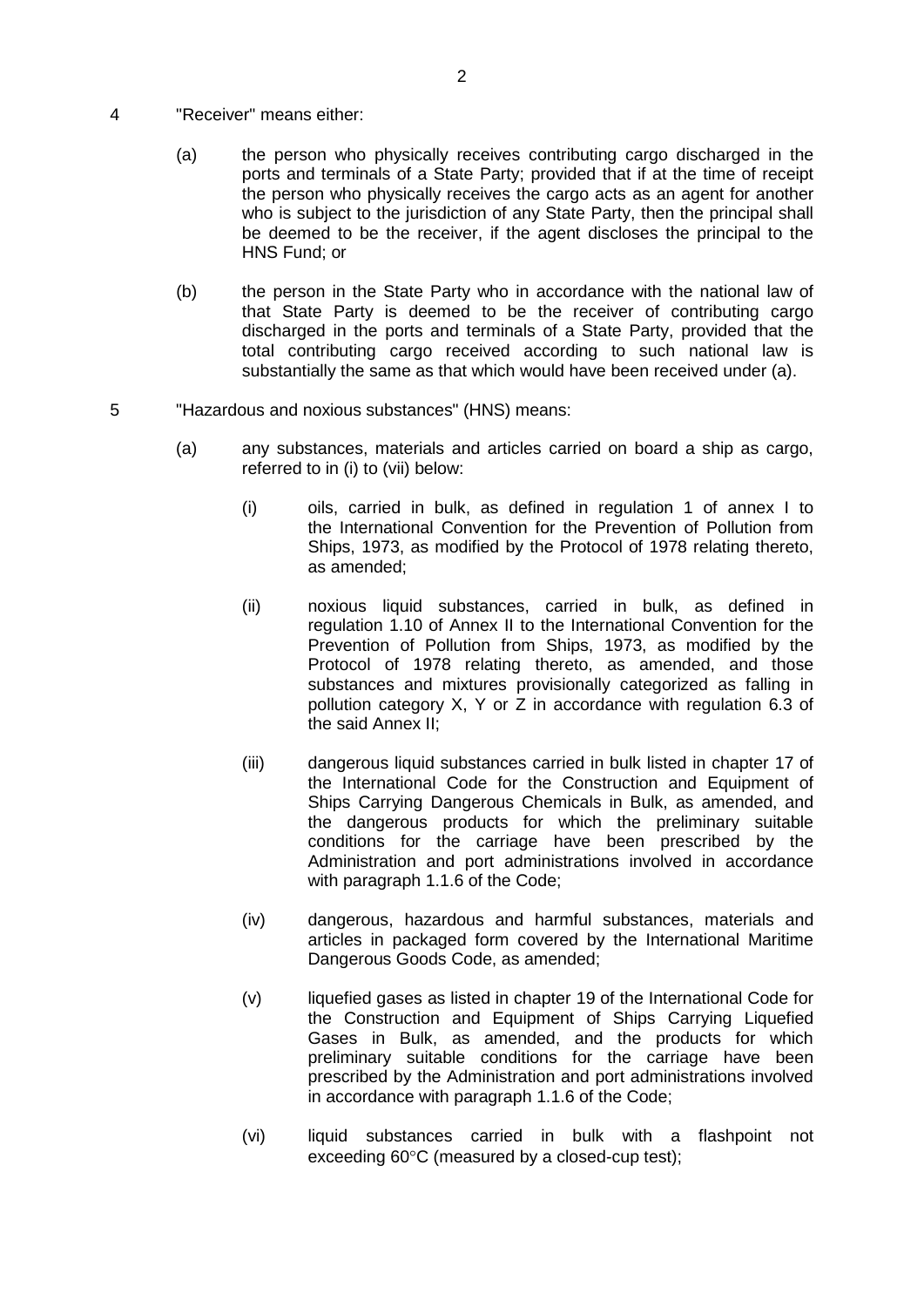- (vii) solid bulk materials possessing chemical hazards covered by the International Maritime Solid Bulk Cargoes Code, as amended, to the extent that these substances are also subject to the provisions of the International Maritime Dangerous Goods Code in effect in 1996, when carried in packaged form; and
- (b) residues from the previous carriage in bulk of substances referred to in  $(a)(i)$  to (iii) and  $(v)$  to (vii) above.

5*bis* "Bulk HNS" means any hazardous and noxious substances referred to in article 1, paragraph  $5(a)(i)$  to (iii) and (v) to (vii) and paragraph  $5(b)$ .

5*ter* "Packaged HNS" means any hazardous and noxious substances referred to in article 1, paragraph 5(a)(iv).

- 6 "Damage" means:
	- (a) loss of life or personal injury on board or outside the ship carrying the hazardous and noxious substances caused by those substances;
	- (b) loss of or damage to property outside the ship carrying the hazardous and noxious substances caused by those substances;
	- (c) loss or damage by contamination of the environment caused by the hazardous and noxious substances, provided that compensation for impairment of the environment other than loss of profit from such impairment shall be limited to costs of reasonable measures of reinstatement actually undertaken or to be undertaken; and
	- (d) the costs of preventive measures and further loss or damage caused by preventive measures.

Where it is not reasonably possible to separate damage caused by the hazardous and noxious substances from that caused by other factors, all such damage shall be deemed to be caused by the hazardous and noxious substances except if, and to the extent that, the damage caused by other factors is damage of a type referred to in article 4, paragraph 3.

In this paragraph, "caused by those substances" means caused by the hazardous or noxious nature of the substances.

7 "Preventive measures" means any reasonable measures taken by any person after an incident has occurred to prevent or minimize damage.

8 "Incident" means any occurrence or series of occurrences having the same origin, which causes damage or creates a grave and imminent threat of causing damage.

9 "Carriage by sea" means the period from the time when the hazardous and noxious substances enter any part of the ship's equipment, on loading, to the time they cease to be present in any part of the ship's equipment, on discharge. If no ship's equipment is used, the period begins and ends respectively when the hazardous and noxious substances cross the ship's rail.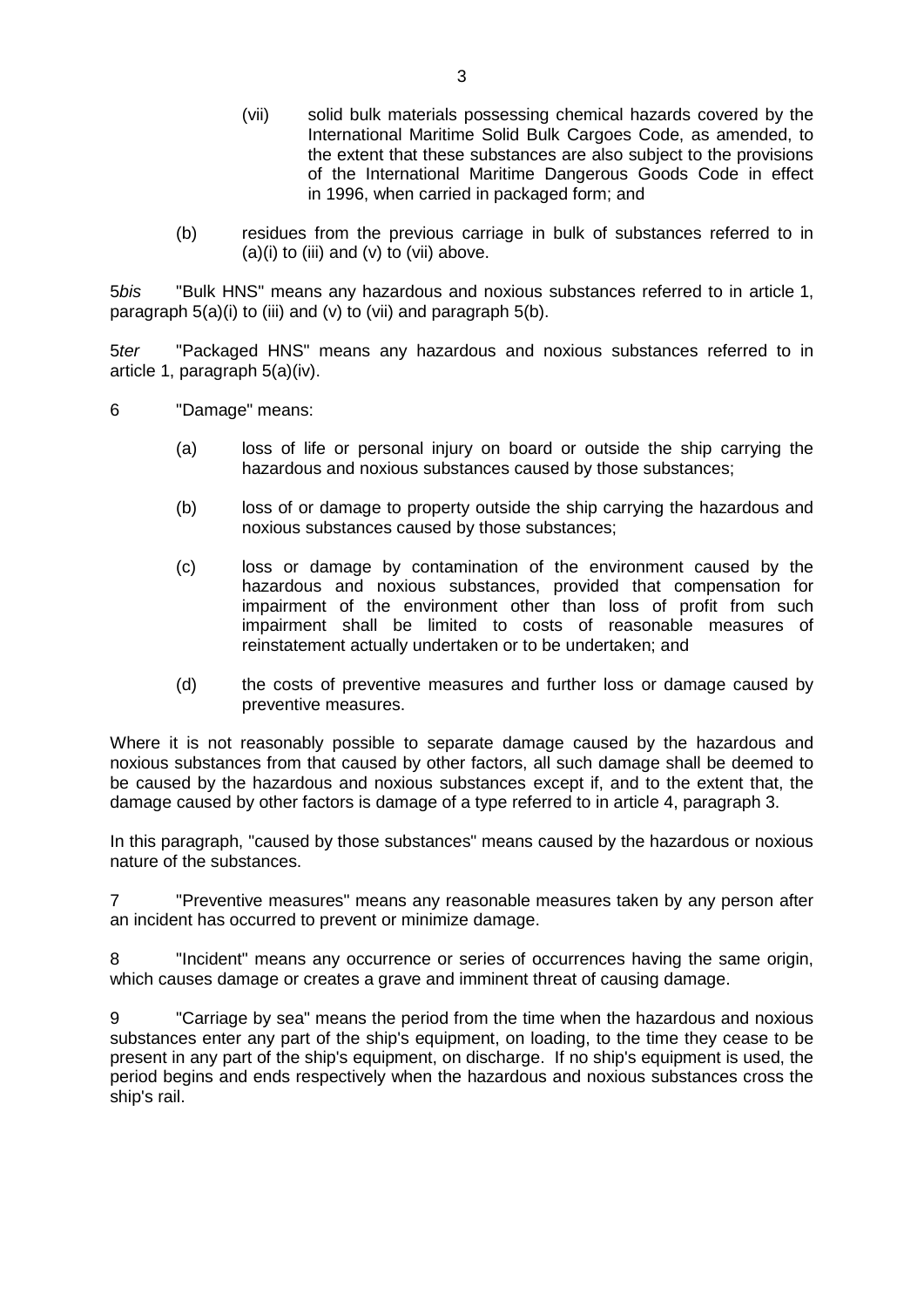10 "Contributing cargo" means any bulk HNS which is carried by sea as cargo to a port or terminal in the territory of a State Party and discharged in that State. Cargo in transit which is transferred directly, or through a port or terminal, from one ship to another, either wholly or in part, in the course of carriage from the port or terminal of original loading to the port or terminal of final destination shall be considered as contributing cargo only in respect of receipt at the final destination.

11 The "HNS Fund" means the International Hazardous and Noxious Substances Fund established under article 13.

12 "Unit of account" means the Special Drawing Right as defined by the International Monetary Fund.

13 "State of the ship's registry" means in relation to a registered ship the State of registration of the ship, and in relation to an unregistered ship the State whose flag the ship is entitled to fly.

14 "Terminal" means any site for the storage of hazardous and noxious substances received from waterborne transportation, including any facility situated off-shore and linked by pipeline or otherwise to such site.

15 "Director" means the Director of the HNS Fund.

16 "Organization" means the International Maritime Organization.

17 "Secretary-General" means the Secretary-General of the Organization.

### **Annexes**

### **Article 2**

The Annexes to this Convention shall constitute an integral part of this Convention.

### **Scope of application**

### **Article 3**

This Convention shall apply exclusively:

- (a) to any damage caused in the territory, including the territorial sea, of a State Party;
- (b) to damage by contamination of the environment caused in the exclusive economic zone of a State Party, established in accordance with international law, or, if a State Party has not established such a zone, in an area beyond and adjacent to the territorial sea of that State determined by that State in accordance with international law and extending not more than 200 nautical miles from the baselines from which the breadth of its territorial sea is measured;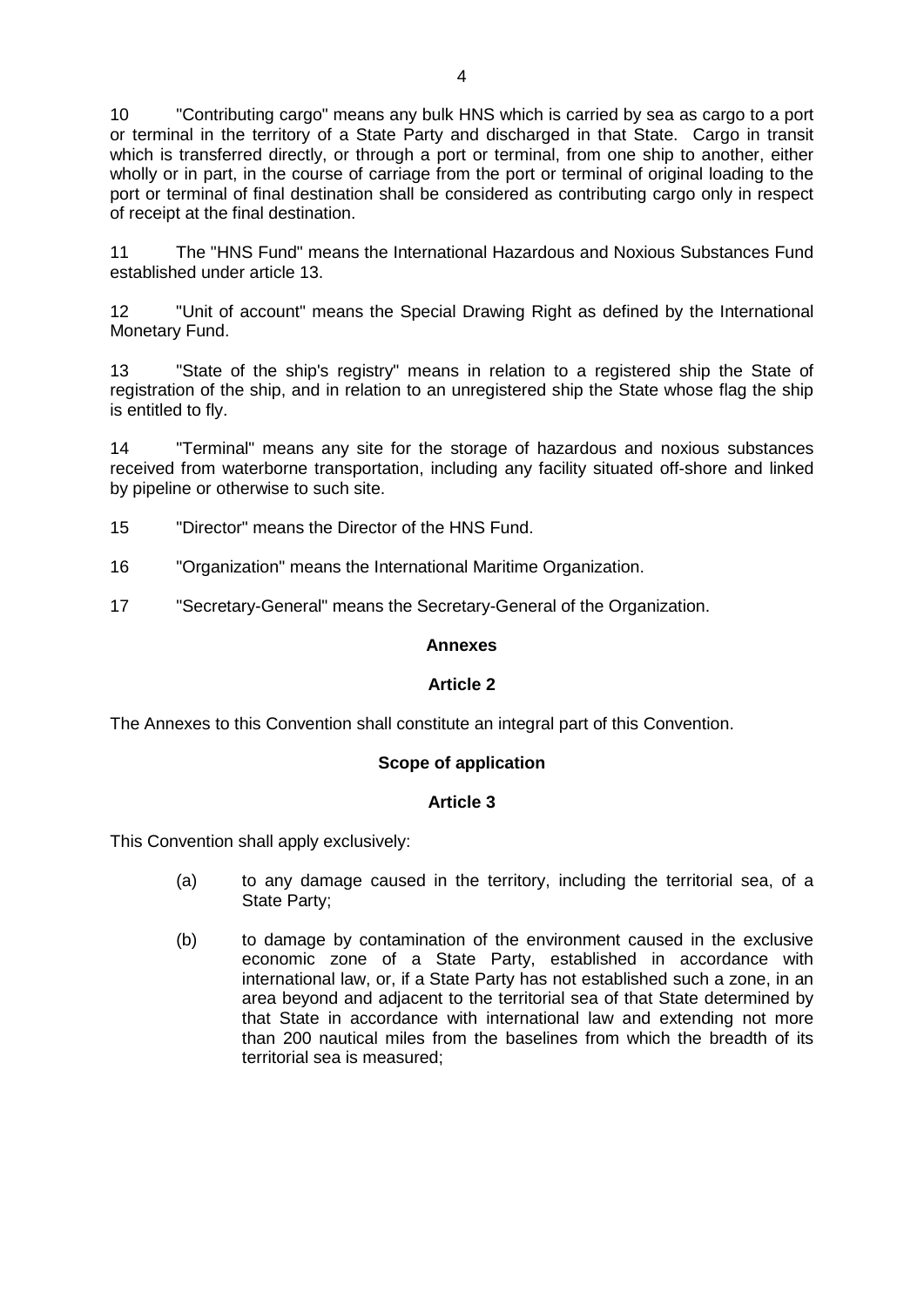- (c) to damage, other than damage by contamination of the environment, caused outside the territory, including the territorial sea, of any State, if this damage has been caused by a substance carried on board a ship registered in a State Party or, in the case of an unregistered ship, on board a ship entitled to fly the flag of a State Party; and
- (d) to preventive measures, wherever taken, to prevent or minimize such damage as referred to in (a), (b) and (c) above.

1 This Convention shall apply to claims, other than claims arising out of any contract for the carriage of goods and passengers, for damage arising from the carriage of hazardous and noxious substances by sea.

2 This Convention shall not apply to the extent that its provisions are incompatible with those of the applicable law relating to workers' compensation or social security schemes.

- 3 This Convention shall not apply:
	- (a) to pollution damage as defined in the International Convention on Civil Liability for Oil Pollution Damage, 1969, as amended, whether or not compensation is payable in respect of it under that Convention; and
	- (b) to damage caused by a radioactive material of class 7 either in the International Maritime Dangerous Goods Code, as amended, or in the International Maritime Solid Bulk Cargoes Code, as amended.

4 Except as provided in paragraph 5, the provisions of this Convention shall not apply to warships, naval auxiliary or other ships owned or operated by a State and used, for the time being, only on Government non-commercial service.

5 A State Party may decide to apply this Convention to its warships or other vessels described in paragraph 4, in which case it shall notify the Secretary-General thereof specifying the terms and conditions of such application.

6 With respect to ships owned by a State Party and used for commercial purposes, each State shall be subject to suit in the jurisdictions set forth in article 38 and shall waive all defences based on its status as a sovereign State.

### **Article 5**

1 A State may, at the time of ratification, acceptance, approval of, or accession to, this Convention, or any time thereafter, declare that this Convention does not apply to ships:

- (a) which do not exceed 200 gross tonnage; and
- (b) which carry hazardous and noxious substances only in packaged form; and
- (c) while they are engaged on voyages between ports or facilities of that State.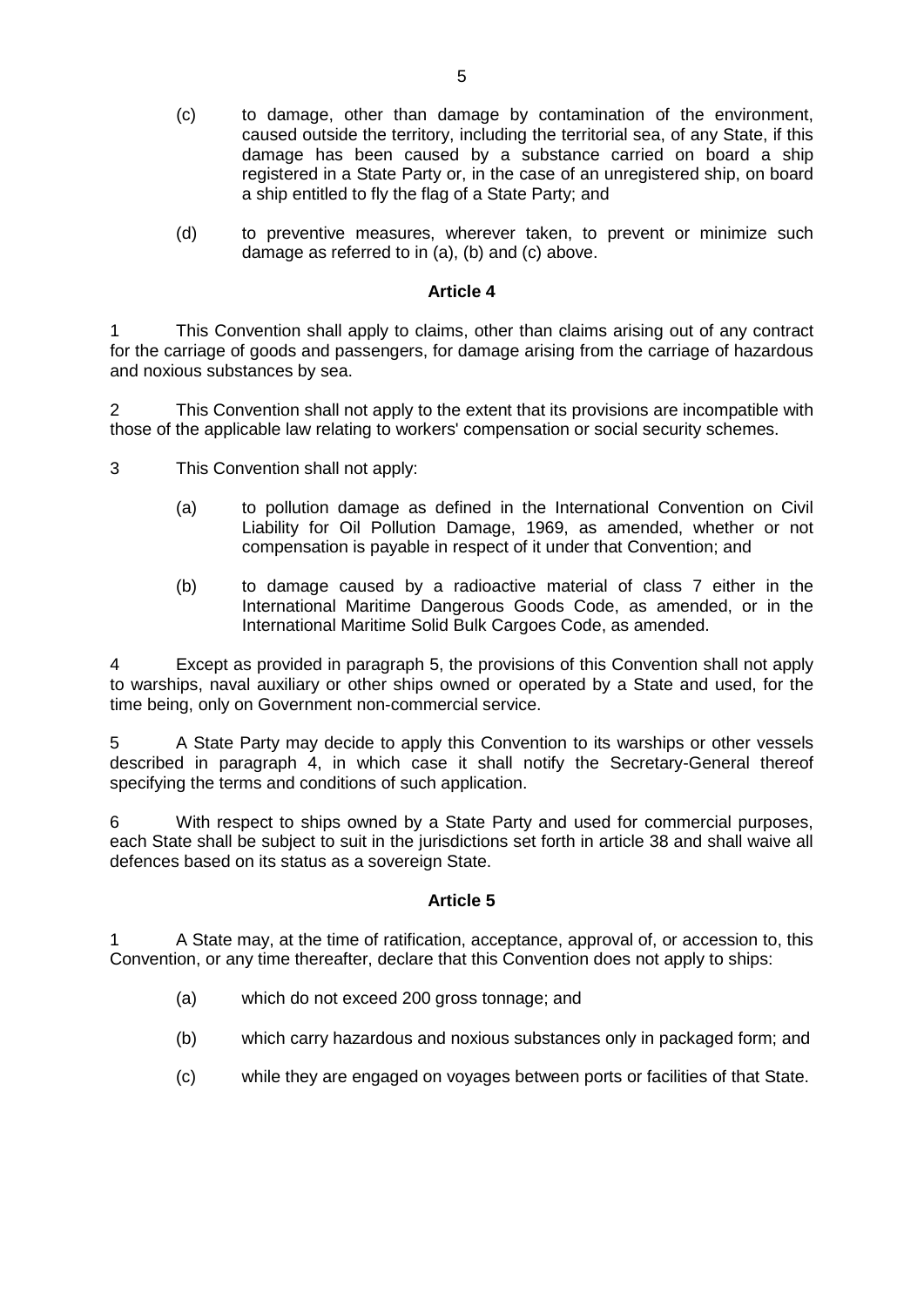2 Where two neighbouring States agree that this Convention does not apply also to ships which are covered by paragraph 1(a) and (b) while engaged on voyages between ports or facilities of those States, the States concerned may declare that the exclusion from the application of this Convention declared under paragraph 1 covers also ships referred to in this paragraph.

3 Any State which has made the declaration under paragraph 1 or 2 may withdraw such declaration at any time.

4 A declaration made under paragraph 1 or 2, and the withdrawal of the declaration made under paragraph 3, shall be deposited with the Secretary-General who shall, after the entry into force of this Convention, communicate it to the Director.

5 The HNS Fund is not liable to pay compensation for damage caused by substances carried by a ship to which the Convention does not apply pursuant to a declaration made under paragraph 1or 2, to the extent that:

- (a) the damage as defined in article 1, paragraph  $6(a)$ , (b) or (c) was caused in:
	- (i) the territory, including the territorial sea, of the State which has made the declaration, or in the case of neighbouring States which have made a declaration under paragraph 2, of either of them; or
	- (ii) the exclusive economic zone, or area mentioned in article 3(b), of the State or States referred to in (i);
- (b) the damage includes measures taken to prevent or minimize such damage.

### **Duties of State Parties**

### **Article 6**

Each State Party shall ensure that any obligation arising under this Convention is fulfilled and shall take appropriate measures under its law including the imposing of sanctions as it may deem necessary, with a view to the effective execution of any such obligation.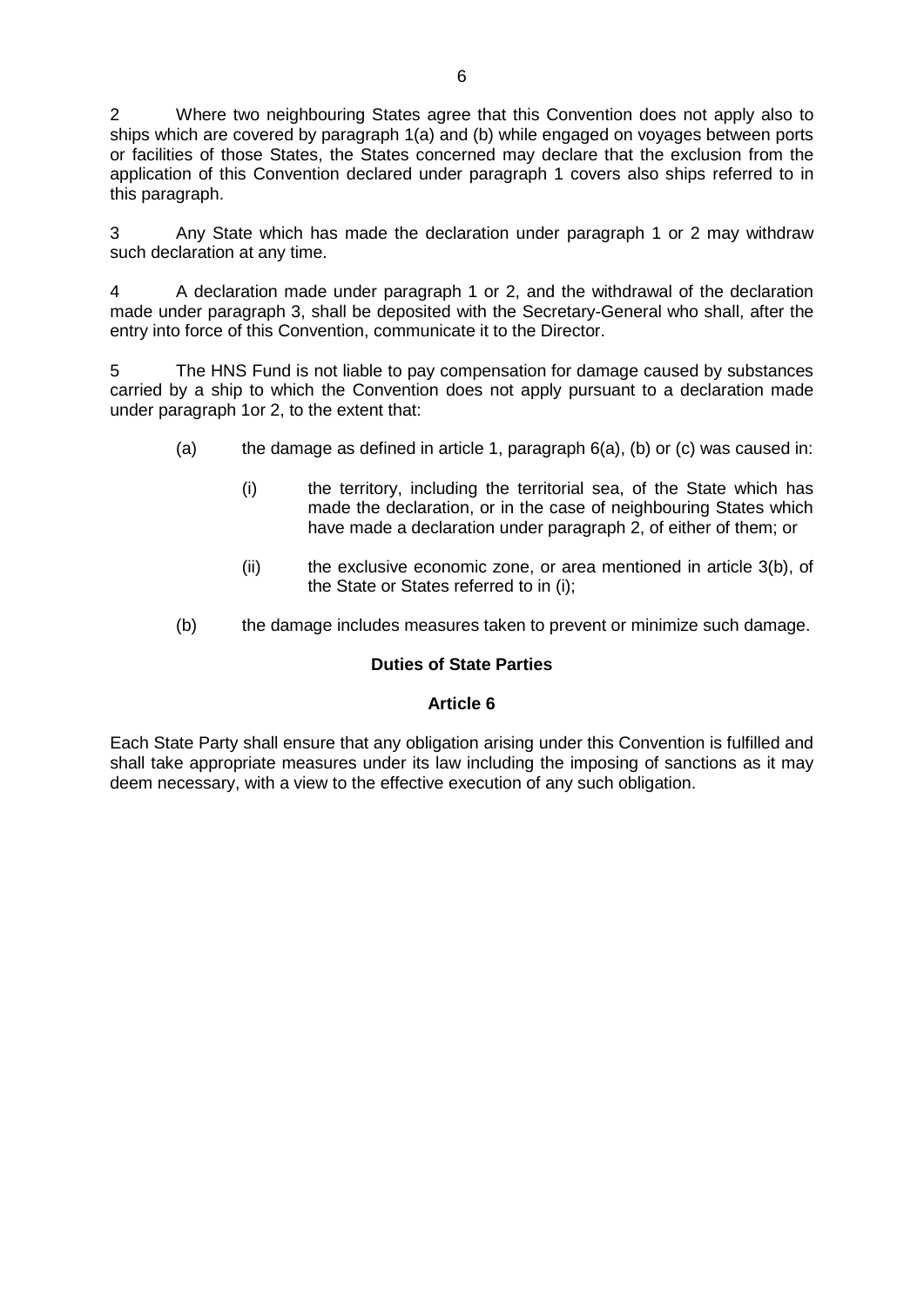## **Chapter II**

# **LIABILITY**

### **Liability of the owner**

#### **Article 7**

1 Except as provided in paragraphs 2 and 3, the owner at the time of an incident shall be liable for damage caused by any hazardous and noxious substances in connection with their carriage by sea on board the ship, provided that if an incident consists of a series of occurrences having the same origin the liability shall attach to the owner at the time of the first of such occurrences.

2 No liability shall attach to the owner if the owner proves that:

- (a) the damage resulted from an act of war, hostilities, civil war, insurrection or a natural phenomenon of an exceptional, inevitable and irresistible character; or
- (b) the damage was wholly caused by an act or omission done with the intent to cause damage by a third party; or
- (c) the damage was wholly caused by the negligence or other wrongful act of any Government or other authority responsible for the maintenance of lights or other navigational aids in the exercise of that function; or
- (d) the failure of the shipper or any other person to furnish information concerning the hazardous and noxious nature of the substances shipped either:
	- (i) has caused the damage, wholly or partly; or
	- (ii) has led the owner not to obtain insurance in accordance with article 12;

provided that neither the owner nor its servants or agents knew or ought reasonably to have known of the hazardous and noxious nature of the substances shipped.

3 If the owner proves that the damage resulted wholly or partly either from an act or omission done with intent to cause damage by the person who suffered the damage or from the negligence of that person, the owner may be exonerated wholly or partially from liability to such person.

4 No claim for compensation for damage shall be made against the owner otherwise than in accordance with this Convention.

5 Subject to paragraph 6, no claim for compensation for damage under this Convention or otherwise may be made against:

- (a) the servants or agents of the owner or the members of the crew;
- (b) the pilot or any other person who, without being a member of the crew, performs services for the ship;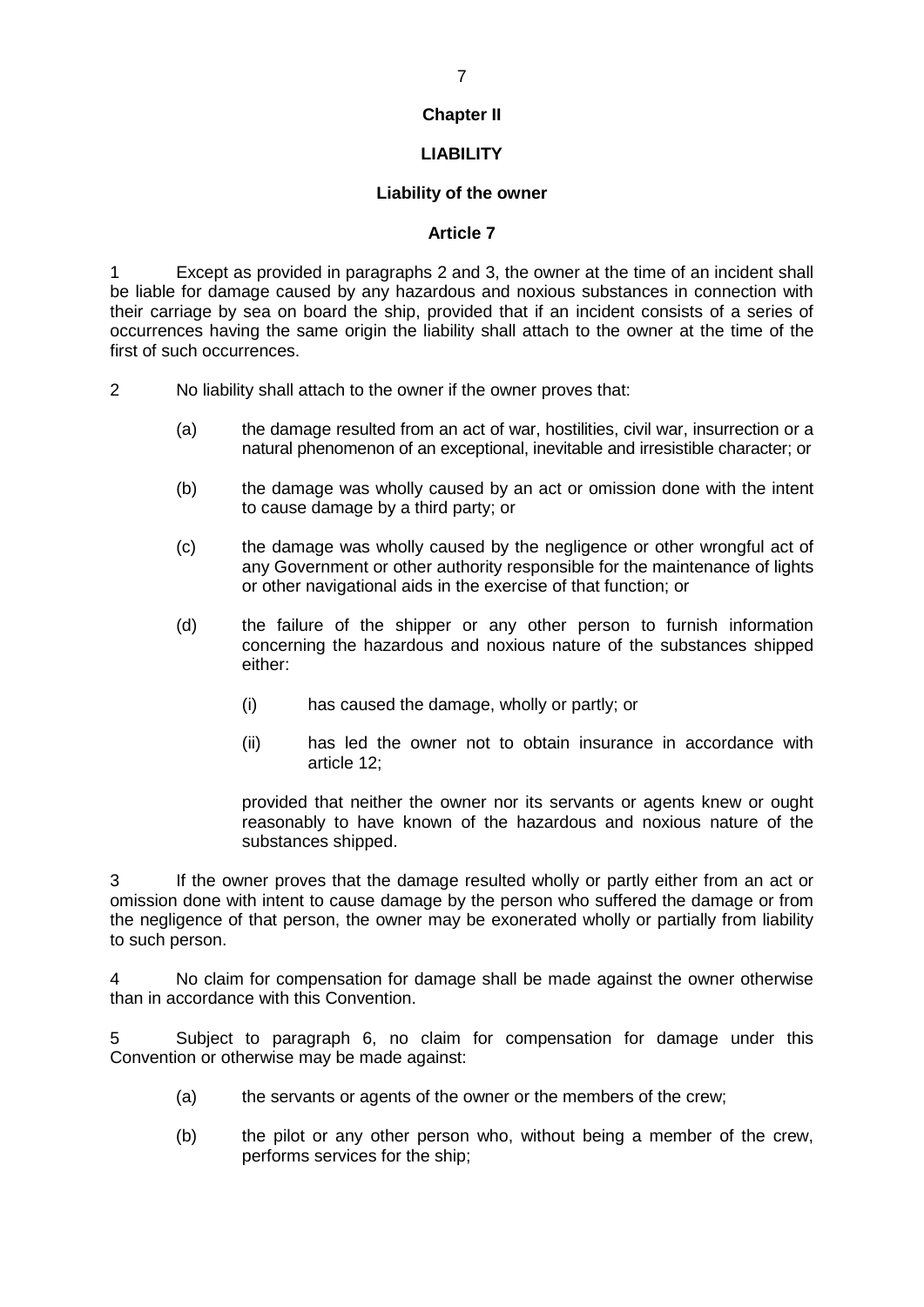- (c) any charterer (howsoever described, including a bareboat charterer), manager or operator of the ship;
- (d) any person performing salvage operations with the consent of the owner or on the instructions of a competent public authority;
- (e) any person taking preventive measures; and
- $(f)$  the servants or agents of persons mentioned in  $(c)$ ,  $(d)$  and  $(e)$ ;

unless the damage resulted from their personal act or omission, committed with the intent to cause such damage, or recklessly and with knowledge that such damage would probably result.

6 Nothing in this Convention shall prejudice any existing right of recourse of the owner against any third party, including, but not limited to, the shipper or the receiver of the substance causing the damage, or the persons indicated in paragraph 5.

#### **Incidents involving two or more ships**

#### **Article 8**

1 Whenever damage has resulted from an incident involving two or more ships each of which is carrying hazardous and noxious substances, each owner, unless exonerated under article 7, shall be liable for the damage. The owners shall be jointly and severally liable for all such damage which is not reasonably separable.

2 However, owners shall be entitled to the limits of liability applicable to each of them under article 9.

3 Nothing in this article shall prejudice any right of recourse of an owner against any other owner.

### **Limitation of liability**

#### **Article 9**

The owner of a ship shall be entitled to limit liability under this Convention in respect of any one incident to an aggregate amount calculated as follows:

- (a) Where the damage has been caused by bulk HNS:
	- (i) 10 million units of account for a ship not exceeding 2,000 units of tonnage; and
	- (ii) for a ship with a tonnage in excess thereof, the following amount in addition to that mentioned in (i):

for each unit of tonnage from 2,001 to 50,000 units of tonnage, 1,500 units of account;

for each unit of tonnage in excess of 50,000 units of tonnage, 360 units of account;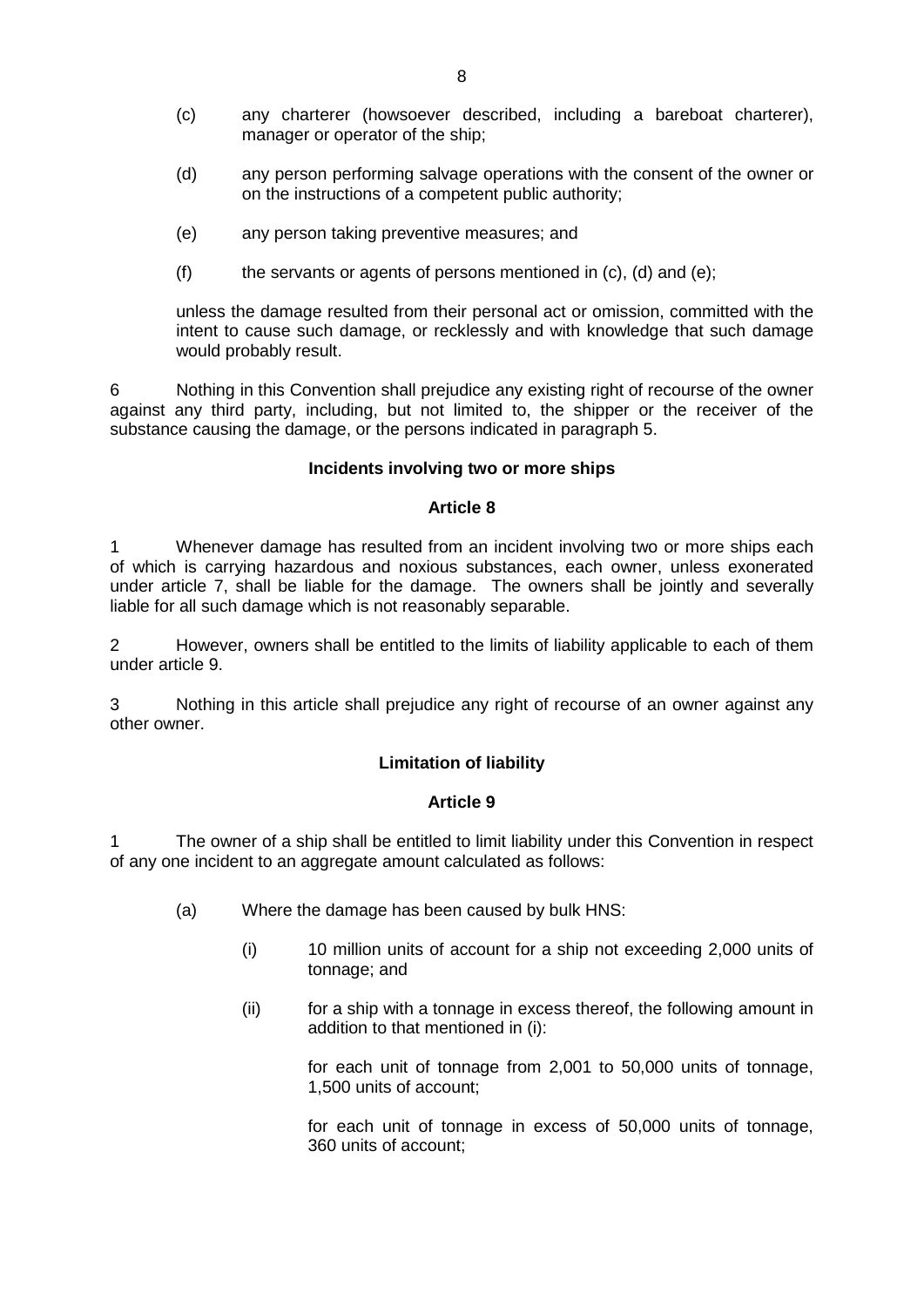provided, however, that this aggregate amount shall not in any event exceed 100 million units of account.

- (b) Where the damage has been caused by packaged HNS, or where the damage has been caused by both bulk HNS and packaged HNS, or where it is not possible to determine whether the damage originating from that ship has been caused by bulk HNS or by packaged HNS:
	- (i) 11.5 million units of account for a ship not exceeding 2,000 units of tonnage; and
	- (ii) for a ship with a tonnage in excess thereof, the following amount in addition to that mentioned in (i):

for each unit of tonnage from 2,001 to 50,000 units of tonnage, 1,725 units of account;

for each unit of tonnage in excess of 50,000 units of tonnage, 414 units of account;

provided, however, that this aggregate amount shall not in any event exceed 115 million units of account.

2 The owner shall not be entitled to limit liability under this Convention if it is proved that the damage resulted from the personal act or omission of the owner, committed with the intent to cause such damage, or recklessly and with knowledge that such damage would probably result.

3 The owner shall, for the purpose of benefitting from the limitation provided for in paragraph 1, constitute a fund for the total sum representing the limit of liability established in accordance with paragraph 1 with the court or other competent authority of any one of the States Parties in which action is brought under article 38 or, if no action is brought, with any court or other competent authority in any one of the States Parties in which an action can be brought under article 38. The fund can be constituted either by depositing the sum or by producing a bank guarantee or other guarantee, acceptable under the law of the State Party where the fund is constituted, and considered to be adequate by the court or other competent authority.

4 Subject to the provisions of article 11, the fund shall be distributed among the claimants in proportion to the amounts of their established claims.

5 If before the fund is distributed the owner or any of the servants or agents of the owner or any person providing to the owner insurance or other financial security has as a result of the incident in question, paid compensation for damage, such person shall, up to the amount that person has paid, acquire by subrogation the rights which the person so compensated would have enjoyed under this Convention.

6 The right of subrogation provided for in paragraph 5 may also be exercised by a person other than those mentioned therein in respect of any amount of compensation for damage which such person may have paid but only to the extent that such subrogation is permitted under the applicable national law.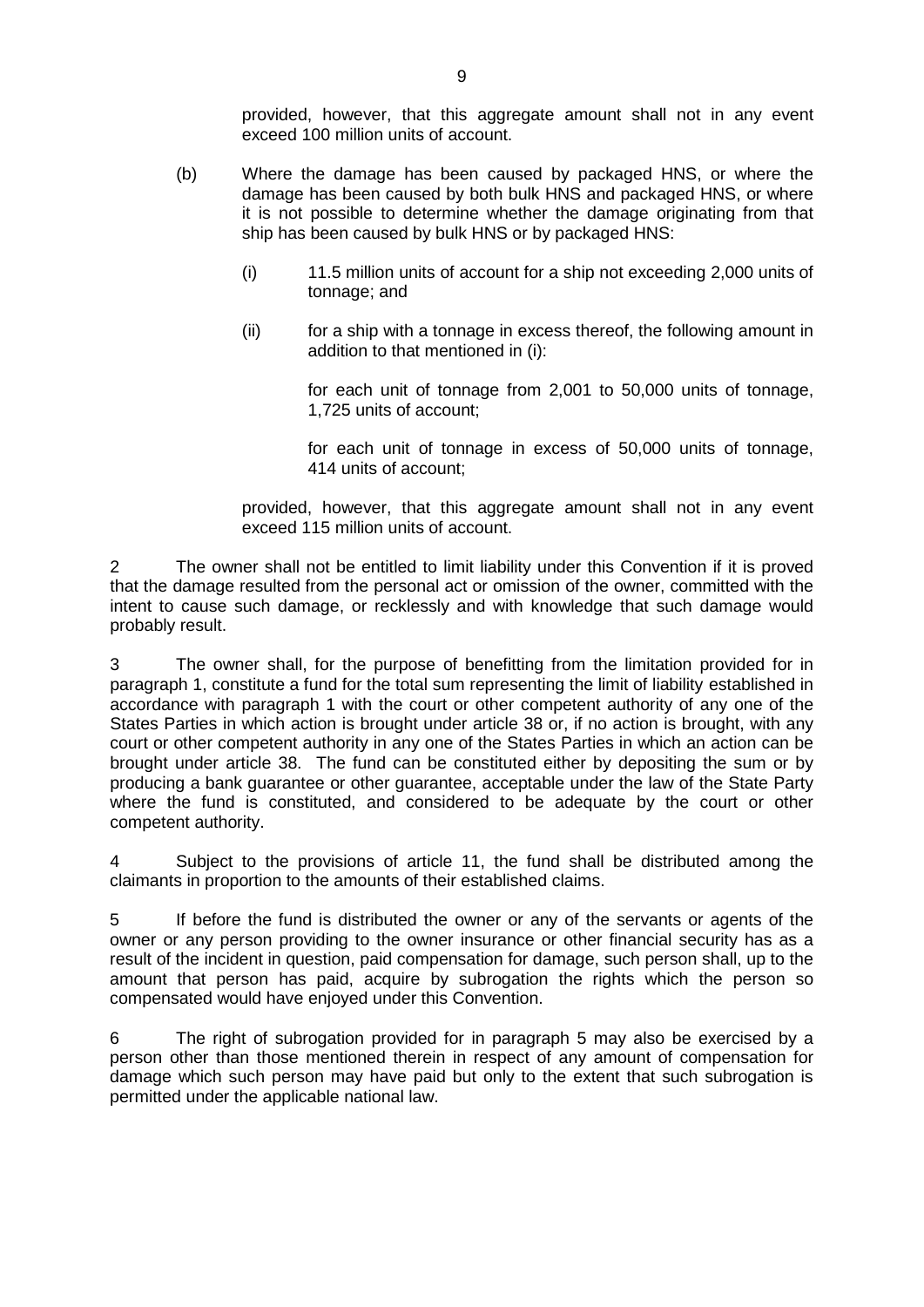7 Where owners or other persons establish that they may be compelled to pay at a later date in whole or in part any such amount of compensation, with regard to which the right of subrogation would have been enjoyed under paragraphs 5 or 6 had the compensation been paid before the fund was distributed, the court or other competent authority of the State where the fund has been constituted may order that a sufficient sum shall be provisionally set aside to enable such person at such later date to enforce the claim against the fund.

8 Claims in respect of expenses reasonably incurred or sacrifices reasonably made by the owner voluntarily to prevent or minimize damage shall rank equally with other claims against the fund.

- 9 (a) The amounts mentioned in paragraph 1 shall be converted into national currency on the basis of the value of that currency by reference to the Special Drawing Right on the date of the constitution of the fund referred to in paragraph 3. The value of the national currency, in terms of the Special Drawing Right, of a State Party which is a member of the International Monetary Fund, shall be calculated in accordance with the method of valuation applied by the International Monetary Fund in effect on the date in question for its operations and transactions. The value of the national currency, in terms of the Special Drawing Right, of a State Party which is not a member of the International Monetary Fund, shall be calculated in a manner determined by that State.
	- (b) Nevertheless, a State Party which is not a member of the International Monetary Fund and whose law does not permit the application of the provisions of paragraph 9(a) may, at the time of ratification, acceptance, approval of or accession to this Convention or at any time thereafter, declare that the unit of account referred to in paragraph 9(a) shall be equal to 15 gold francs. The gold franc referred to in this paragraph corresponds to sixty-five-and-a-half milligrammes of gold of millesimal fineness nine hundred. The conversion of the gold franc into the national currency shall be made according to the law of the State concerned.
	- (c) The calculation mentioned in the last sentence of paragraph 9(a) and the conversion mentioned in paragraph 9(b) shall be made in such manner as to express in the national currency of the State Party as far as possible the same real value for the amounts in paragraph 1 as would result from the application of the first two sentences of paragraph 9(a). States Parties shall communicate to the Secretary-General the manner of calculation pursuant to paragraph 9(a), or the result of the conversion in paragraph 9(b) as the case may be, when depositing an instrument of ratification, acceptance, approval of or accession to this Convention and whenever there is a change in either.

10 For the purpose of this article the ship's tonnage shall be the gross tonnage calculated in accordance with the tonnage measurement regulations contained in Annex I of the International Convention on Tonnage Measurement of Ships, 1969.

11 The insurer or other person providing financial security shall be entitled to constitute a fund in accordance with this article on the same conditions and having the same effect as if it were constituted by the owner. Such a fund may be constituted even if, under the provisions of paragraph 2, the owner is not entitled to limitation of liability, but its constitution shall in that case not prejudice the rights of any claimant against the owner.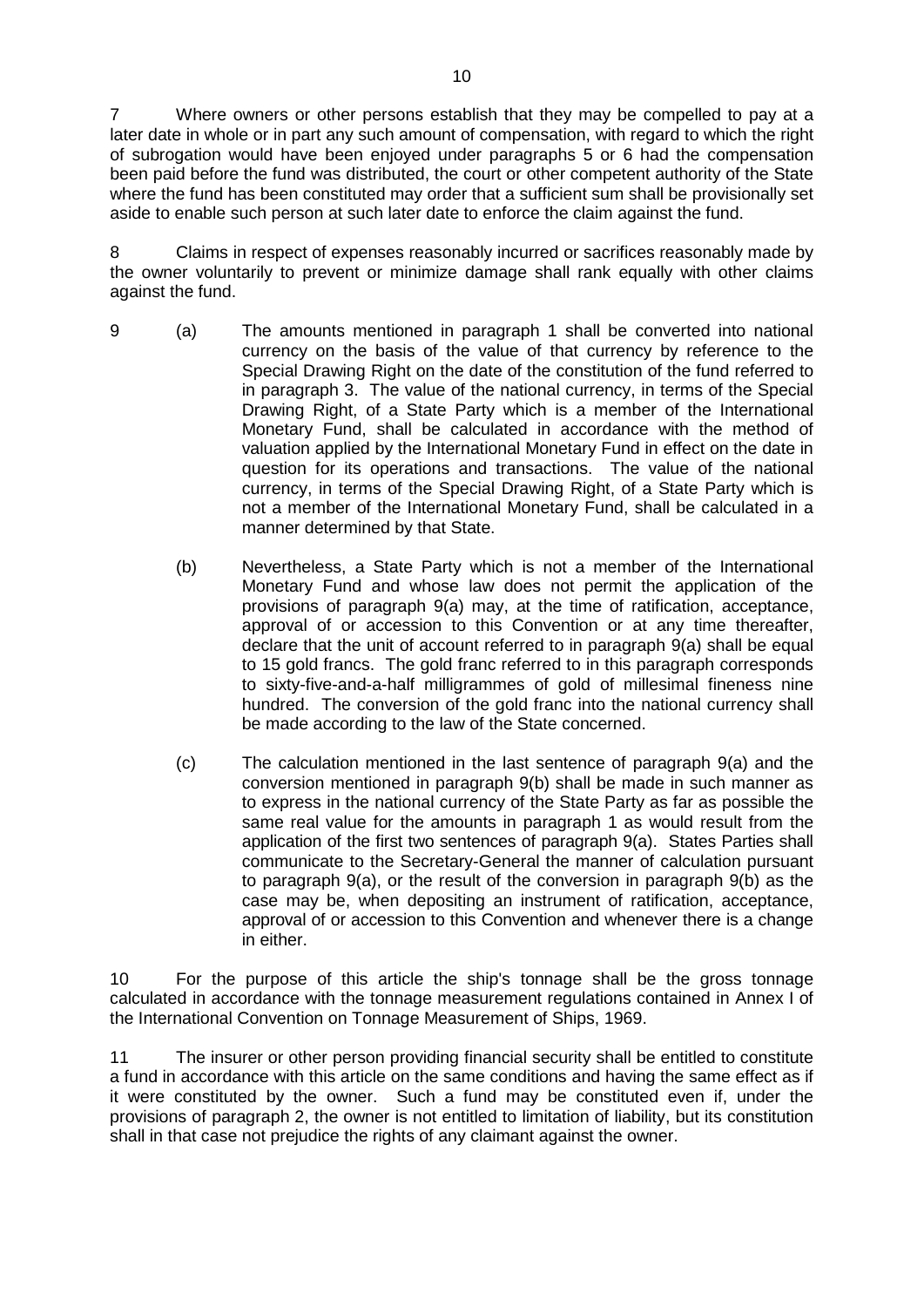1 Where the owner, after an incident, has constituted a fund in accordance with article 9 and is entitled to limit liability:

- (a) no person having a claim for damage arising out of that incident shall be entitled to exercise any right against any other assets of the owner in respect of such claim; and
- (b) the court or other competent authority of any State Party shall order the release of any ship or other property belonging to the owner which has been arrested in respect of a claim for damage arising out of that incident, and shall similarly release any bail or other security furnished to avoid such arrest.

2 The foregoing shall, however, only apply if the claimant has access to the court administering the fund and the fund is actually available in respect of the claim.

# **Death and injury**

### **Article 11**

Claims in respect of death or personal injury have priority over other claims save to the extent that the aggregate of such claims exceeds two-thirds of the total amount established in accordance with article 9, paragraph 1.

### **Compulsory insurance of the owner**

### **Article 12**

1 The owner of a ship registered in a State Party and actually carrying hazardous and noxious substances shall be required to maintain insurance or other financial security, such as the guarantee of a bank or similar financial institution, in the sums fixed by applying the limits of liability prescribed in article 9, paragraph 1, to cover liability for damage under this Convention.

2 A compulsory insurance certificate attesting that insurance or other financial security is in force in accordance with the provisions of this Convention shall be issued to each ship after the appropriate authority of a State Party has determined that the requirements of paragraph 1 have been complied with. With respect to a ship registered in a State Party such compulsory insurance certificate shall be issued or certified by the appropriate authority of the State of the ship's registry; with respect to a ship not registered in a State Party it may be issued or certified by the appropriate authority of any State Party. This compulsory insurance certificate shall be in the form of the model set out in Annex I and shall contain the following particulars:

- (a) name of the ship, distinctive number or letters and port of registry;
- (b) name and principal place of business of the owner;
- (c) IMO ship identification number;
- (d) type and duration of security;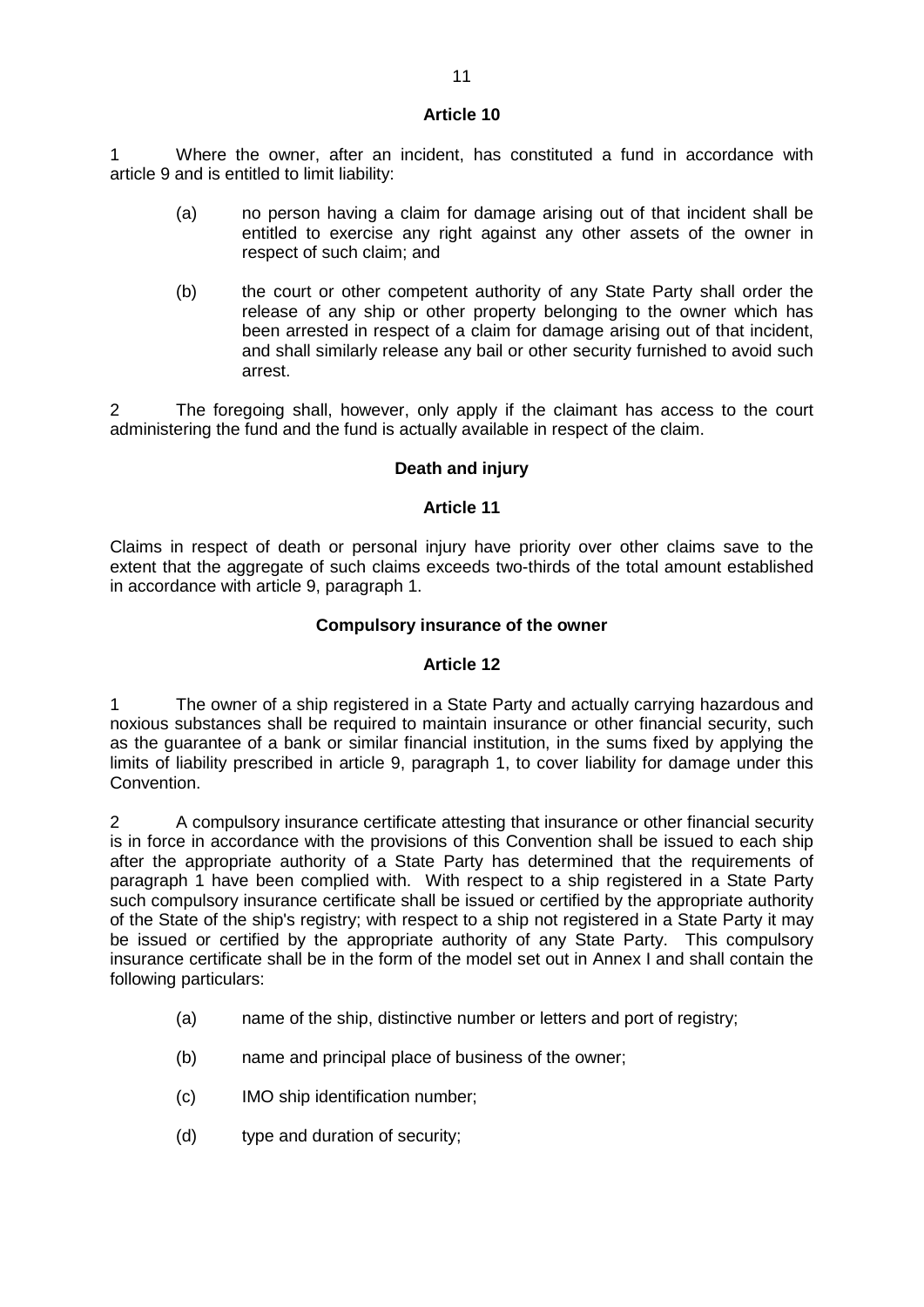- (e) name and principal place of business of insurer or other person giving security and, where appropriate, place of business where the insurance or security is established; and
- (f) period of validity of certificate, which shall not be longer than the period of validity of the insurance or other security.

3 The compulsory insurance certificate shall be in the official language or languages of the issuing State. If the language used is neither English, nor French nor Spanish, the text shall include a translation into one of these languages.

4 The compulsory insurance certificate shall be carried on board the ship and a copy shall be deposited with the authorities who keep the record of the ship's registry or, if the ship is not registered in a State Party, with the authority of the State issuing or certifying the certificate.

5 An insurance or other financial security shall not satisfy the requirements of this article if it can cease, for reasons other than the expiry of the period of validity of the insurance or security specified in the certificate under paragraph 2, before three months have elapsed from the date on which notice of its termination is given to the authorities referred to in paragraph 4, unless the compulsory insurance certificate has been surrendered to these authorities or a new certificate has been issued within the said period. The foregoing provisions shall similarly apply to any modification which results in the insurance or security no longer satisfying the requirements of this article.

6 The State of the ship's registry shall, subject to the provisions of this article, determine the conditions of issue and validity of the compulsory insurance certificate.

7 Compulsory insurance certificates issued or certified under the authority of a State Party in accordance with paragraph 2 shall be accepted by other States Parties for the purposes of this Convention and shall be regarded by other States Parties as having the same force as compulsory insurance certificates issued or certified by them even if issued or certified in respect of a ship not registered in a State Party. A State Party may at any time request consultation with the issuing or certifying State should it believe that the insurer or guarantor named in the compulsory insurance certificate is not financially capable of meeting the obligations imposed by this Convention.

8 Any claim for compensation for damage may be brought directly against the insurer or other person providing financial security for the owner's liability for damage. In such case the defendant may, even if the owner is not entitled to limitation of liability, benefit from the limit of liability prescribed in accordance with paragraph 1. The defendant may further invoke the defences (other than the bankruptcy or winding up of the owner) which the owner would have been entitled to invoke. Furthermore, the defendant may invoke the defence that the damage resulted from the wilful misconduct of the owner, but the defendant shall not invoke any other defence which the defendant might have been entitled to invoke in proceedings brought by the owner against the defendant. The defendant shall in any event have the right to require the owner to be joined in the proceedings.

9 Any sums provided by insurance or by other financial security maintained in accordance with paragraph 1 shall be available exclusively for the satisfaction of claims under this Convention.

10 A State Party shall not permit a ship under its flag to which this article applies to trade unless a certificate has been issued under paragraph 2 or 12.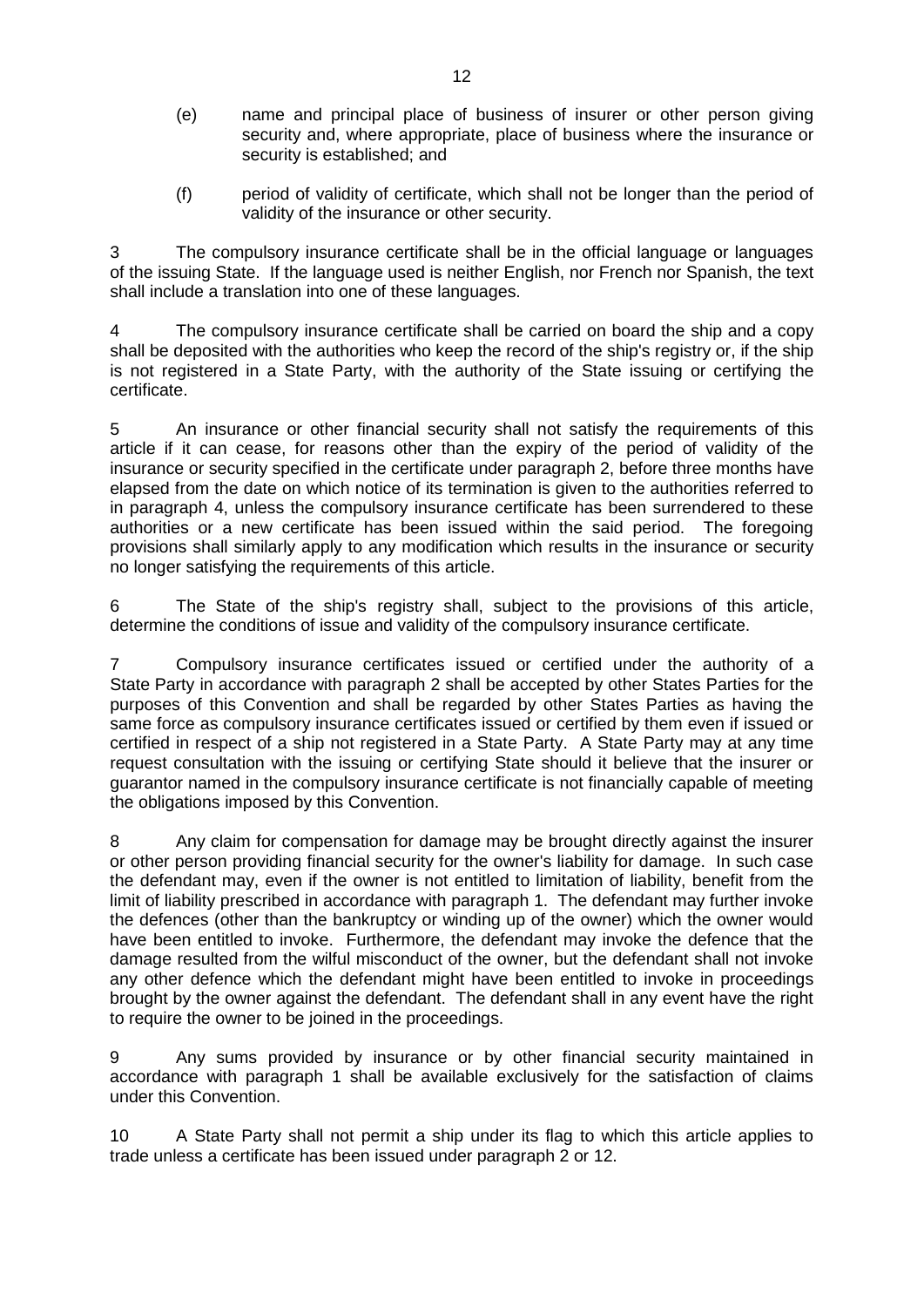11 Subject to the provisions of this article, each State Party shall ensure, under its national law, that insurance or other security in the sums specified in paragraph 1 is in force in respect of any ship, wherever registered, entering or leaving a port in its territory, or arriving at or leaving an offshore facility in its territorial sea.

12 If insurance or other financial security is not maintained in respect of a ship owned by a State Party, the provisions of this article relating thereto shall not be applicable to such ship, but the ship shall carry a compulsory insurance certificate issued by the appropriate authorities of the State of the ship's registry stating that the ship is owned by that State and that the ship's liability is covered within the limit prescribed in accordance with paragraph 1. Such a compulsory insurance certificate shall follow as closely as possible the model prescribed by paragraph 2.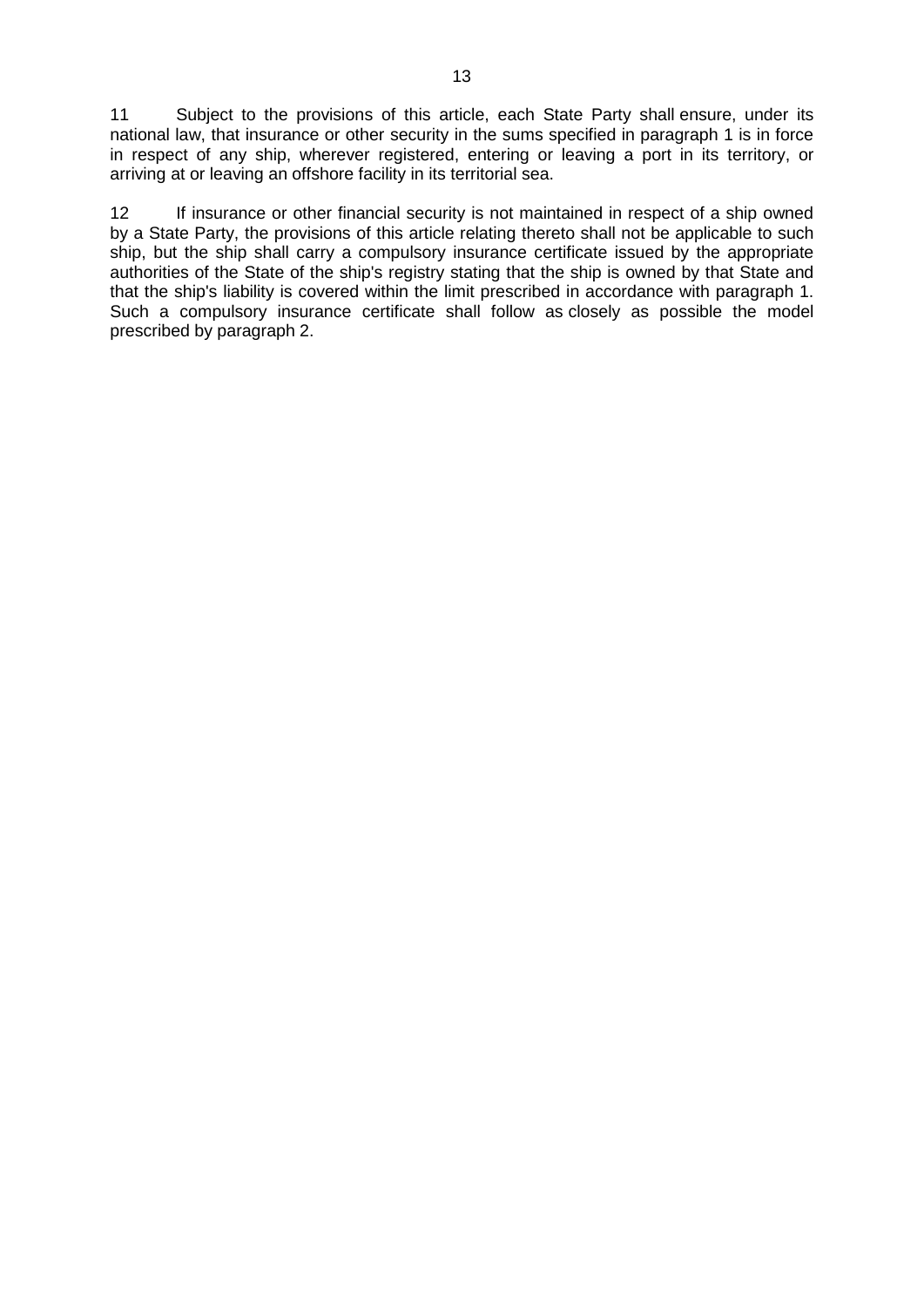## **Chapter III**

#### **COMPENSATION BY THE INTERNATIONAL HAZARDOUS AND NOXIOUS SUBSTANCES FUND (HNS FUND)**

#### **Establishment of the HNS Fund**

#### **Article 13**

1 The International Hazardous and Noxious Substances Fund (HNS Fund) is hereby established with the following aims:

- (a) to provide compensation for damage in connection with the carriage of hazardous and noxious substances by sea, to the extent that the protection afforded by chapter II is inadequate or not available; and
- (b) to give effect to the related tasks set out in article 15.

2 The HNS Fund shall in each State Party be recognized as a legal person capable under the laws of that State of assuming rights and obligations and of being a party in legal proceedings before the courts of that State. Each State Party shall recognize the Director as the legal representative of the HNS Fund.

### **Compensation**

### **Article 14**

1 For the purpose of fulfilling its function under article 13, paragraph 1(a), the HNS Fund shall pay compensation to any person suffering damage if such person has been unable to obtain full and adequate compensation for the damage under the terms of chapter II:

- (a) because no liability for the damage arises under chapter II;
- (b) because the owner liable for the damage under chapter II is financially incapable of meeting the obligations under this Convention in full and any financial security that may be provided under chapter II does not cover or is insufficient to satisfy the claims for compensation for damage; an owner being treated as financially incapable of meeting these obligations and a financial security being treated as insufficient if the person suffering the damage has been unable to obtain full satisfaction of the amount of compensation due under chapter II after having taken all reasonable steps to pursue the available legal remedies;
- (c) because the damage exceeds the owner's liability under the terms of chapter II.

Expenses reasonably incurred or sacrifices reasonably made by the owner voluntarily to prevent or minimize damage shall be treated as damage for the purposes of this article.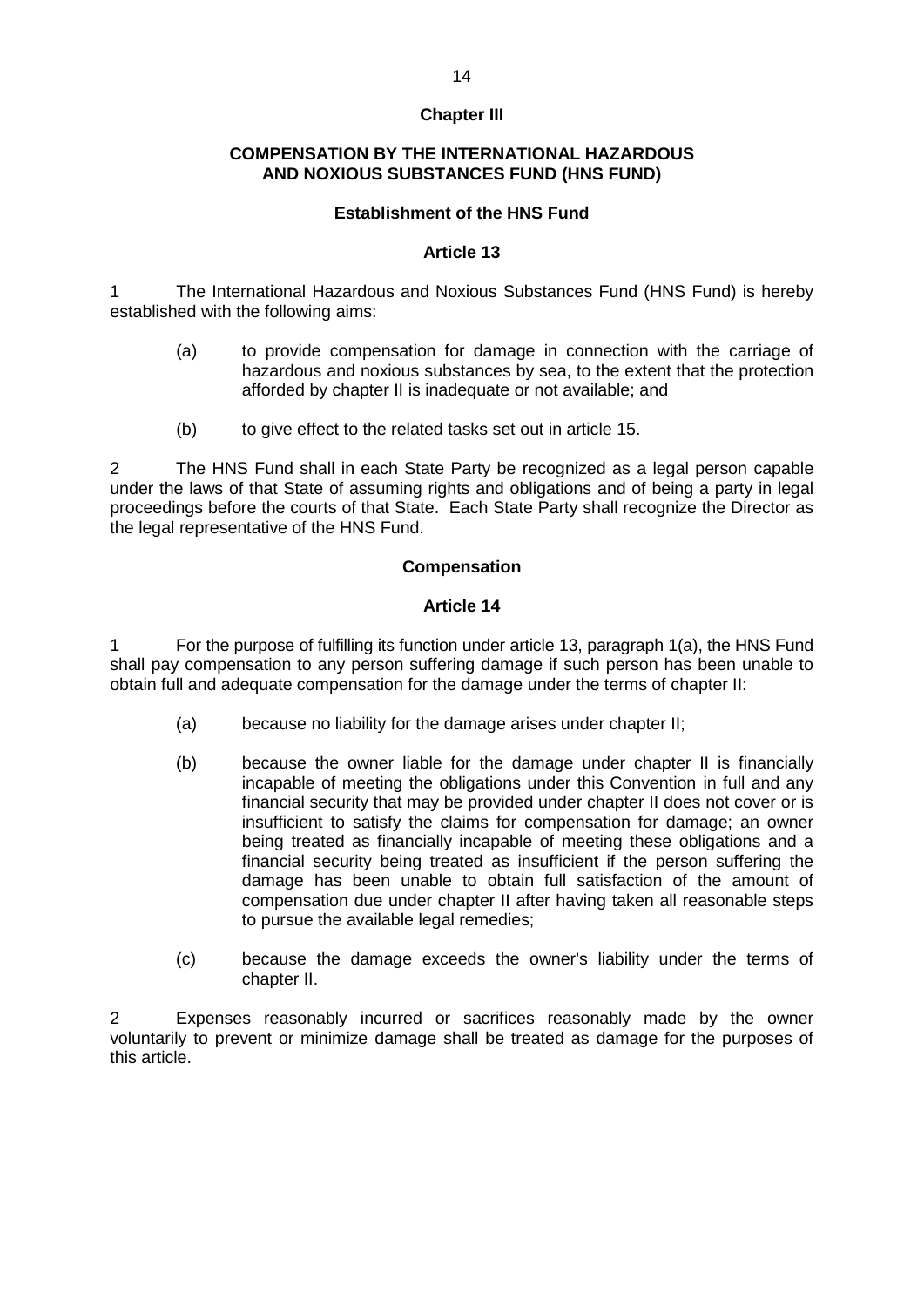- 3 The HNS Fund shall incur no obligation under the preceding paragraphs if:
	- (a) it proves that the damage resulted from an act of war, hostilities, civil war or insurrection or was caused by hazardous and noxious substances which had escaped or been discharged from a warship or other ship owned or operated by a State and used, at the time of the incident, only on Government non-commercial service; or
	- (b) the claimant cannot prove that there is a reasonable probability that the damage resulted from an incident involving one or more ships.

4 If the HNS Fund proves that the damage resulted wholly or partly either from an act or omission done with intent to cause damage by the person who suffered the damage or from the negligence of that person, the HNS Fund may be exonerated wholly or partially from its obligation to pay compensation to such person. The HNS Fund shall in any event be exonerated to the extent that the owner may have been exonerated under article 7, paragraph 3. However, there shall be no such exoneration of the HNS Fund with regard to preventive measures.

- 5 (a) Except as otherwise provided in subparagraph (b), the aggregate amount of compensation payable by the HNS Fund under this article shall in respect of any one incident be limited, so that the total sum of that amount and any amount of compensation actually paid under chapter II for damage within the scope of application of this Convention as defined in article 3 shall not exceed 250 million units of account.
	- (b) The aggregate amount of compensation payable by the HNS Fund under this article for damage resulting from a natural phenomenon of an exceptional, inevitable and irresistible character shall not exceed 250 million units of account.
	- (c) Interest accrued on a fund constituted in accordance with article 9, paragraph 3, if any, shall not be taken into account for the computation of the maximum compensation payable by the HNS Fund under this article.
	- (d) The amounts mentioned in this article shall be converted into national currency on the basis of the value of that currency with reference to the Special Drawing Right on the date of the decision of the Assembly of the HNS Fund as to the first date of payment of compensation.

6 Where the amount of established claims against the HNS Fund exceeds the aggregate amount of compensation payable under paragraph 5, the amount available shall be distributed in such a manner that the proportion between any established claim and the amount of compensation actually recovered by the claimant under this Convention shall be the same for all claimants. Claims in respect of death or personal injury shall have priority over other claims, however, save to the extent that the aggregate of such claims exceeds two-thirds of the total amount established in accordance with paragraph 5.

7 The Assembly of the HNS Fund may decide that, in exceptional cases, compensation in accordance with this Convention can be paid even if the owner has not constituted a fund in accordance with chapter II. In such cases paragraph 5(d) applies accordingly.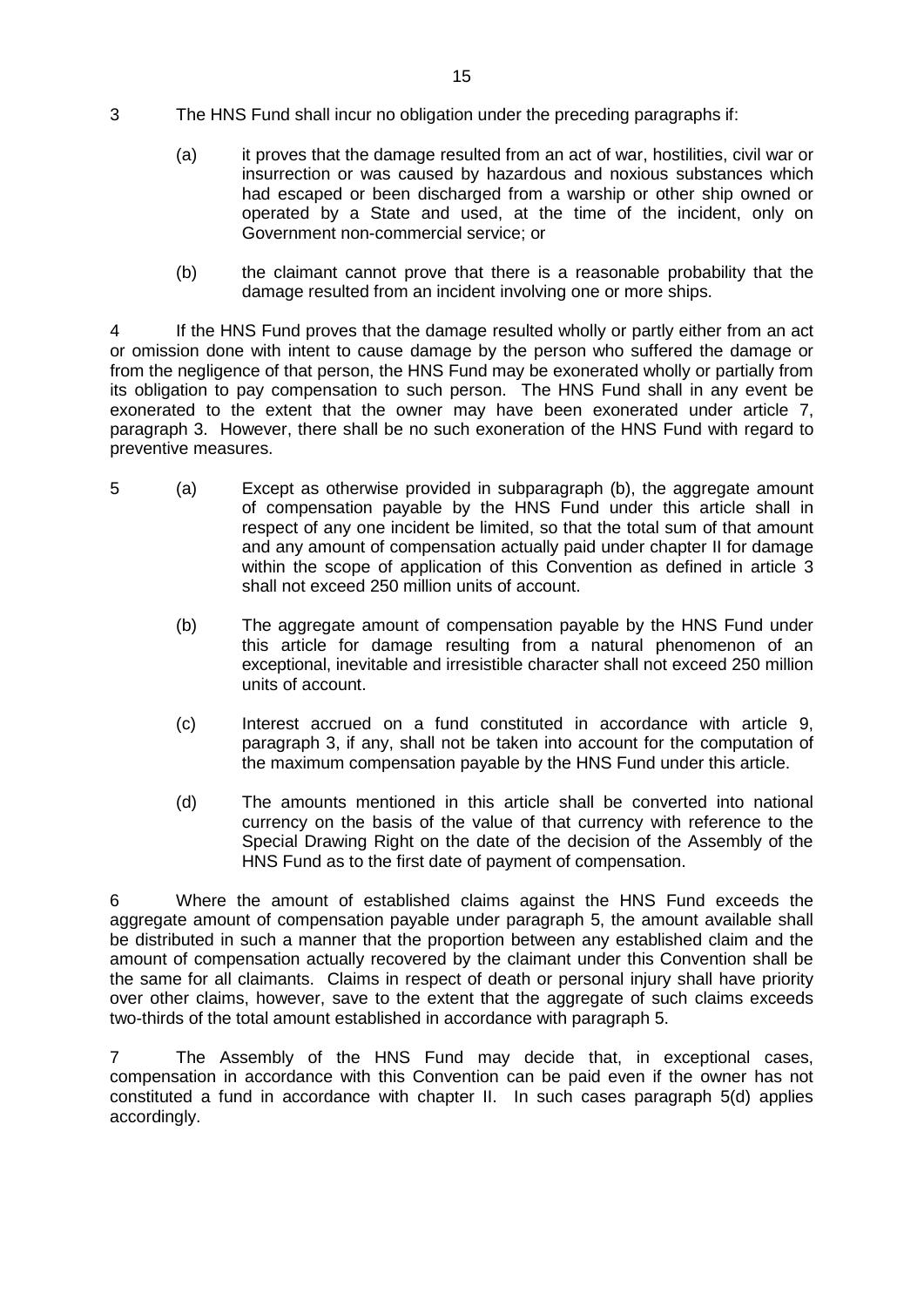### **Related tasks of the HNS Fund**

#### **Article 15**

For the purpose of fulfilling its function under article 13, paragraph 1(a), the HNS Fund shall have the following tasks:

- (a) to consider claims made against the HNS Fund;
- (b) to prepare an estimate in the form of a budget for each calendar year of:

Expenditure:

- (i) costs and expenses of the administration of the HNS Fund in the relevant year and any deficit from operations in the preceding years; and
- (ii) payments to be made by the HNS Fund in the relevant year;

Income:

- (iii) surplus funds from operations in preceding years, including any interest;
- (iv) initial contributions to be paid in the course of the year;
- (v) annual contributions if required to balance the budget; and
- (vi) any other income;
- (c) to use at the request of a State Party its good offices as necessary to assist that State to secure promptly such personnel, material and services as are necessary to enable the State to take measures to prevent or mitigate damage arising from an incident in respect of which the HNS Fund may be called upon to pay compensation under this Convention; and
- (d) to provide, on conditions laid down in the internal regulations, credit facilities with a view to the taking of preventive measures against damage arising from a particular incident in respect of which the HNS Fund may be called upon to pay compensation under this Convention.

#### **General provisions on contributions**

#### **Article 16**

1 The HNS Fund shall have a general account, which shall be divided into sectors.

2 The HNS Fund shall, subject to article 19, paragraphs 3 and 4, also have separate accounts in respect of:

- (a) oil as defined in article 1, paragraph  $5(a)(i)$  (oil account);
- (b) liquefied natural gases of light hydrocarbons with methane as the main constituent (LNG) (LNG account); and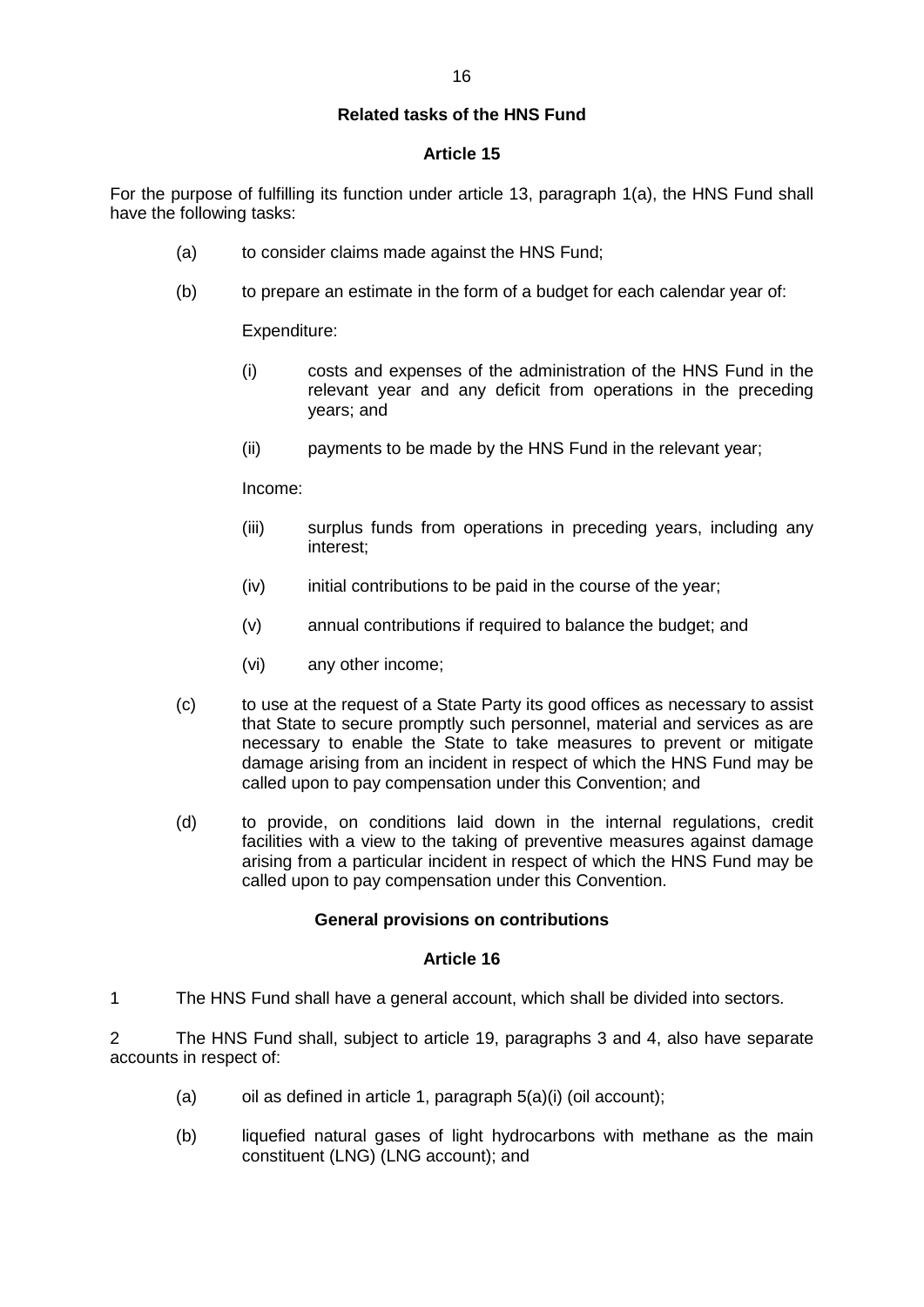(c) liquefied petroleum gases of light hydrocarbons with propane and butane as the main constituents (LPG) (LPG account).

There shall be initial contributions and, as required, annual contributions to the HNS Fund.

4 Contributions to the HNS Fund shall be made into the general account in accordance with article 18, to separate accounts in accordance with article 19 and to either the general account or separate accounts in accordance with article 20 or article 21, paragraph 5. Subject to article 19, paragraph 6, the general account shall be available to compensate damage caused by hazardous and noxious substances covered by that account, and a separate account shall be available to compensate damage caused by a hazardous and noxious substance covered by that account.

5 For the purposes of article 18, article 19, paragraph 1(a)(i), paragraph 1(a)(ii) and paragraph 1(b), article 20 and article 21, paragraph 5, where the quantity of a given type of contributing cargo received in the territory of a State Party by any person in a calendar year when aggregated with the quantities of the same type of cargo received in the same State Party in that year by any associated person or persons exceeds the limit specified in the respective subparagraphs, such a person shall pay contributions in respect of the actual quantity received by that person notwithstanding that that quantity did not exceed the respective limit.

6 "Associated person" means any subsidiary or commonly controlled entity. The question whether a person comes within this definition shall be determined by the national law of the State concerned.

### **General provisions on annual contributions**

### **Article 17**

1 Annual contributions to the general account and to each separate account shall be levied only as required to make payments by the account in question.

2 Annual contributions payable pursuant to articles 18, 19 and article 21, paragraph 5, shall be determined by the Assembly and shall be calculated in accordance with those articles on the basis of the units of contributing cargo received during the preceding calendar year or such other year as the Assembly may decide.

3 The Assembly shall decide the total amount of annual contributions to be levied to the general account and to each separate account. Following that decision the Director shall, in respect of each State Party, calculate for each person liable to pay contributions in accordance with article 18, article 19, paragraph 1 and paragraph 1*bis*, and article 21, paragraph 5, the amount of that person's annual contribution to each account, on the basis of a fixed sum for each unit of contributing cargo reported in respect of the person during the preceding calendar year or such other year as the Assembly may decide. For the general account, the above-mentioned fixed sum per unit of contributing cargo for each sector shall be calculated pursuant to the regulations contained in Annex II to this Convention. For each separate account, the fixed sum per unit of contributing cargo referred to above shall be calculated by dividing the total annual contribution to be levied to that account by the total quantity of cargo contributing to that account.

4 The Assembly may also levy annual contributions for administrative costs and decide on the distribution of such costs between the sectors of the general account and the separate accounts.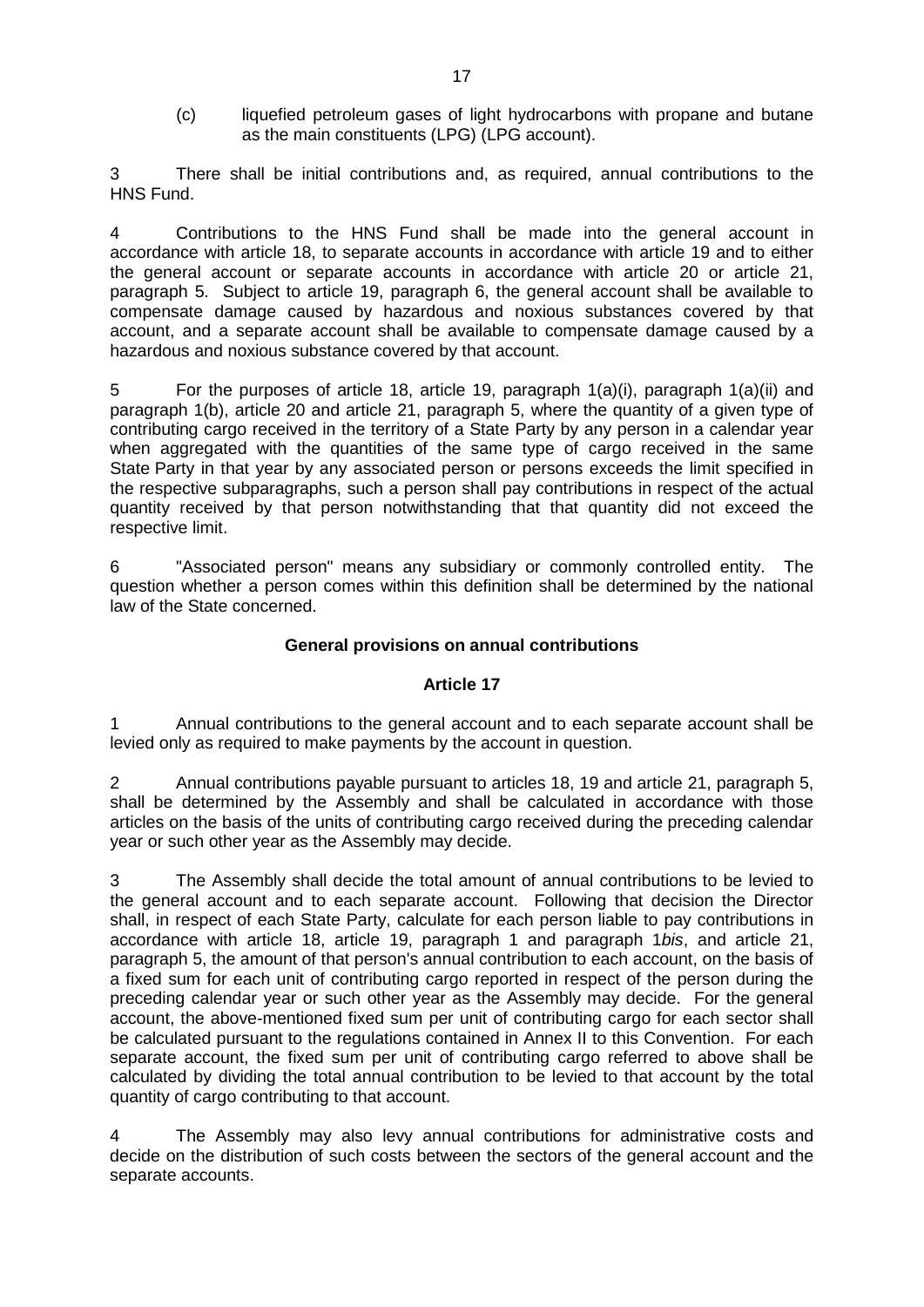5 The Assembly shall also decide on the distribution between the relevant accounts and sectors of amounts paid in compensation for damage caused by two or more substances which fall within different accounts or sectors, on the basis of an estimate of the extent to which each of the substances involved contributed to the damage.

### **Annual contributions to the general account**

#### **Article 18**

1 Subject to article 16, paragraph 5, annual contributions to the general account shall be made in respect of each State Party by any person who was the receiver in that State in the preceding calendar year, or such other year as the Assembly may decide, of aggregate quantities exceeding 20,000 tonnes of contributing cargo, other than substances referred to in article 19, paragraph 1 and paragraph 1*bis*, which fall within the following sectors:

- (a) solid bulk materials referred to in article 1, paragraph 5(a)(vii);
- (b) substances referred to in paragraph 2; and
- (c) other substances.

2 Annual contributions shall also be payable to the general account by persons who would have been liable to pay contributions to a separate account in accordance with article 19, paragraph 1 and paragraph 1*bis,* had its operation not been postponed or suspended in accordance with article 19. Each separate account the operation of which has been postponed or suspended under article 19 shall form a separate sector within the general account.

### **Annual contributions to separate accounts**

### **Article 19**

1 Subject to article 16, paragraph 5, annual contributions to separate accounts shall be made in respect of each State Party:

- (a) in the case of the oil account,
	- (i) by any person who has received in that State in the preceding calendar year, or such other year as the Assembly may decide, total quantities exceeding 150,000 tonnes of contributing oil as defined in article 1, paragraph 3 of the International Convention on the Establishment of an International Fund for Compensation for Oil Pollution Damage, 1971, as amended, and who is or would be liable to pay contributions to the International Oil Pollution Compensation Fund in accordance with article 10 of that Convention; and
	- (ii) by any person who was the receiver in that State in the preceding calendar year, or such other year as the Assembly may decide, of total quantities exceeding 20,000 tonnes of other oils carried in bulk listed in appendix I of Annex I to the International Convention for the Prevention of Pollution from Ships, 1973, as modified by the Protocol of 1978 relating thereto, as amended;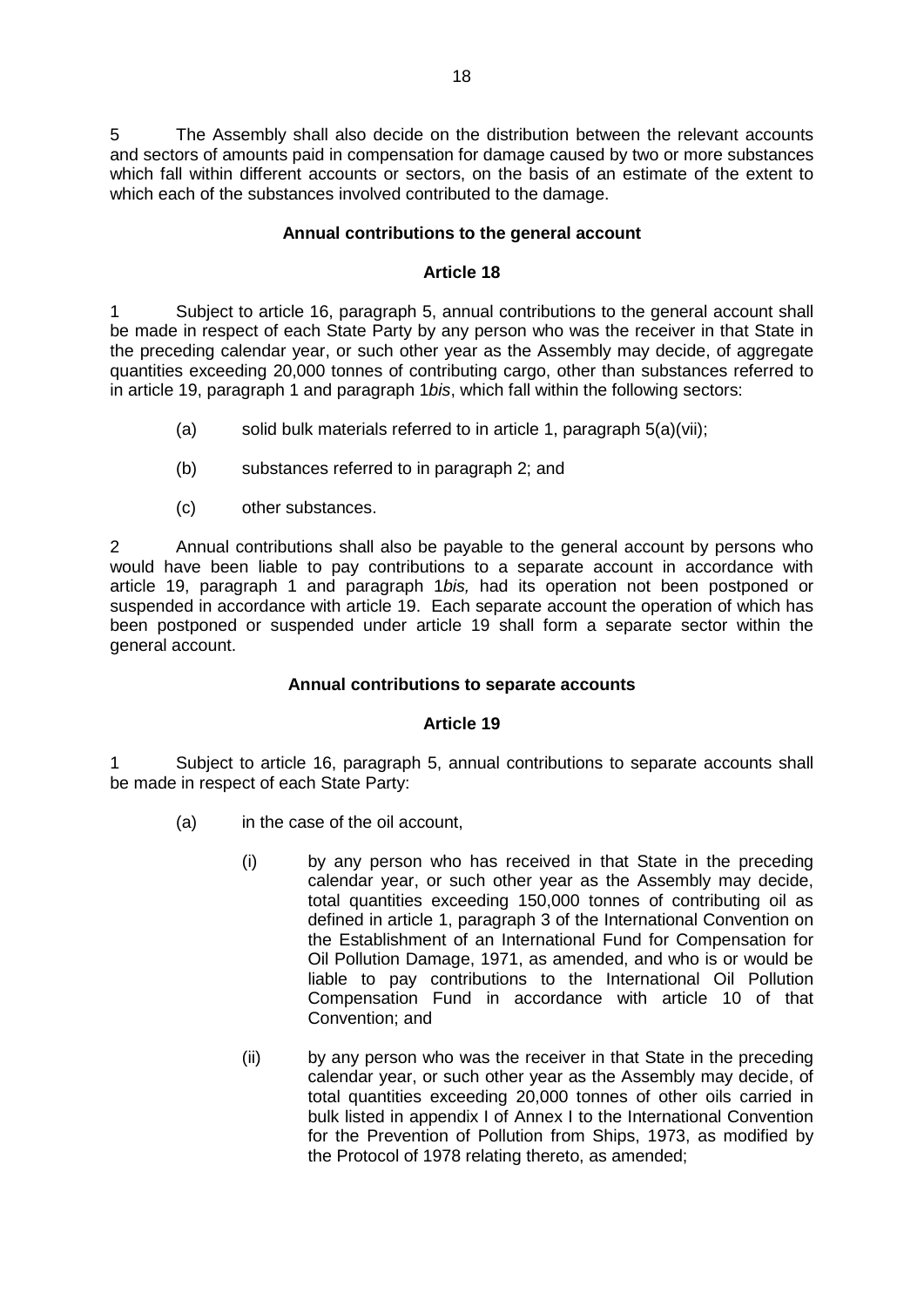- (b) in the case of the LPG account, by any person who in the preceding calendar year, or such other year as the Assembly may decide, was the receiver in that State of total quantities exceeding 20,000 tonnes of LPG.
- 1*bis* (a) In the case of the LNG account, subject to article 16, paragraph 5, annual contributions to the LNG account shall be made in respect of each State Party by any person who in the preceding calendar year, or such other year as the Assembly may decide, was the receiver in that State of any quantity of LNG.
	- (b) However, any contributions shall be made by the person who, immediately prior to its discharge, held title to an LNG cargo discharged in a port or terminal of that State (the titleholder) where:
		- (i) the titleholder has entered into an agreement with the receiver that the titleholder shall make such contributions; and
		- (ii) the receiver has informed the State Party that such an agreement exists.
	- (c) If the titleholder referred to in subparagraph (b) above does not make the contributions or any part thereof, the receiver shall make the remaining contributions. The Assembly shall determine in the internal regulations the circumstances under which the titleholder shall be considered as not having made the contributions and the arrangements in accordance with which the receiver shall make any remaining contributions.
	- (d) Nothing in this paragraph shall prejudice any rights of recourse or reimbursement of the receiver that may arise between the receiver and the titleholder under the applicable law.

2 Subject to paragraph 3, the separate accounts referred to in paragraph 1 and paragraph 1*bis* above shall become effective at the same time as the general account.

3 The initial operation of a separate account referred to in article 16, paragraph 2 shall be postponed until such time as the quantities of contributing cargo in respect of that account during the preceding calendar year, or such other year as the Assembly may decide, exceed the following levels:

- (a) 350 million tonnes of contributing cargo in respect of the oil account;
- (b) 20 million tonnes of contributing cargo in respect of the LNG account; and
- (c) 15 million tonnes of contributing cargo in respect of the LPG account.
- 4 The Assembly may suspend the operation of a separate account if:
	- (a) the quantities of contributing cargo in respect of that account during the preceding calendar year fall below the respective level specified in paragraph 3; or
	- (b) when six months have elapsed from the date when the contributions were due, the total unpaid contributions to that account exceed ten per cent of the most recent levy to that account in accordance with paragraph 1.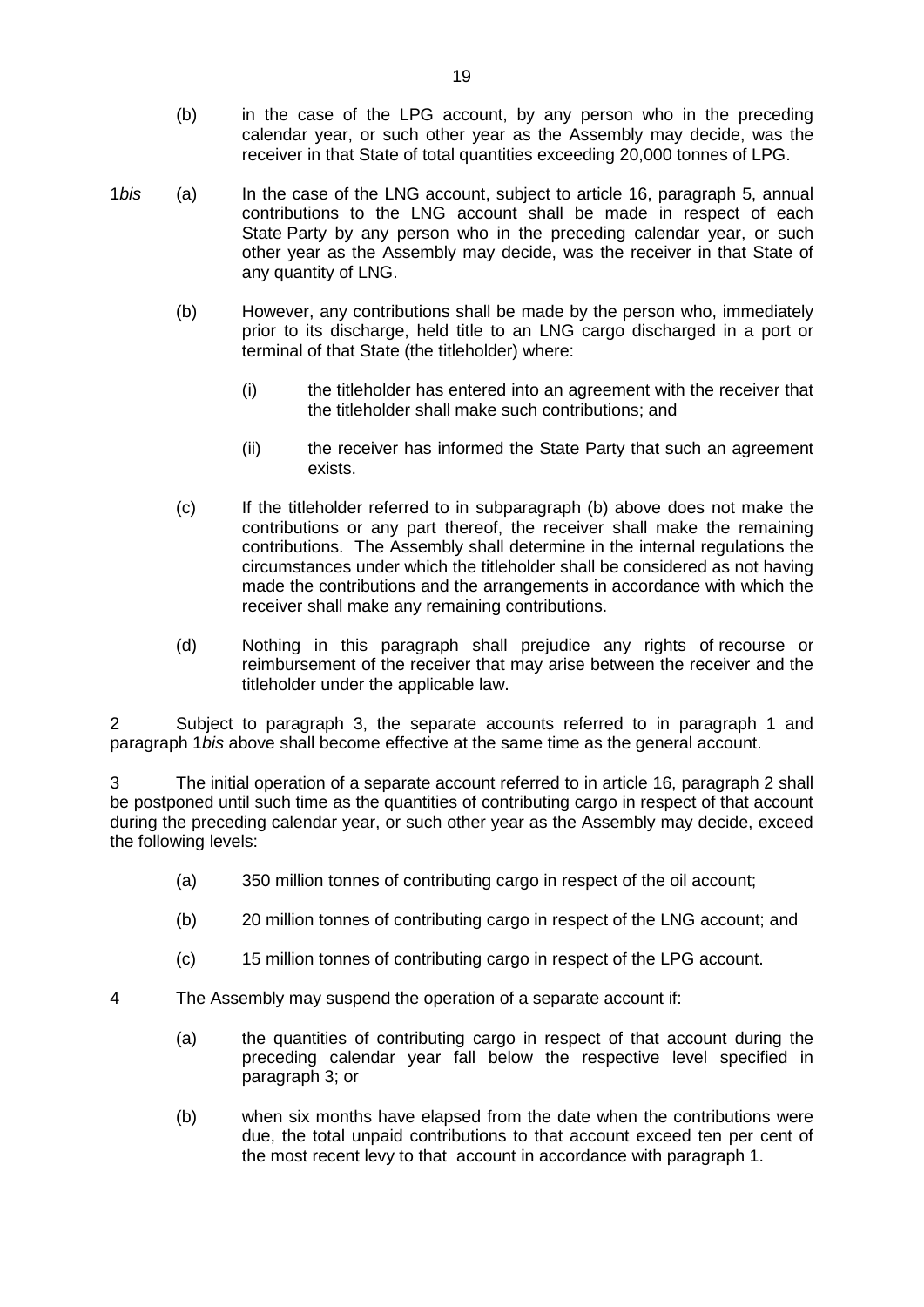5 The Assembly may reinstate the operation of a separate account which has been suspended in accordance with paragraph 4.

6 Any person who would be liable to pay contributions to a separate account the operation of which has been postponed in accordance with paragraph 3 or suspended in accordance with paragraph 4, shall pay into the general account the contributions due by that person in respect of that separate account. For the purpose of calculating future person in respect of that separate account. contributions, the postponed or suspended separate account shall form a new sector in the general account and shall be subject to the HNS points system defined in Annex II.

### **Initial contributions**

#### **Article 20**

In respect of each State Party, initial contributions shall be made of an amount which shall, for each person liable to pay contributions in accordance with article 16, paragraph 5, articles 18, 19 and article 21, paragraph 5, be calculated on the basis of a fixed sum, equal for the general account and each separate account, for each unit of contributing cargo received in that State during the calendar year preceding that in which this Convention enters into force for that State.

2 The fixed sum and the units for the different sectors within the general account as well as for each separate account referred to in paragraph 1 shall be determined by the Assembly.

3 Initial contributions shall be paid within three months following the date on which the HNS Fund issues invoices in respect of each State Party to persons liable to pay contributions in accordance with paragraph 1.

### **Reports**

### **Article 21**

1 Each State Party shall ensure that any person liable to pay contributions in accordance with articles 18, 19 or paragraph 5 of this article appears on a list to be established and kept up to date by the Director in accordance with the provisions of this article.

2 For the purposes set out in paragraph 1, each State Party shall communicate to the Director, at a time and in the manner to be prescribed in the internal regulations of the HNS Fund, the name and address of any person who in respect of the State is liable to pay contributions in accordance with articles 18, 19 or paragraph 5 of this article, as well as data on the relevant quantities of contributing cargo for which such a person is liable to contribute in respect of the preceding calendar year.

3 For the purposes of ascertaining who are, at any given time, the persons liable to pay contributions in accordance with articles 18, 19 or paragraph 5 of this article and of establishing, where applicable, the quantities of cargo to be taken into account for any such person when determining the amount of the contribution, the list shall be *prima facie* evidence of the facts stated therein.

4 If in a State Party there is no person liable to pay contributions in accordance with articles 18, 19 or paragraph 5 of this article, that State Party shall, for the purposes of this Convention, inform the Director of the HNS Fund thereof.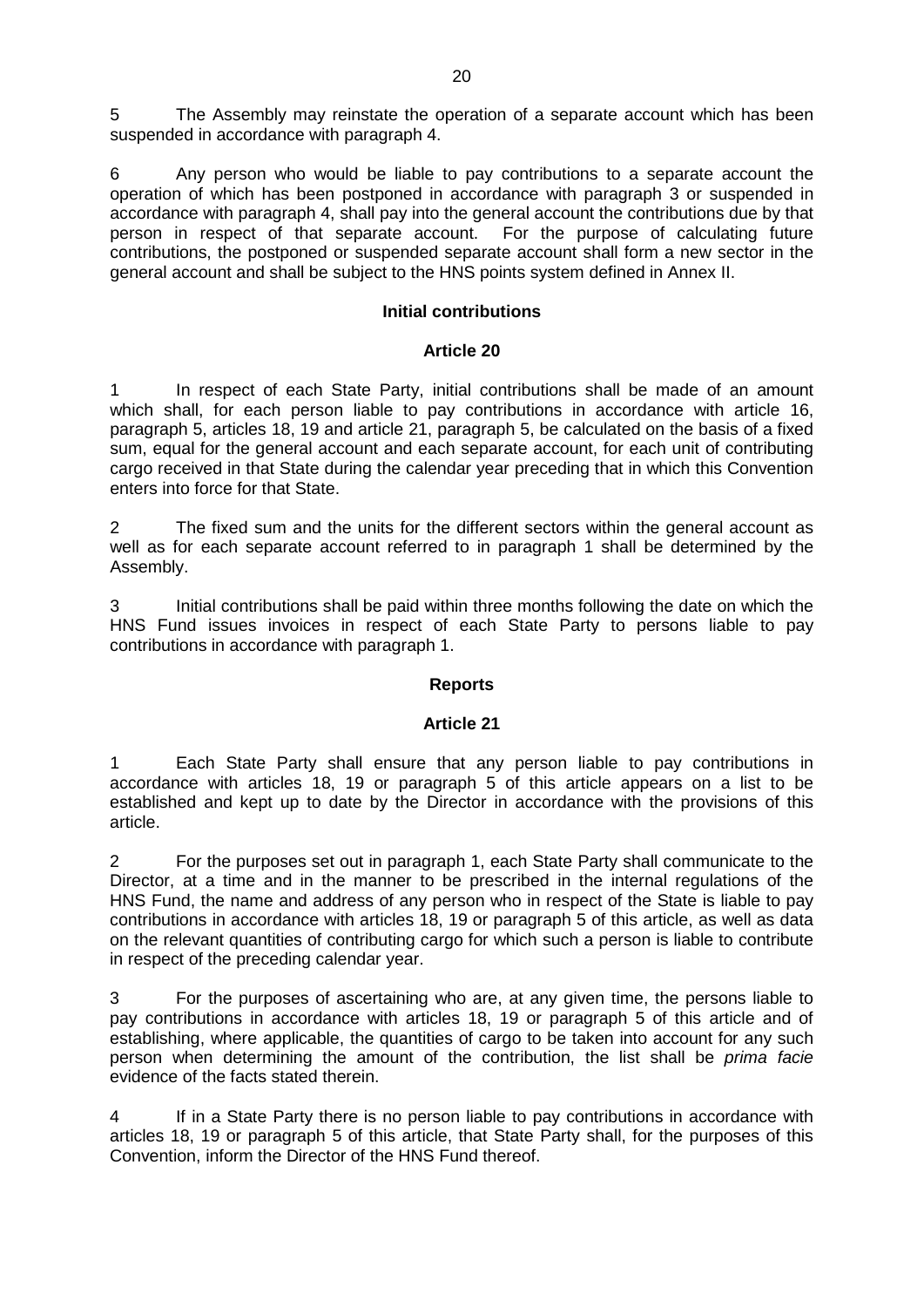5 In respect of contributing cargo carried from one port or terminal of a State Party to another port or terminal located in the same State and discharged there, States Parties shall have the option of submitting to the HNS Fund a report with an annual aggregate quantity for each account covering all receipts of contributing cargo, including any quantities in respect of which contributions are payable pursuant to article 16, paragraph 5. The State Party shall, at the time of reporting, either:

- (a) notify the HNS Fund that that State will pay the aggregate amount for each account in respect of the relevant year in one lump sum to the HNS Fund; or
- (b) instruct the HNS Fund to levy the aggregate amount for each account by invoicing individual receivers, or, in the case of LNG, the titleholder if article 19, paragraph 1*bis*(b) is applicable, for the amount payable by each of them. If the titleholder does not make the contributions or any part thereof, the HNS Fund shall levy the remaining contributions by invoicing the receiver of the LNG cargo. These persons shall be identified in accordance with the national law of the State concerned.

### **Non-reporting**

### **Article 21***bis*

1 Where a State Party does not fulfil its obligations under article 21, paragraph 2, and this results in a financial loss for the HNS Fund, that State Party shall be liable to compensate the HNS Fund for such loss. The Assembly shall, upon recommendation of the Director, decide whether such compensation shall be payable by a State.

2 No compensation for any incident shall be paid by the HNS Fund for damage in the territory, including the territorial sea of a State Party in accordance with article 3(a), the exclusive economic zone or other area of a State Party in accordance with article 3(b), or damage in accordance with article 3(c) in respect of a given incident or for preventive measures, wherever taken, in accordance with article 3(d), until the obligations under article 21, paragraphs 2 and 4, have been complied with in respect of that State Party for all years prior to the occurrence of an incident for which compensation is sought. The Assembly shall determine in the internal regulations of the HNS Fund the circumstances under which a State Party shall be considered as not having fulfilled these obligations.

3 Where compensation has been denied temporarily in accordance with paragraph 2, compensation shall be denied permanently if the obligations under article 21, paragraphs 2 and 4, have not been fulfilled within one year after the Director has notified the State Party of its failure to fulfil these obligations.

4 Any payments of contributions due to the HNS Fund shall be set off against compensation due to the debtor, or the debtor's agents.

5 Paragraphs 2 to 4 shall not apply to claims in respect of death or personal injury.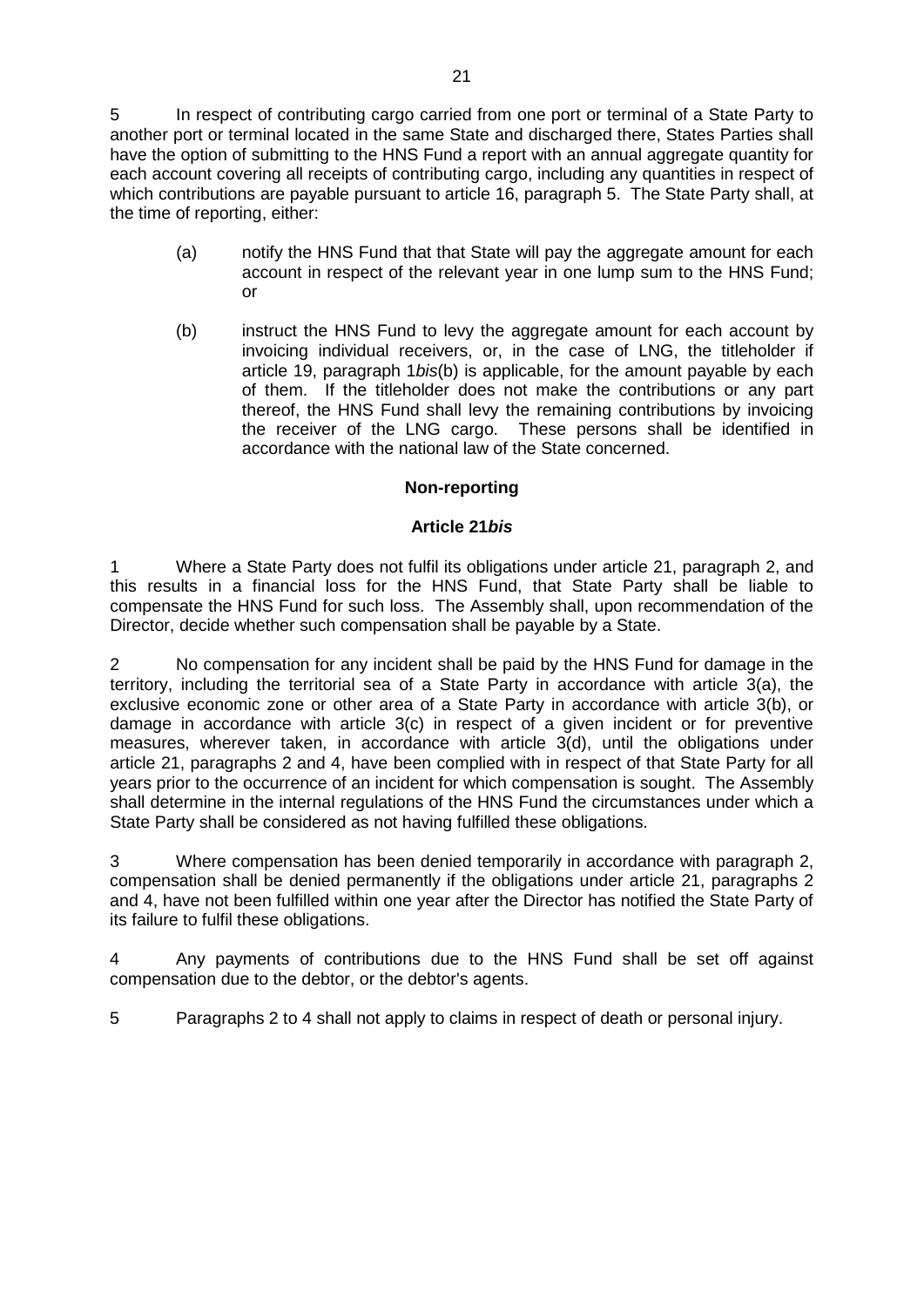#### **Non-payment of contributions**

#### **Article 22**

1 The amount of any contribution due under articles 18, 19, 20 or article 21, paragraph 5 and which is in arrears shall bear interest at a rate which shall be determined in accordance with the internal regulations of the HNS Fund, provided that different rates may be fixed for different circumstances.

2 Where a person who is liable to pay contributions in accordance with articles 18, 19, 20 or article 21, paragraph 5, does not fulfil the obligations in respect of any such contribution or any part thereof and is in arrears, the Director shall take all appropriate action, including court action, against such a person on behalf of the HNS Fund with a view to the recovery of the amount due. However, where the defaulting contributor is manifestly insolvent or the circumstances otherwise so warrant, the Assembly may, upon recommendation of the Director, decide that no action shall be taken or continued against the contributor.

### **Optional liability of States Parties for the payment of contributions**

#### **Article 23**

1 Without prejudice to article 21, paragraph 5, a State Party may, at the time when it signs without reservation as to ratification, acceptance or approval, or deposits its instrument of ratification, acceptance, approval or accession or at any time thereafter, declare that it assumes responsibility for obligations imposed by this Convention on any person liable to pay contributions in accordance with articles 18, 19, 20 or article 21, paragraph 5, in respect of hazardous and noxious substances received in the territory of that State. Such a declaration shall be made in writing and shall specify which obligations are assumed.

2 Where a declaration under paragraph 1 is made prior to the entry into force of this Convention in accordance with article 46, it shall be deposited with the Secretary-General who shall after the entry into force of this Convention communicate the declaration to the Director.

3 A declaration under paragraph 1 which is made after the entry into force of this Convention shall be deposited with the Director.

4 A declaration made in accordance with this article may be withdrawn by the relevant State giving notice thereof in writing to the Director. Such a notification shall take effect three months after the Director's receipt thereof.

5 Any State which is bound by a declaration made under this article shall, in any proceedings brought against it before a competent court in respect of any obligation specified in the declaration, waive any immunity that it would otherwise be entitled to invoke.

### **Organization and administration**

### **Article 24**

The HNS Fund shall have an Assembly and a Secretariat headed by the Director.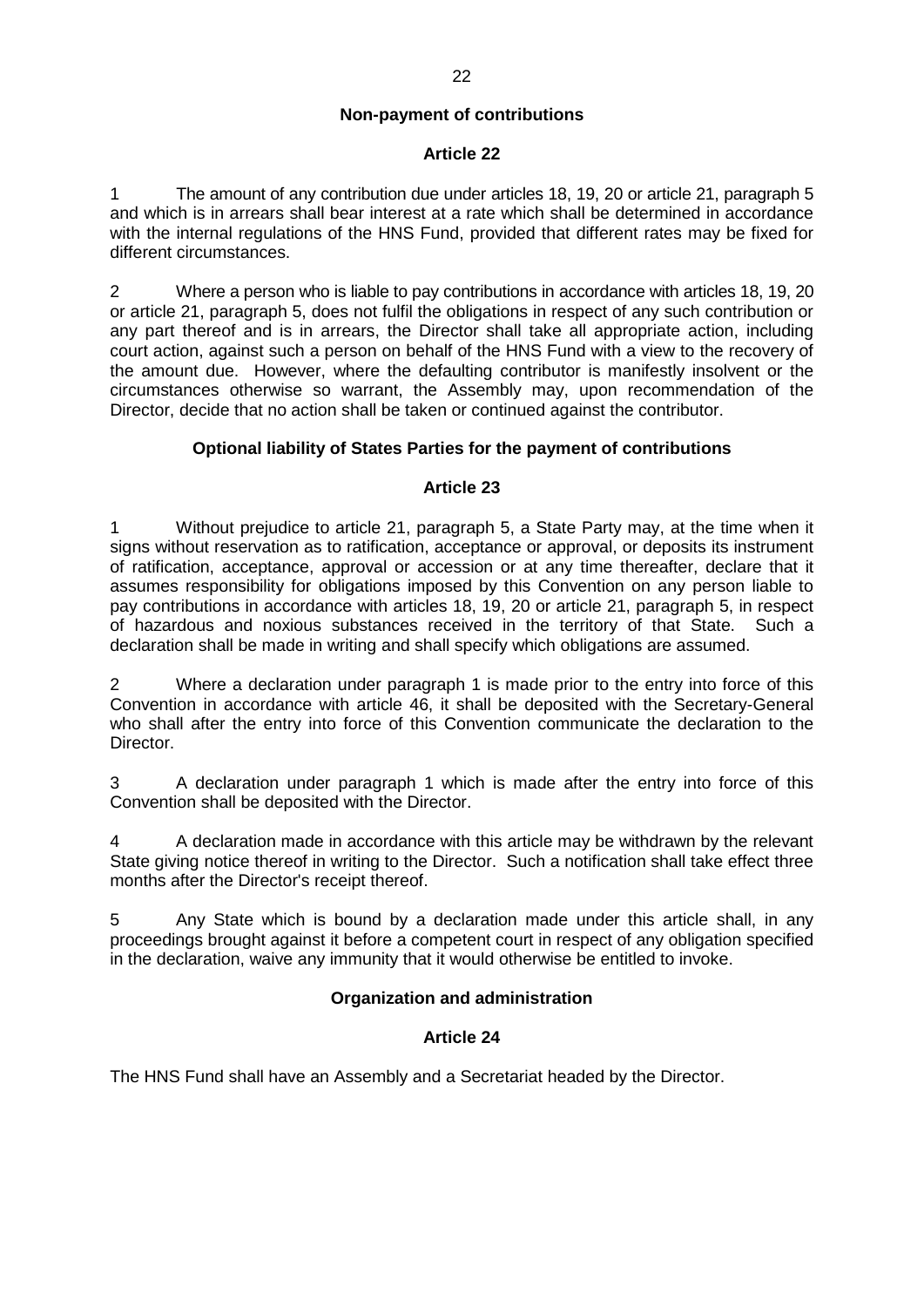# **Assembly**

# **Article 25**

The Assembly shall consist of all States Parties to this Convention.

### **Article 26**

The functions of the Assembly shall be:

- (a) to elect at each regular session its President and two Vice-Presidents who shall hold office until the next regular session;
- (b) to determine its own rules of procedure, subject to the provisions of this Convention;
- (c) to develop, apply and keep under review internal and financial regulations relating to the aim of the HNS Fund as described in article 13, paragraph 1(a), and the related tasks of the HNS Fund listed in article 15;
- (d) to appoint the Director and make provisions for the appointment of such other personnel as may be necessary and determine the terms and conditions of service of the Director and other personnel;
- (e) to adopt the annual budget prepared in accordance with article 15(b);
- (f) to consider and approve as necessary any recommendation of the Director regarding the scope of definition of contributing cargo;
- (g) to appoint auditors and approve the accounts of the HNS Fund;
- (h) to approve settlements of claims against the HNS Fund, to take decisions in respect of the distribution among claimants of the available amount of compensation in accordance with article 14 and to determine the terms and conditions according to which provisional payments in respect of claims shall be made with a view to ensuring that victims of damage are compensated as promptly as possible;
- (i) to establish a Committee on Claims for Compensation with at least 7 and not more than 15 members and any temporary or permanent subsidiary body it may consider to be necessary, to define its terms of reference and to give it the authority needed to perform the functions entrusted to it; when appointing the members of such body, the Assembly shall endeavour to secure an equitable geographical distribution of members and to ensure that the States Parties are appropriately represented; the Rules of Procedure of the Assembly may be applied, *mutatis mutandis*, for the work of such subsidiary body;
- (j) to determine which States not party to this Convention, which Associate Members of the Organization and which intergovernmental and international non-governmental organizations shall be admitted to take part, without voting rights, in meetings of the Assembly and subsidiary bodies;
- (k) to give instructions concerning the administration of the HNS Fund to the Director and subsidiary bodies;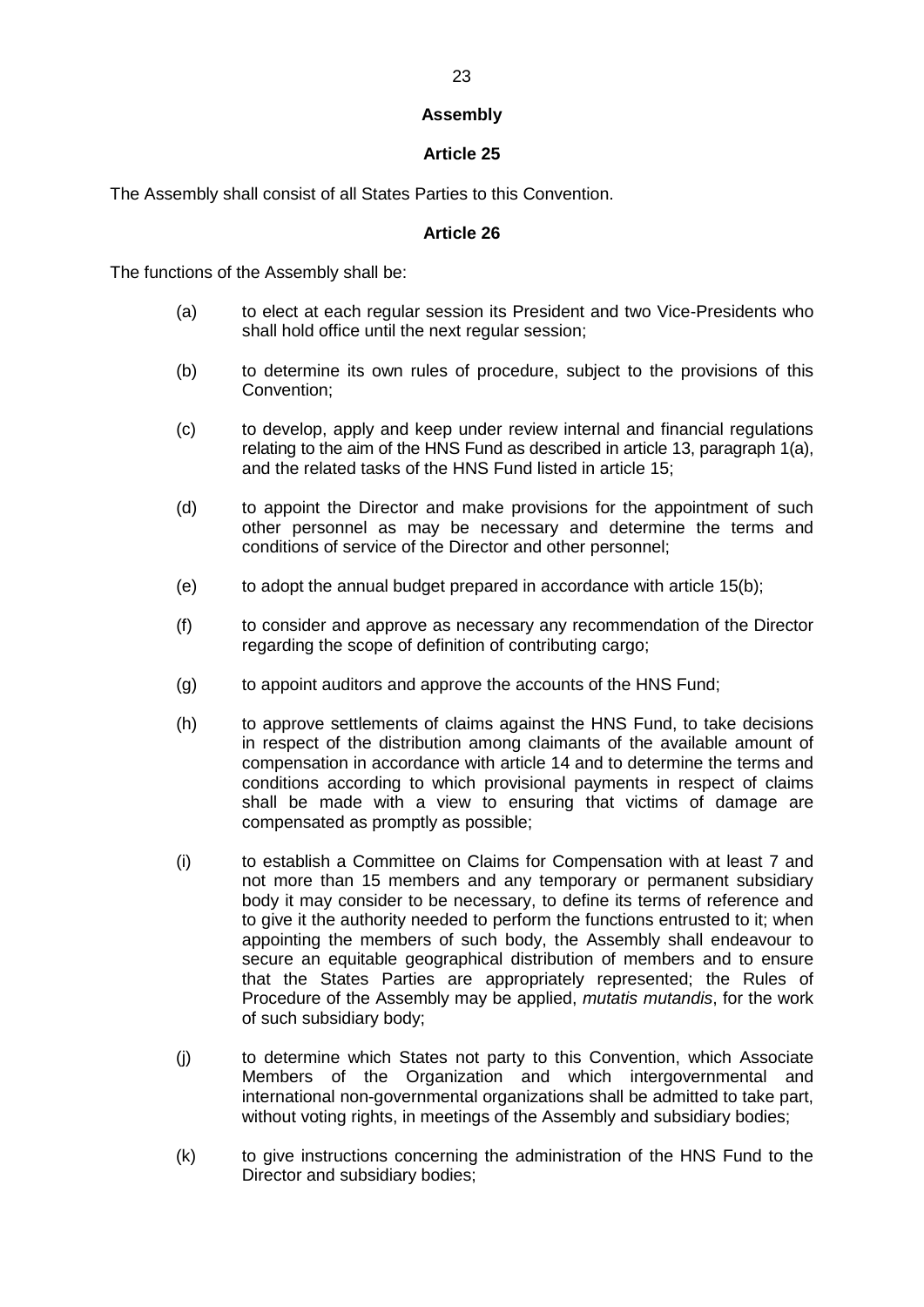- (l) to supervise the proper execution of this Convention and of its own decisions;
- (m) to review every five years the implementation of this Convention with particular reference to the performance of the system for the calculation of levies and the contribution mechanism for domestic trade; and
- (n) to perform such other functions as are allocated to it under this Convention or are otherwise necessary for the proper operation of the HNS Fund.

1 Regular sessions of the Assembly shall take place once every calendar year upon convocation by the Director.

2 Extraordinary sessions of the Assembly shall be convened by the Director at the request of at least one-third of the members of the Assembly and may be convened on the Director's own initiative after consultation with the President of the Assembly. The Director shall give members at least thirty days' notice of such sessions.

#### **Article 28**

A majority of the members of the Assembly shall constitute a quorum for its meetings.

#### **Secretariat**

#### **Article 29**

The Secretariat shall comprise the Director and such staff as the administration of the HNS Fund may require.

2 The Director shall be the legal representative of the HNS Fund.

#### **Article 30**

1 The Director shall be the chief administrative officer of the HNS Fund. Subject to the instructions given by the Assembly, the Director shall perform those functions which are assigned to the Director by this Convention, the internal regulations of the HNS Fund and the Assembly.

- 2 The Director shall in particular:
	- (a) appoint the personnel required for the administration of the HNS Fund;
	- (b) take all appropriate measures with a view to the proper administration of the assets of the HNS Fund;
	- (c) collect the contributions due under this Convention while observing in particular the provisions of article 22, paragraph 2;
	- (d) to the extent necessary to deal with claims against the HNS Fund and to carry out the other functions of the HNS Fund, employ the services of legal, financial and other experts;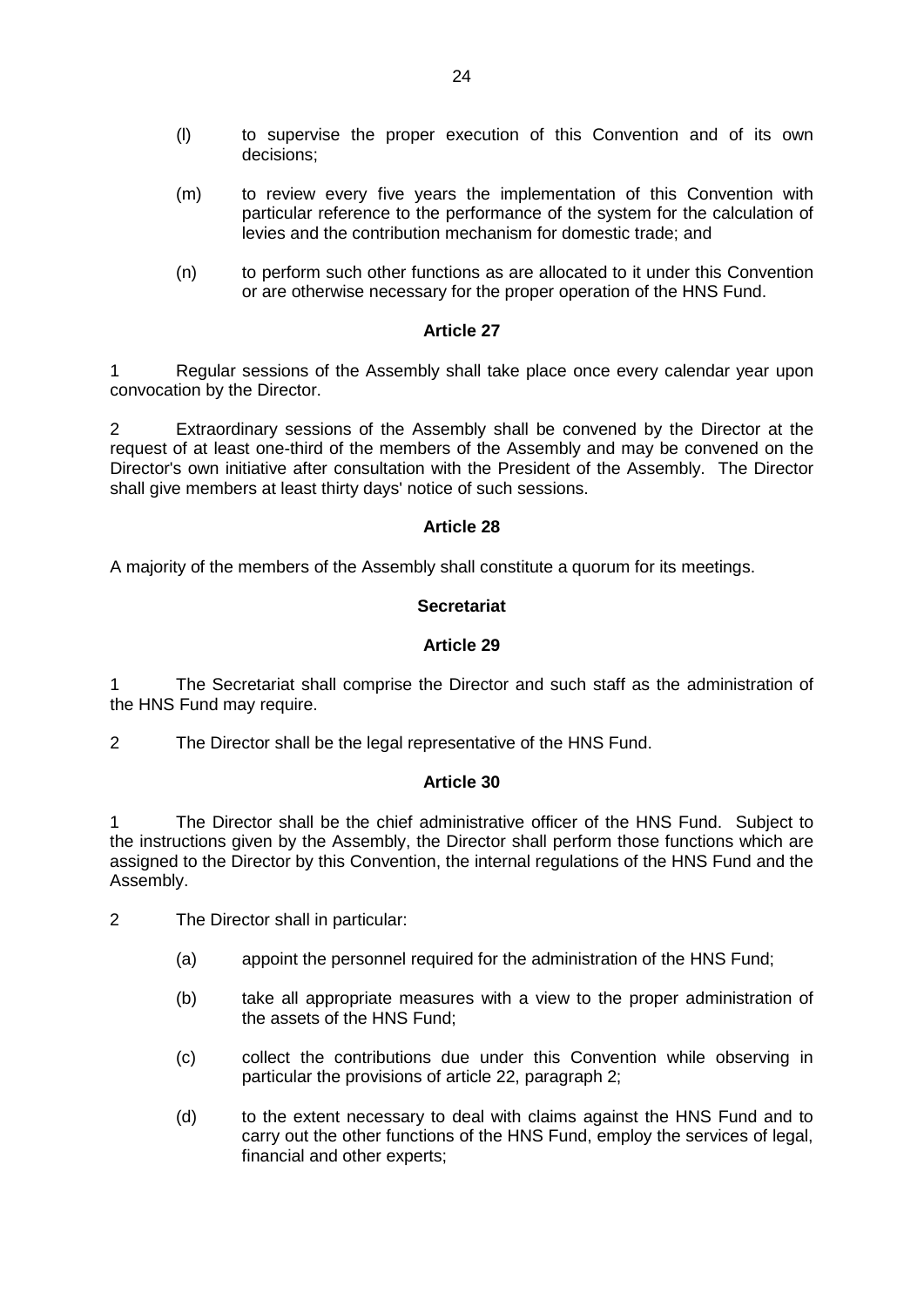- (e) take all appropriate measures for dealing with claims against the HNS Fund, within the limits and on conditions to be laid down in the internal regulations of the HNS Fund, including the final settlement of claims without the prior approval of the Assembly where these regulations so provide;
- (f) prepare and submit to the Assembly the financial statements and budget estimates for each calendar year;
- (g) prepare, in consultation with the President of the Assembly, and publish a report on the activities of the HNS Fund during the previous calendar year; and
- (h) prepare, collect and circulate the documents and information which may be required for the work of the Assembly and subsidiary bodies.

In the performance of their duties the Director and the staff and experts appointed by the Director shall not seek or receive instructions from any Government or from any authority external to the HNS Fund. They shall refrain from any action which might adversely reflect on their position as international officials. Each State Party on its part undertakes to respect the exclusively international character of the responsibilities of the Director and the staff and experts appointed by the Director, and not to seek to influence them in the discharge of their duties.

#### **Finances**

#### **Article 32**

1 Each State Party shall bear the salary, travel and other expenses of its own delegation to the Assembly and of its representatives on subsidiary bodies.

2 Any other expenses incurred in the operation of the HNS Fund shall be borne by the HNS Fund.

### **Voting**

### **Article 33**

The following provisions shall apply to voting in the Assembly:

- (a) each member shall have one vote;
- (b) except as otherwise provided in article 34, decisions of the Assembly shall be made by a majority vote of the members present and voting;
- (c) decisions where a two-thirds majority is required shall be a two-thirds majority vote of members present; and
- (d) for the purpose of this article the phrase "members present" means "members present at the meeting at the time of the vote", and the phrase "members present and voting" means "members present and casting an affirmative or negative vote". Members who abstain from voting shall be considered as not voting.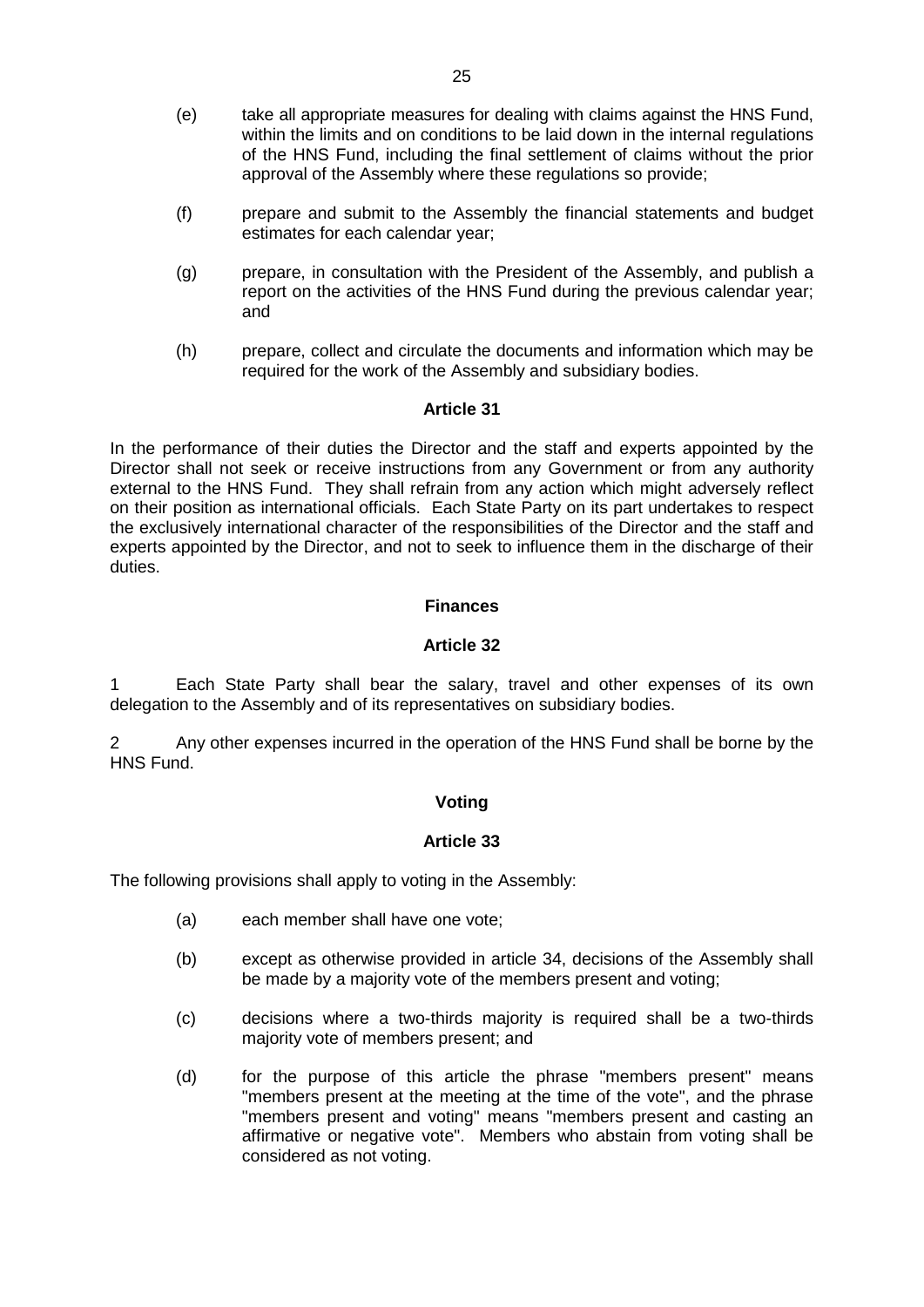The following decisions of the Assembly shall require a two-thirds majority:

- (a) a decision under article 19, paragraphs 4 or 5 to suspend or reinstate the operation of a separate account;
- (b) a decision under article 22, paragraph 2, not to take or continue action against a contributor;
- (c) the appointment of the Director under article 26(d);
- (d) the establishment of subsidiary bodies, under article 26(i), and matters relating to such establishment; and
- (e) a decision under article 51, paragraph 1, that this Convention shall continue to be in force.

# **Tax exemptions and currency regulations**

# **Article 35**

1 The HNS Fund, its assets, income, including contributions, and other property necessary for the exercise of its functions as described in article 13, paragraph 1, shall enjoy in all States Parties exemption from all direct taxation.

2 When the HNS Fund makes substantial purchases of movable or immovable property, or of services which are necessary for the exercise of its official activities in order to achieve its aims as set out in article 13, paragraph 1, the cost of which include indirect taxes or sales taxes, the Governments of the States Parties shall take, whenever possible, appropriate measures for the remission or refund of the amount of such duties and taxes. Goods thus acquired shall not be sold against payment or given away free of charge unless it is done according to conditions approved by the Government of the State having granted or supported the remission or refund.

3 No exemption shall be accorded in the case of duties, taxes or dues which merely constitute payment for public utility services.

4 The HNS Fund shall enjoy exemption from all customs duties, taxes and other related taxes on articles imported or exported by it or on its behalf for its official use. Articles thus imported shall not be transferred either for consideration or gratis on the territory of the country into which they have been imported except on conditions agreed by the Government of that country.

5 Persons contributing to the HNS Fund as well as victims and owners receiving compensation from the HNS Fund shall be subject to the fiscal legislation of the State where they are taxable, no special exemption or other benefit being conferred on them in this respect.

6 Notwithstanding existing or future regulations concerning currency or transfers, States Parties shall authorize the transfer and payment of any contribution to the HNS Fund and of any compensation paid by the HNS Fund without any restriction.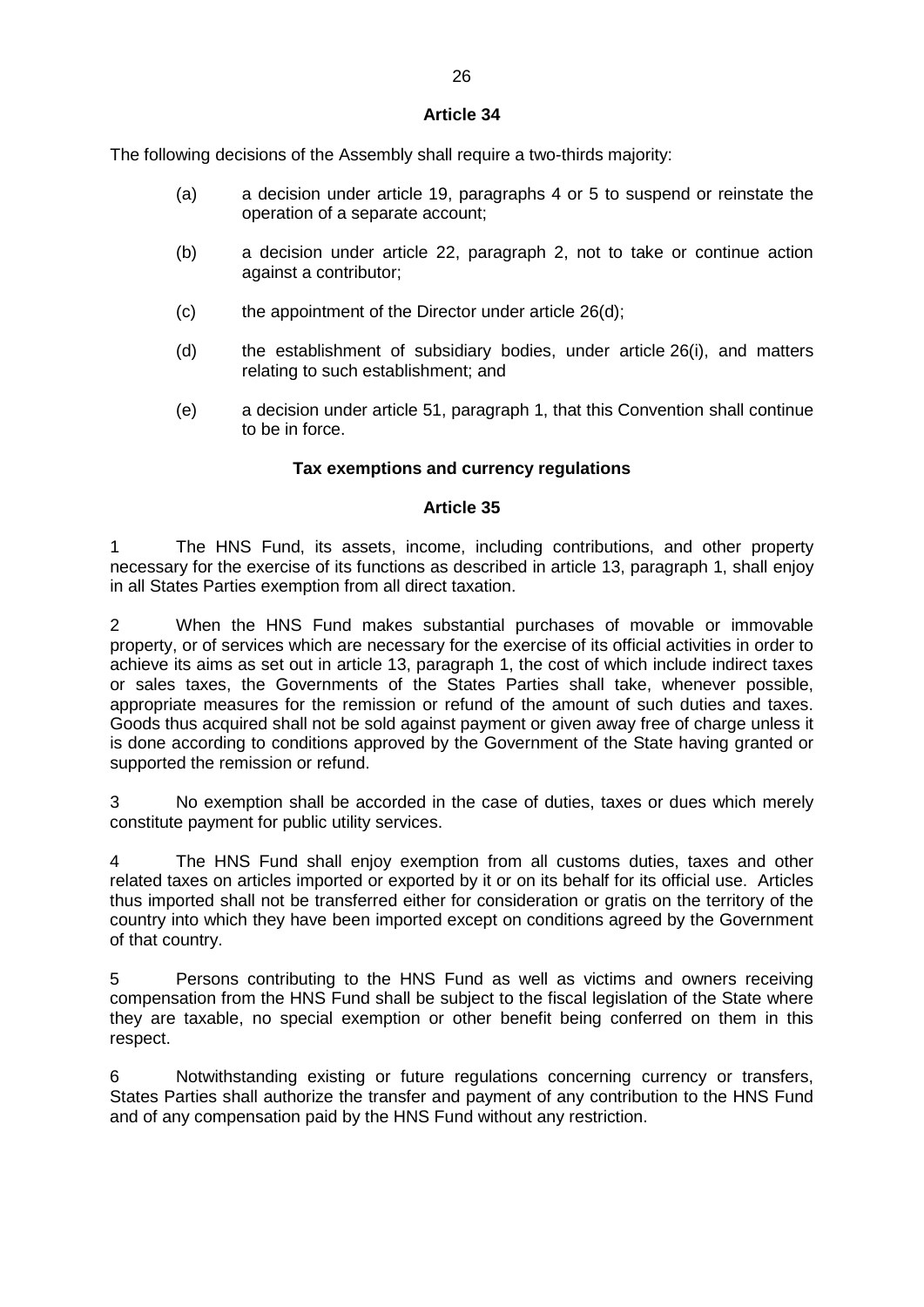# **Confidentiality of information**

### **Article 36**

Information relating to individual contributors supplied for the purpose of this Convention shall not be divulged outside the HNS Fund except in so far as it may be strictly necessary to enable the HNS Fund to carry out its functions including the bringing and defending of legal proceedings.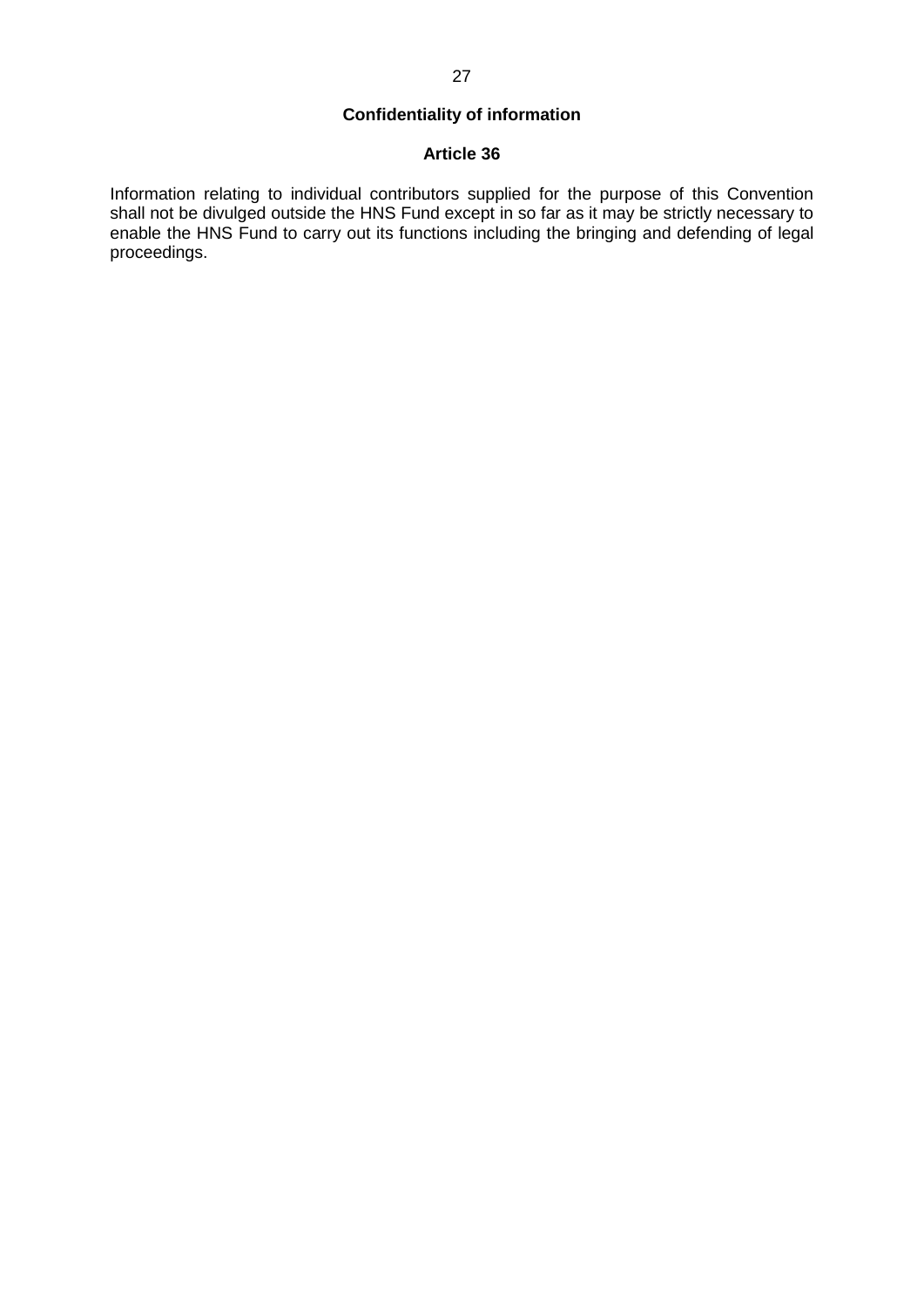# **Chapter IV**

# **CLAIMS AND ACTIONS**

### **Limitation of actions**

#### **Article 37**

1 Rights to compensation under chapter II shall be extinguished unless an action is brought thereunder within three years from the date when the person suffering the damage knew or ought reasonably to have known of the damage and of the identity of the owner.

2 Rights to compensation under chapter III shall be extinguished unless an action is brought thereunder or a notification has been made pursuant to article 39, paragraph 7, within three years from the date when the person suffering the damage knew or ought reasonably to have known of the damage.

3 In no case, however, shall an action be brought later than ten years from the date of the incident which caused the damage.

4 Where the incident consists of a series of occurrences, the ten-year period mentioned in paragraph 3 shall run from the date of the last of such occurrences.

#### **Jurisdiction in respect of action against the owner**

#### **Article 38**

1 Where an incident has caused damage in the territory, including the territorial sea or in an area referred to in article 3(b), of one or more States Parties, or preventive measures have been taken to prevent or minimize damage in such territory including the territorial sea or in such area, actions for compensation may be brought against the owner or other person providing financial security for the owner's liability only in the courts of any such States Parties.

2 Where an incident has caused damage exclusively outside the territory, including the territorial sea, of any State and either the conditions for application of this Convention set out in article 3(c) have been fulfilled or preventive measures to prevent or minimize such damage have been taken, actions for compensation may be brought against the owner or other person providing financial security for the owner's liability only in the courts of:

- (a) the State Party where the ship is registered or, in the case of an unregistered ship, the State Party whose flag the ship is entitled to fly; or
- (b) the State Party where the owner has habitual residence or where the principal place of business of the owner is established; or
- (c) the State Party where a fund has been constituted in accordance with article 9, paragraph 3.

3 Reasonable notice of any action taken under paragraph 1 or 2 shall be given to the defendant.

4 Each State Party shall ensure that its courts have jurisdiction to entertain actions for compensation under this Convention.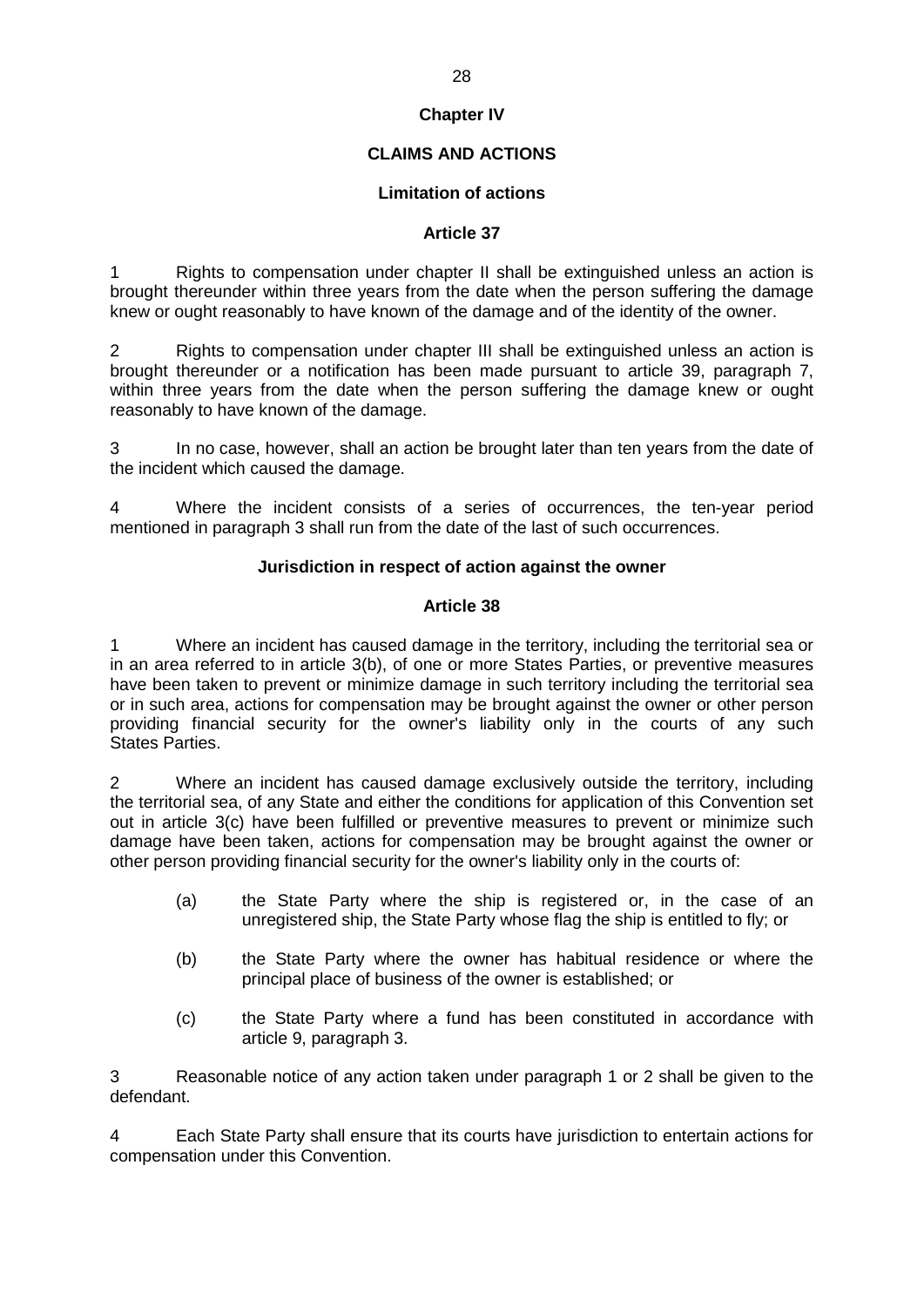5 After a fund under article 9 has been constituted by the owner or by the insurer or other person providing financial security in accordance with article 12, the courts of the State in which such fund is constituted shall have exclusive jurisdiction to determine all matters relating to the apportionment and distribution of the fund.

## **Jurisdiction in respect of action against the HNS Fund or taken by the HNS Fund**

### **Article 39**

Subject to the subsequent provisions of this article, any action against the HNS Fund for compensation under article 14 shall be brought only before a court having jurisdiction under article 38 in respect of actions against the owner who is liable for damage caused by the relevant incident or before a court in a State Party which would have been competent if an owner had been liable.

2 In the event that the ship carrying the hazardous or noxious substances which caused the damage has not been identified, the provisions of article 38, paragraph 1, shall apply *mutatis mutandis* to actions against the HNS Fund.

3 Each State Party shall ensure that its courts have jurisdiction to entertain such actions against the HNS Fund as are referred to in paragraph 1.

4 Where an action for compensation for damage has been brought before a court against the owner or the owner's guarantor, such court shall have exclusive jurisdiction over any action against the HNS Fund for compensation under the provisions of article 14 in respect of the same damage.

5 Each State Party shall ensure that the HNS Fund shall have the right to intervene as a party to any legal proceedings instituted in accordance with this Convention before a competent court of that State against the owner or the owner's guarantor.

6 Except as otherwise provided in paragraph 7, the HNS Fund shall not be bound by any judgement or decision in proceedings to which it has not been a party or by any settlement to which it is not a party.

7 Without prejudice to the provisions of paragraph 5, where an action under this Convention for compensation for damage has been brought against an owner or the owner's guarantor before a competent court in a State Party, each party to the proceedings shall be entitled under the national law of that State to notify the HNS Fund of the proceedings. Where such notification has been made in accordance with the formalities required by the law of the court seized and in such time and in such a manner that the HNS Fund has in fact been in a position effectively to intervene as a party to the proceedings, any judgement rendered by the court in such proceedings shall, after it has become final and enforceable in the State where the judgement was given, become binding upon the HNS Fund in the sense that the facts and findings in that judgement may not be disputed by the HNS Fund even if the HNS Fund has not actually intervened in the proceedings.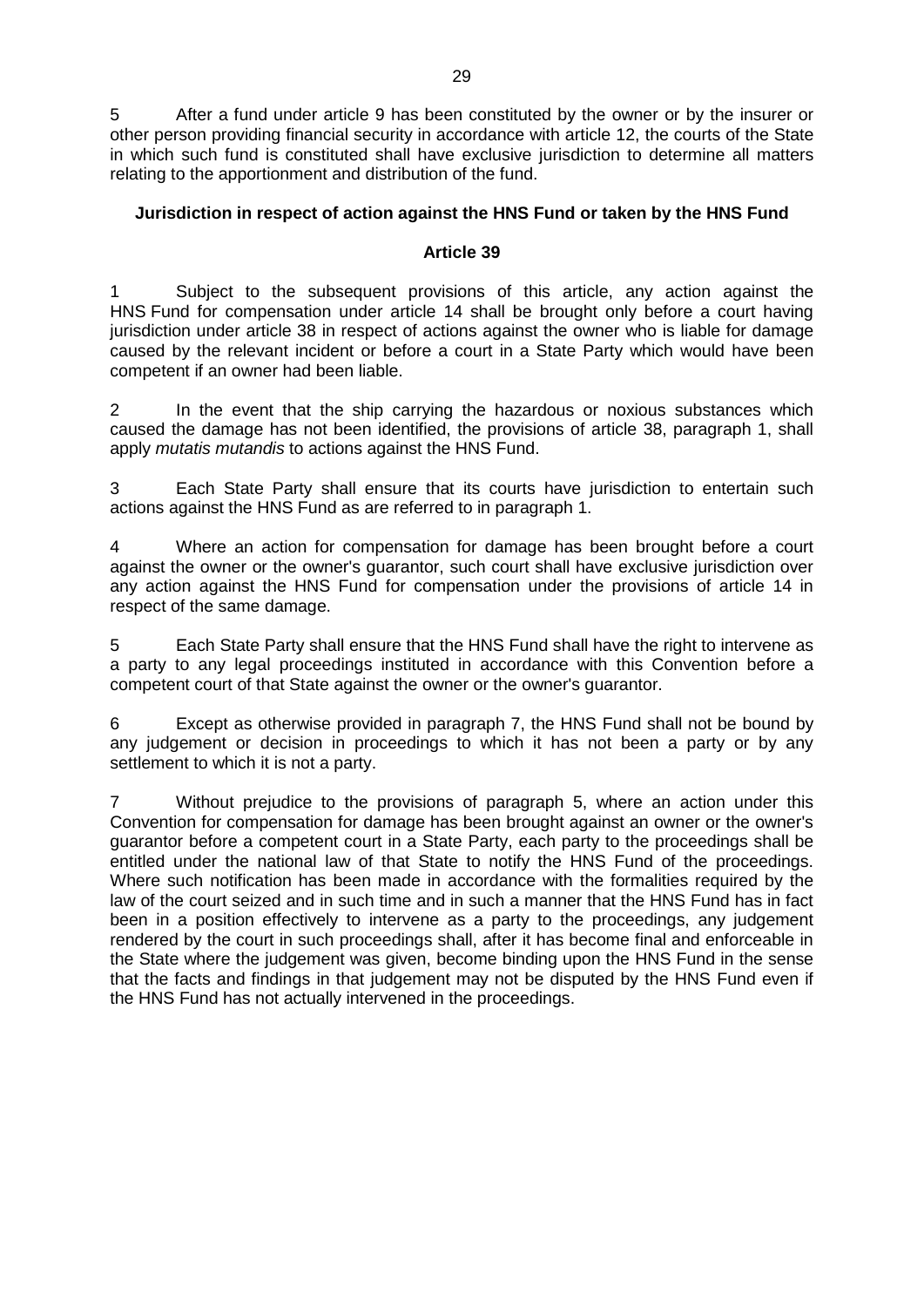1 Any judgement given by a court with jurisdiction in accordance with article 38, which is enforceable in the State of origin where it is no longer subject to ordinary forms of review, shall be recognized in any State Party, except:

- (a) where the judgement was obtained by fraud; or
- (b) where the defendant was not given reasonable notice and a fair opportunity to present the case.

2 A judgement recognized under paragraph 1 shall be enforceable in each State Party as soon as the formalities required in that State have been complied with. The formalities shall not permit the merits of the case to be re-opened.

3 Subject to any decision concerning the distribution referred to in article 14, paragraph 6, any judgement given against the HNS Fund by a court having jurisdiction in accordance with article 39, paragraphs 1 and 3 shall, when it has become enforceable in the State of origin and is in that State no longer subject to ordinary forms of review, be recognized and enforceable in each State Party.

#### **Subrogation and recourse**

#### **Article 41**

1 The HNS Fund shall, in respect of any amount of compensation for damage paid by the HNS Fund in accordance with article 14, paragraph 1, acquire by subrogation the rights that the person so compensated may enjoy against the owner or the owner's guarantor.

2 Nothing in this Convention shall prejudice any rights of recourse or subrogation of the HNS Fund against any person**,** including persons referred to in article 7, paragraph 2(d), other than those referred to in the previous paragraph, in so far as they can limit their liability. In any event the right of the HNS Fund to subrogation against such persons shall not be less favourable than that of an insurer of the person to whom compensation has been paid.

3 Without prejudice to any other rights of subrogation or recourse against the HNS Fund which may exist, a State Party or agency thereof which has paid compensation for damage in accordance with provisions of national law shall acquire by subrogation the rights which the person so compensated would have enjoyed under this Convention.

#### **Supersession clause**

### **Article 42**

This Convention shall supersede any convention in force or open for signature, ratification or accession at the date on which this Convention is opened for signature, but only to the extent that such convention would be in conflict with it; however, nothing in this article shall affect the obligations of States Parties to States not party to this Convention arising under such convention.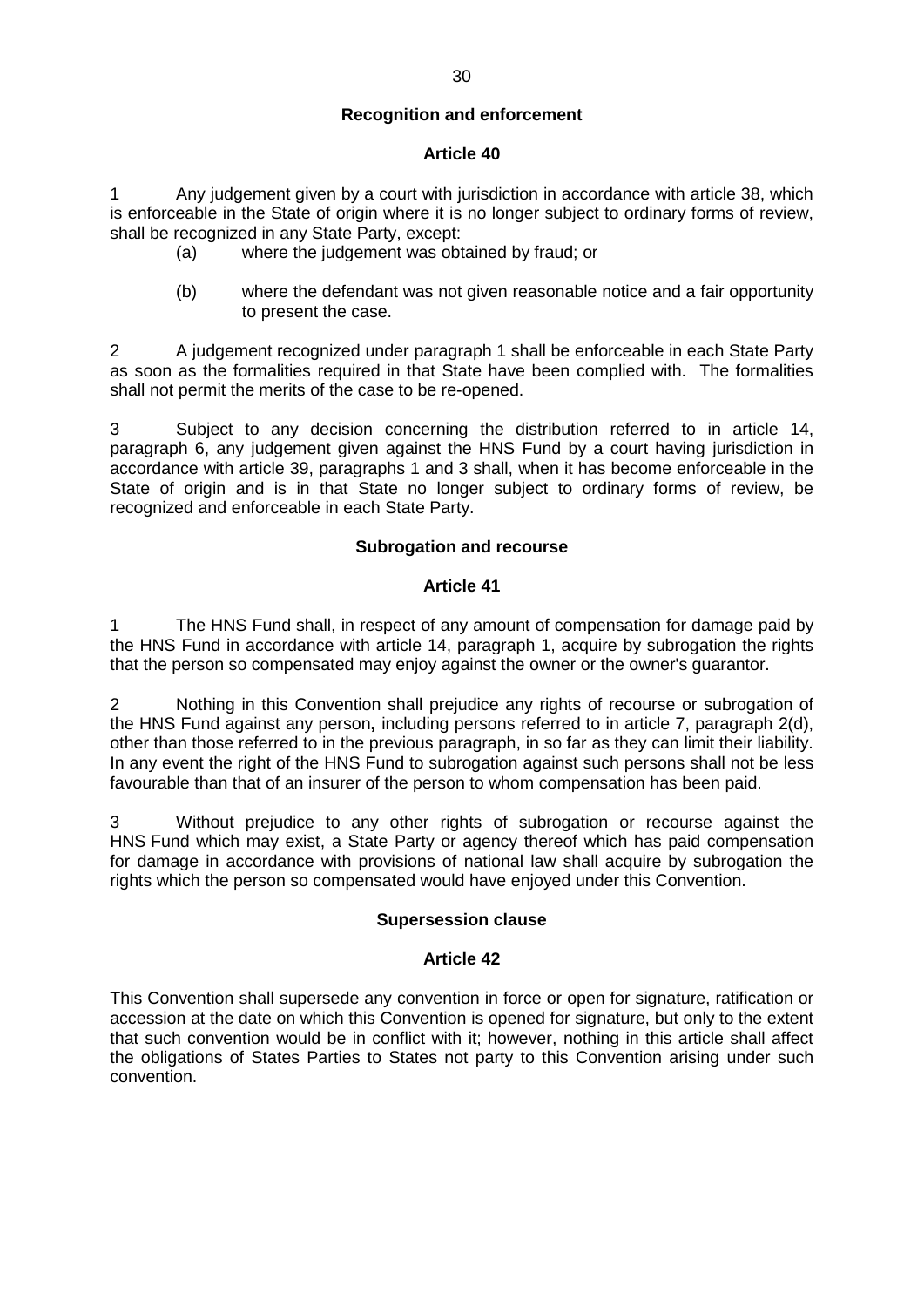## **Chapter V**

### **TRANSITIONAL PROVISIONS**

#### **First session of the Assembly**

#### **Article 43**

The Secretary-General shall convene the first session of the Assembly. This session shall take place as soon as possible after the entry into force of this Convention and, in any case, not more than thirty days after such entry into force.

# **Article 44**<sup>4</sup>

#### **Final clauses of the International Convention on Liability and Compensation for Damage in Connection with the Carriage of Hazardous and Noxious Substances by Sea, 2010.**

The final clauses of the International Convention on Liability and Compensation for Damage in Connection with the Carriage of Hazardous and Noxious Substances by Sea 2010 shall be the final clauses of the Protocol of 2010 to the International Convention on Liability and Compensation for Damage in Connection with the Carriage of Hazardous and Noxious Substances by Sea, 1996.

 <sup>4</sup> It may be noted that article 19 of the Protocol of 2010 inserts this article as number 44*bis*; however, since article 16 of the Protocol of 2010 deletes article 43 of the Convention and renumbers article 44 as article 43, the Secretariat has renumbered this article as 44, instead of 44*bis.*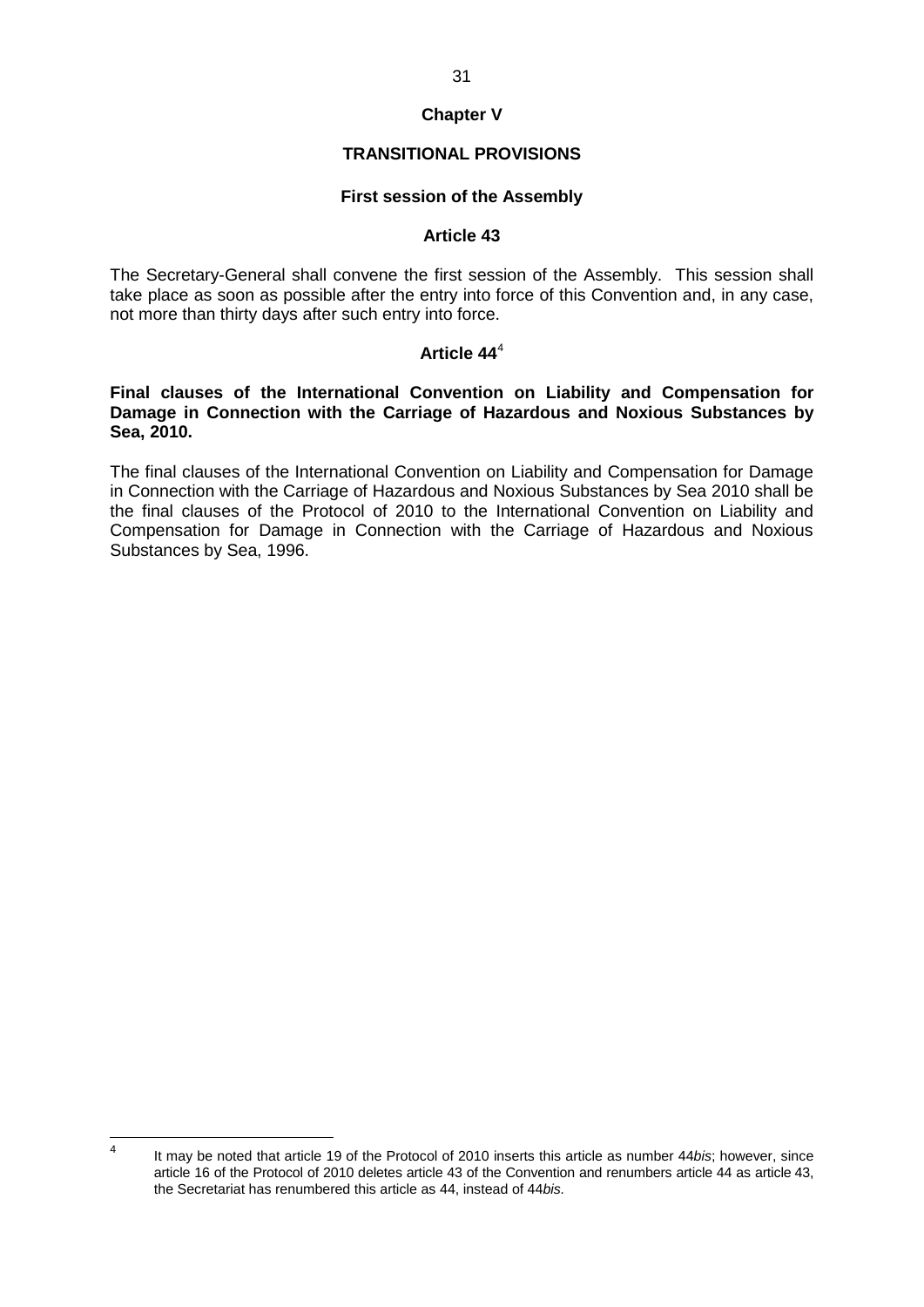# **Chapter VI**

# **FINAL CLAUSES**

**[Articles 20 to 29 of the Protocol of 2010 to the International Convention on Liability and Compensation for Damage in Connection with the Carriage of Hazardous and Noxious Substances by Sea, 1996**<sup>5</sup> **]**

## **Signature, ratification, acceptance, approval and accession**

### **[P20] Article 45**

1 This Protocol shall be open for signature at the Headquarters of the Organization from 1 November 2010 to 31 October 2011 and shall thereafter remain open for accession.

2 Subject to the provisions in paragraphs 4 and 5, States may express their consent to be bound by this Protocol by:

- (a) signature without reservation as to ratification, acceptance or approval; or
- (b) signature subject to ratification, acceptance or approval followed by ratification, acceptance or approval; or
- (c) accession.

3 Ratification, acceptance, approval or accession shall be effected by the deposit of an instrument to that effect with the Secretary-General.

4 An expression of consent to be bound by this Protocol shall be accompanied by the submission to the Secretary-General of data on the total quantities of contributing cargo liable for contributions received in that State during the preceding calendar year in respect of the general account and each separate account.

5 An expression of consent which is not accompanied by the data referred to in paragraph 4 shall not be accepted by the Secretary-General.

6 Each State which has expressed its consent to be bound by this Protocol shall annually thereafter on or before 31 May until this Protocol enters into force for that State, submit to the Secretary-General data on the total quantities of contributing cargo liable for contributions received in that State during the preceding calendar year in respect of the general account and each separate account.

7 A State which has expressed its consent to be bound by this Protocol and which has not submitted the data on contributing cargo required under paragraph 6 for any relevant years shall, before the entry into force of the Protocol for that State, be temporarily suspended from being a Contracting State until it has submitted the required data.

<sup>&</sup>lt;sup>5</sup> The Secretariat has renumbered the Final Clauses in accordance with the instruction in article 18, paragraph 2, of the 2010 HNS Protocol (text reproduced in footnote 1). For ease of reference the corresponding numbers of the articles in the Protocol are shown in square brackets: e.g. [P20].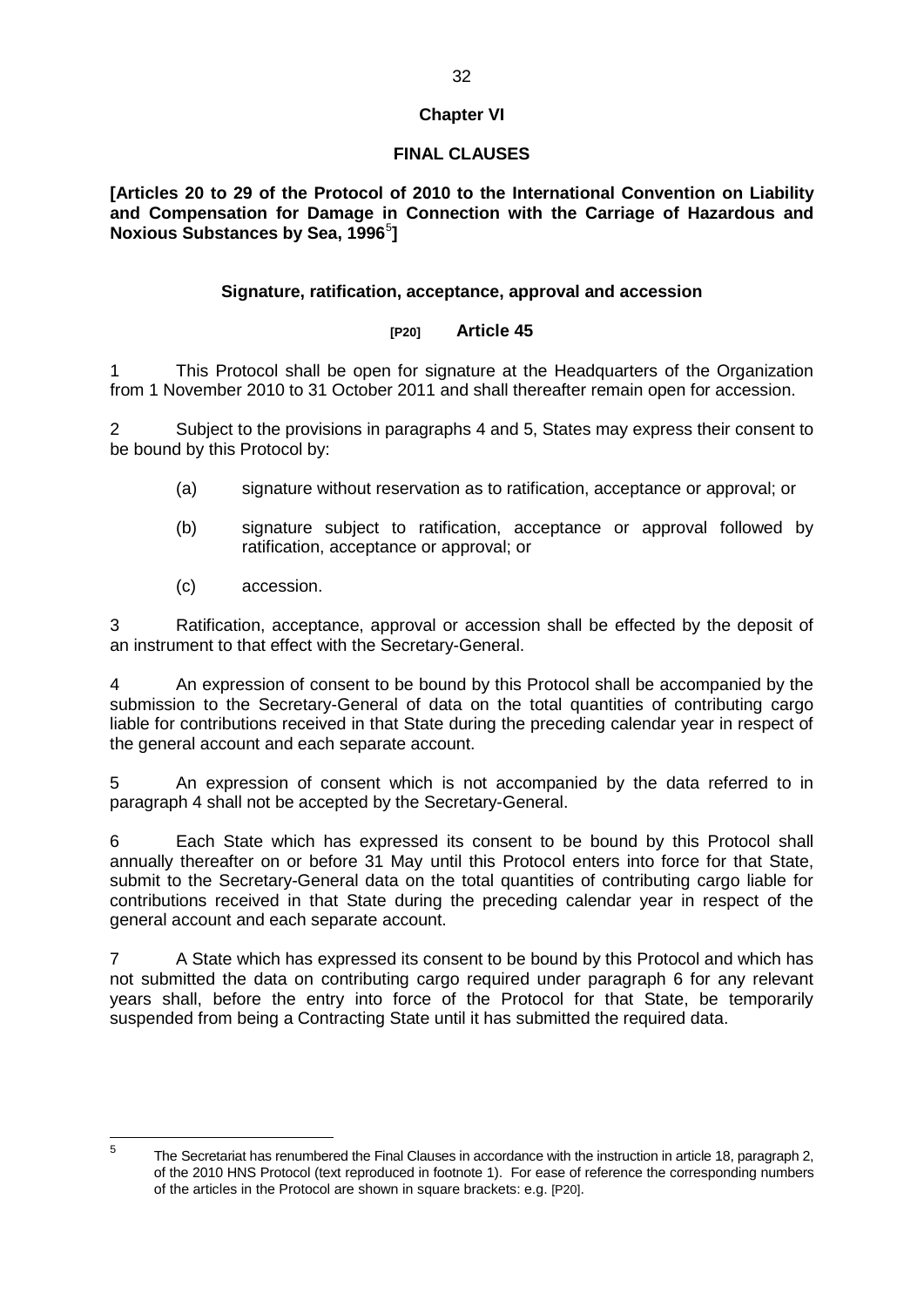8 A State which has expressed its consent to be bound by the International Convention on Liability and Compensation for Damage in Connection with the Carriage of Hazardous and Noxious Substances by Sea, 1996 shall be deemed to have withdrawn this consent on the date on which it has signed this Protocol or deposited an instrument of ratification, acceptance, approval or accession in accordance with paragraph 2.

## **Entry into force**

# **[P21] Article 46**

1 This Protocol shall enter into force eighteen months after the date on which the following conditions are fulfilled:

- (a) at least twelve States, including four States each with not less than 2 million units of gross tonnage, have expressed their consent to be bound by it; and
- (b) the Secretary-General has received information in accordance with article 45 [P20], paragraphs 4 and 6, that those persons in such States who would be liable to contribute pursuant to article 18, paragraphs 1(a) and (c), of the Convention, as amended by this Protocol, have received during the preceding calendar year a total quantity of at least 40 million tonnes of cargo contributing to the general account.

2 For a State which expresses its consent to be bound by this Protocol after the conditions for entry into force have been met, such consent shall take effect three months after the date of expression of such consent, or on the date on which this Protocol enters into force in accordance with paragraph 1, whichever is the later.

## **Revision and amendment**

### **[P22] Article 47**

1 A conference for the purpose of revising or amending the Convention, as amended by this Protocol, may be convened by the Organization.

2 The Secretary-General shall convene a conference of the States Parties to this Protocol, for revising or amending the Convention, as amended by this Protocol, at the request of six States Parties or one third of the States Parties, whichever is the higher figure.

3 Any instrument of ratification, acceptance, approval or accession deposited after the date of entry into force of an amendment to the Convention, as amended by this Protocol, shall be deemed to apply to the Convention as amended.

### **Amendment of limits**

### **[P23] Article 48**

1 Without prejudice to the provisions of article 47 [P22], the special procedure in this article shall apply solely for the purposes of amending the limits set out in article 9, paragraph 1, and article 14, paragraph 5, of the Convention, as amended by this Protocol.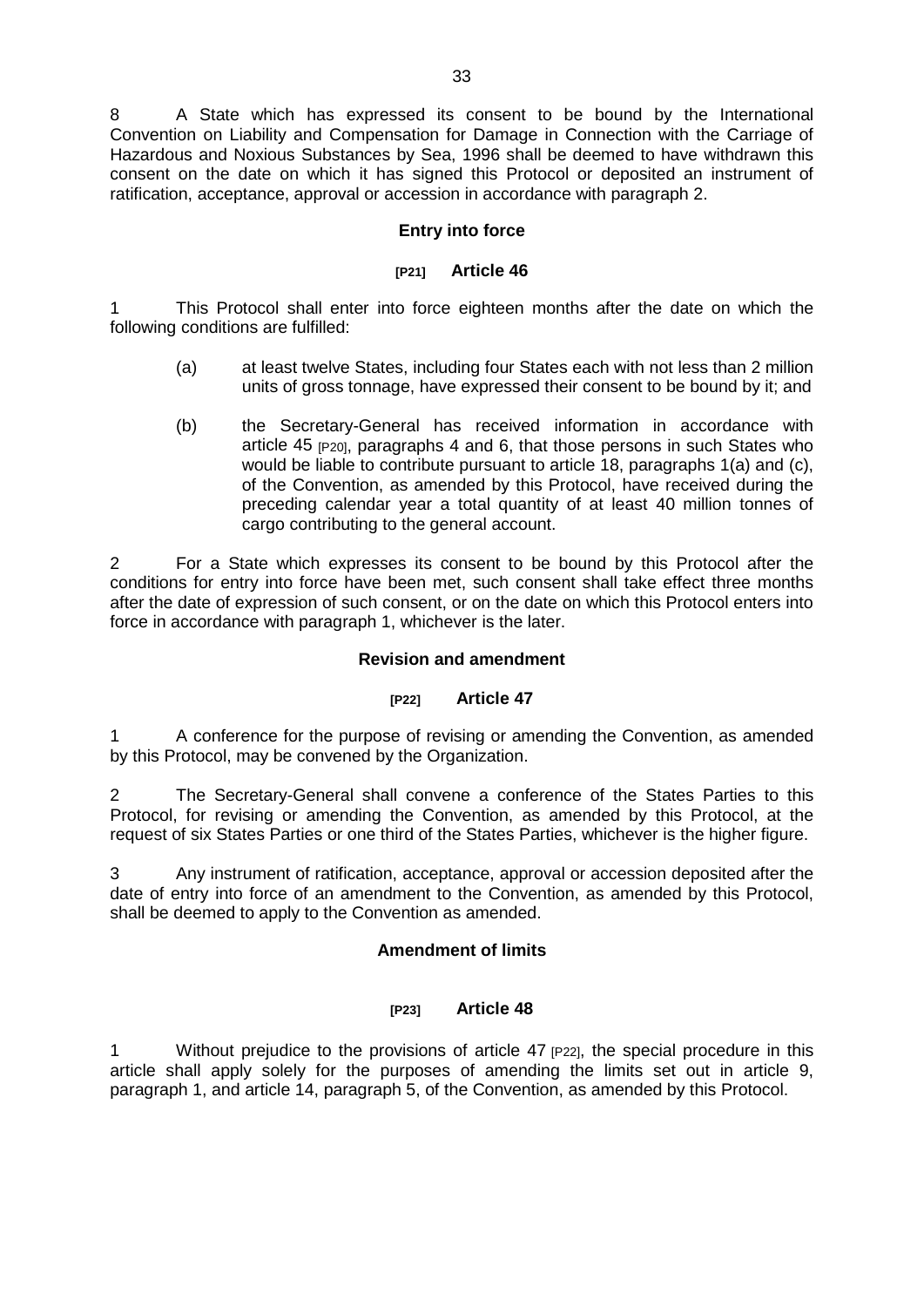2 Upon the request of at least one half, but in no case less than six, of the States Parties, any proposal to amend the limits specified in article 9, paragraph 1, and article 14, paragraph 5, of the Convention, as amended by this Protocol, shall be circulated by the Secretary-General to all Members of the Organization and to all Contracting States.

3 Any amendment proposed and circulated in accordance with paragraph 2 shall be submitted to the Legal Committee of the Organization (the Legal Committee) for consideration at a date at least six months after the date of its circulation.

4 All Contracting States, whether or not Members of the Organization, shall be entitled to participate in the proceedings of the Legal Committee for the consideration and adoption of amendments.

5 Amendments shall be adopted by a two-thirds majority of the Contracting States present and voting in the Legal Committee, expanded as provided in paragraph 4, on condition that at least one half of the Contracting States shall be present at the time of voting.

6 When acting on a proposal to amend the limits, the Legal Committee shall take into account the experience of incidents, in particular the amount of damage resulting therefrom, changes in the monetary values, and the effect of the proposed amendment on the cost of insurance. It shall also take into account the relationship between the limits established in article 9, paragraph 1, and those in article 14, paragraph 5, of the Convention, as amended by this Protocol.

- 7 (a) No amendment of the limits under this article may be considered less than five years from the date this Protocol was opened for signature nor less than five years from the date of entry into force of a previous amendment under this article.
	- (b) No limit may be increased so as to exceed an amount which corresponds to a limit laid down in this Protocol increased by six per cent per year calculated on a compound basis from the date on which this Protocol was opened for signature.
	- (c) No limit may be increased so as to exceed an amount which corresponds to a limit laid down in this Protocol multiplied by three.

8 Any amendment adopted in accordance with paragraph 5 shall be notified by the Organization to all Contracting States. The amendment shall be deemed to have been accepted at the end of a period of eighteen months after the date of notification, unless within that period no less than one-fourth of the States which were Contracting States at the time of the adoption of the amendment have communicated to the Secretary-General that they do not accept the amendment, in which case the amendment is rejected and shall have no effect.

9 An amendment deemed to have been accepted in accordance with paragraph 8 shall enter into force eighteen months after its acceptance.

10 All Contracting States shall be bound by the amendment, unless they denounce this Protocol in accordance with article 49  $[P24]$ , paragraphs 1 and 2, at least six months before the amendment enters into force. Such denunciation shall take effect when the amendment enters into force.

11 When an amendment has been adopted but the eighteen-month period for its acceptance has not yet expired, a State which becomes a Contracting State during that period shall be bound by the amendment if it enters into force. A State which becomes a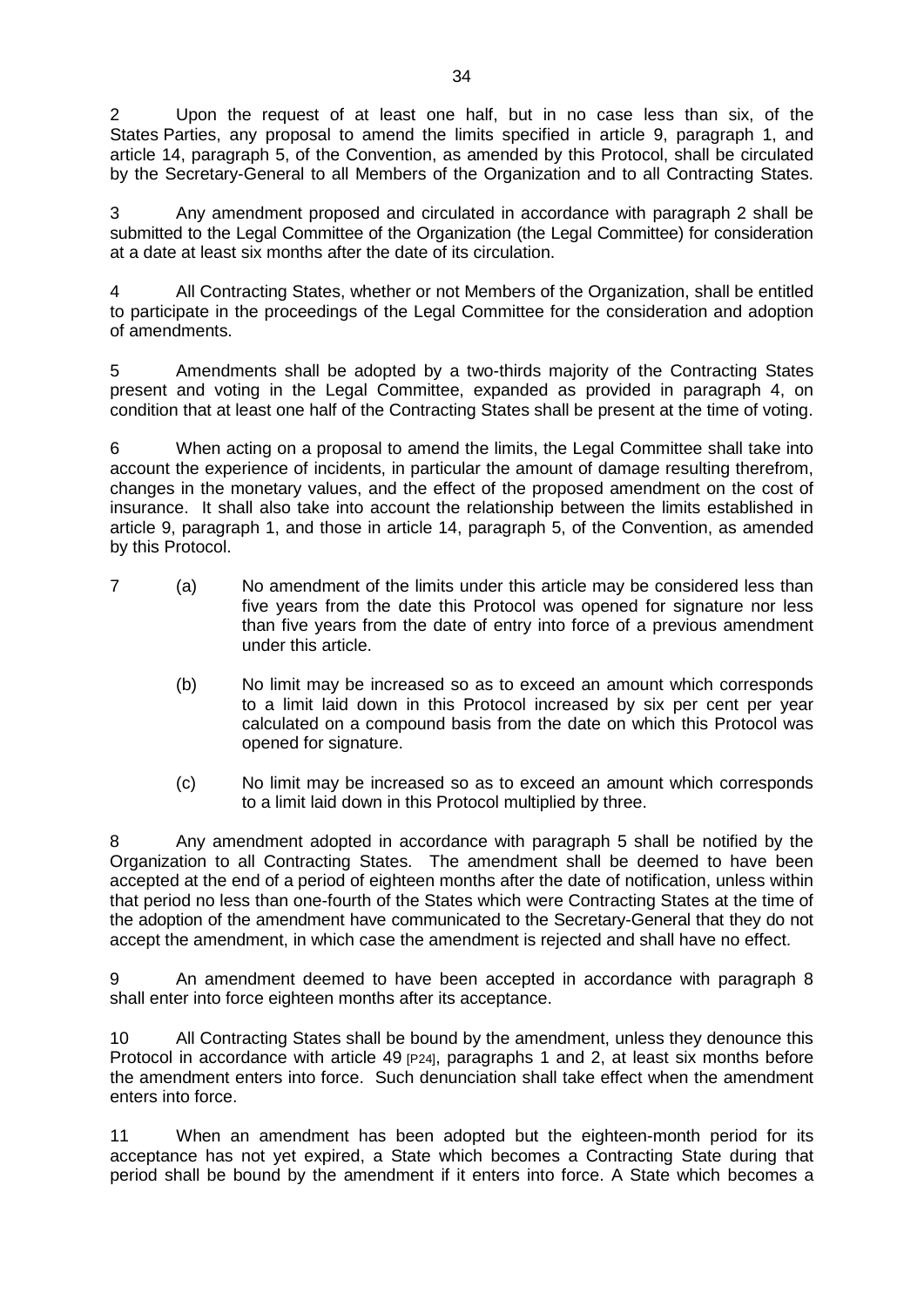Contracting State after that period shall be bound by an amendment which has been accepted in accordance with paragraph 8. In the cases referred to in this paragraph, a State becomes bound by an amendment when that amendment enters into force, or when this Protocol enters into force for that State, if later.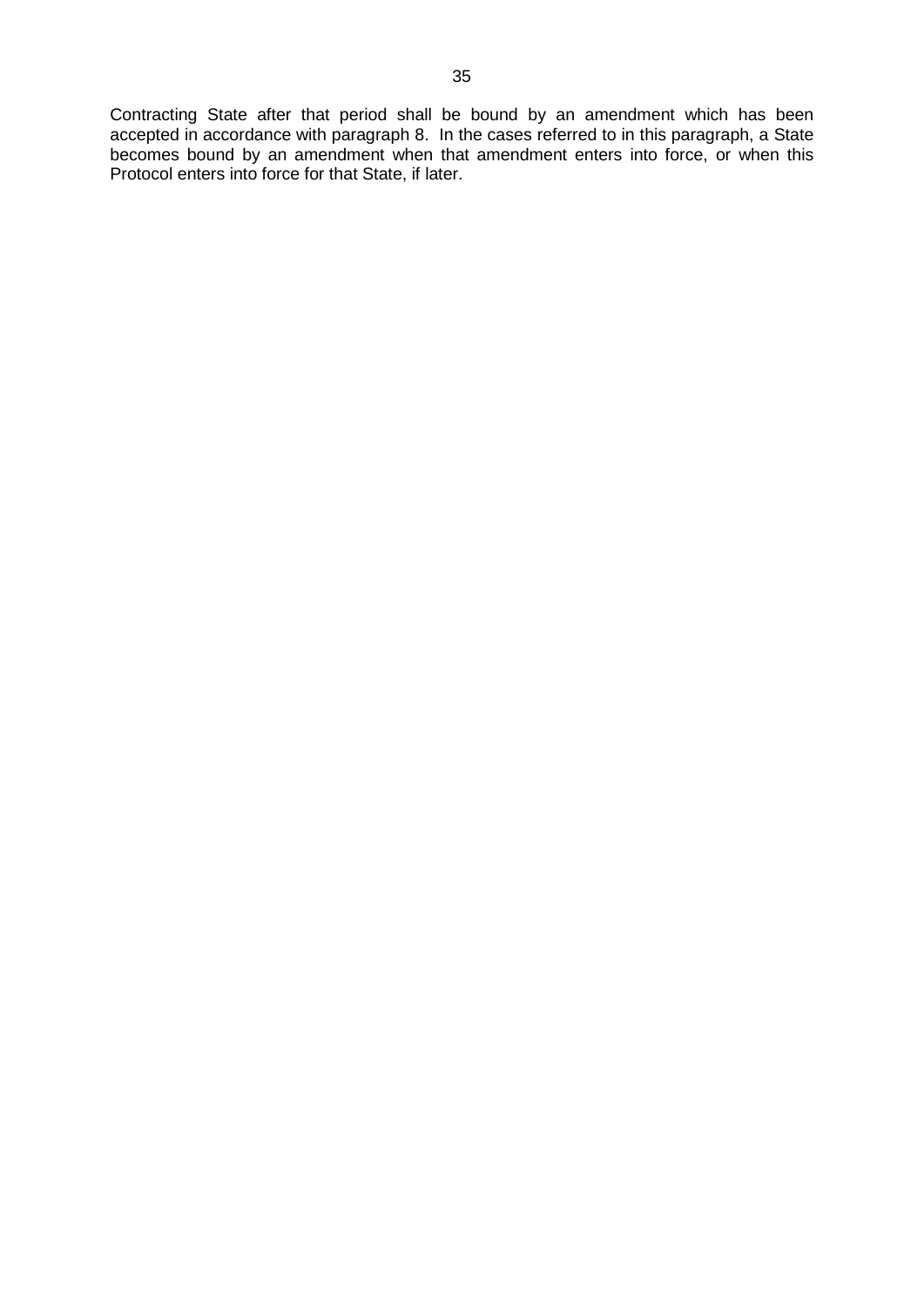### **Denunciation**

#### **[P24] Article 49**

1 This Protocol may be denounced by any State Party at any time after the expiry of one year following the date on which this Protocol comes into force for that State.

2 Denunciation shall be effected by the deposit of an instrument to that effect with the Secretary-General.

3 A denunciation shall take effect twelve months, or such longer period as may be specified in the instrument of denunciation, following its receipt by the Secretary-General.

4 Notwithstanding a denunciation by a State Party pursuant to this article, any provisions of this Protocol relating to obligations to make contributions under articles 18, 19 or article 21, paragraph 5, of the Convention, as amended by this Protocol, in respect of such payments of compensation as the Assembly may decide relating to an incident which occurs before the denunciation takes effect shall continue to apply.

### **Extraordinary sessions of the Assembly**

## **[P25] Article 50**

1 Any State Party may, within ninety days after the deposit of an instrument of denunciation the result of which it considers will significantly increase the level of contributions from the remaining States Parties, request the Director to convene an extraordinary session of the Assembly. The Director shall convene the Assembly to meet not less than sixty days after receipt of the request.

2 The Director may take the initiative to convene an extraordinary session of the Assembly to meet within sixty days after the deposit of any instrument of denunciation, if the Director considers that such denunciation will result in a significant increase in the level of contributions from the remaining States Parties.

3 If the Assembly, at an extraordinary session convened in accordance with paragraph 1 or 2, decides that the denunciation will result in a significant increase in the level of contributions from the remaining States Parties, any such State may, not later than one hundred and twenty days before the date on which the denunciation takes effect, denounce this Protocol with effect from the same date.

### **Cessation**

#### **[P26] Article 51**

1 This Protocol shall cease to be in force:

- (a) on the date when the number of States Parties falls below six; or
- (b) twelve months after the date on which data concerning a previous calendar year were to be communicated to the Director in accordance with article 21 of the Convention, as amended by this Protocol, if the data show that the total quantity of contributing cargo to the general account in accordance with article 18, paragraphs 1(a) and (c), of the Convention, as amended by this Protocol, received in the States Parties in that preceding calendar year was less than 30 million tonnes.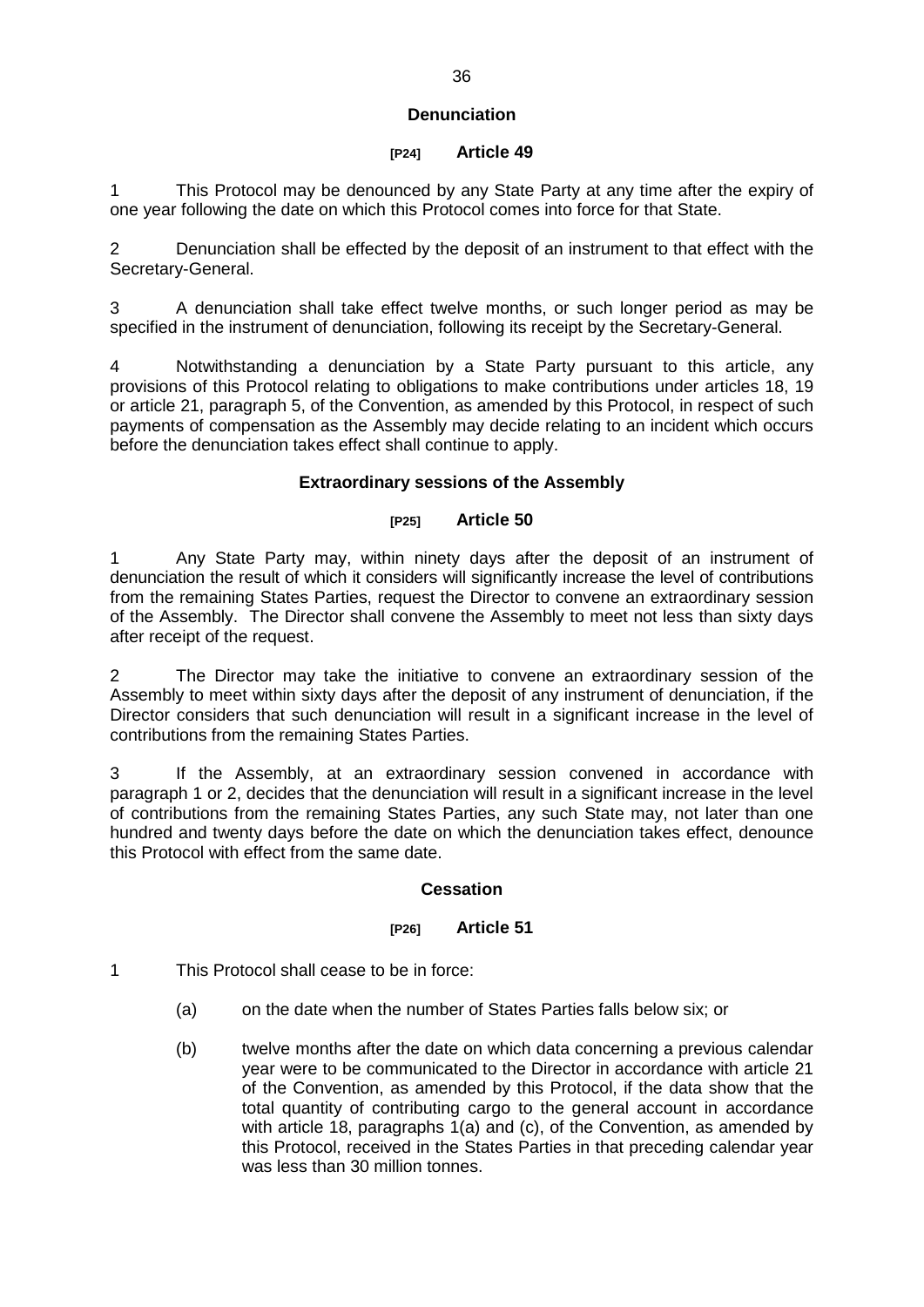Notwithstanding subparagraph (b), if the total quantity of contributing cargo to the general account in accordance with article 18, paragraphs 1(a) and (c), of the Convention, as amended by this Protocol, received in the States Parties in the preceding calendar year was less than 30 million tonnes but more than 25 million tonnes, the Assembly may, if it considers that this was due to exceptional circumstances and is not likely to be repeated, decide before the expiry of the above-mentioned twelve-month period that the Protocol shall continue to be in force. The Assembly may not, however, take such a decision in more than two subsequent years.

2 States which are bound by this Protocol on the day before the date it ceases to be in force shall enable the HNS Fund to exercise its functions as described under article 52 [P27] and shall, for that purpose only, remain bound by this Protocol.

### **Winding up of the HNS Fund**

#### **[P27] Article 52**

1 If this Protocol ceases to be in force, the HNS Fund shall nevertheless:

- (a) meet its obligations in respect of any incident occurring before this Protocol ceased to be in force; and
- (b) be entitled to exercise its rights to contributions to the extent that these contributions are necessary to meet the obligations under (a), including expenses for the administration of the HNS Fund necessary for this purpose.

2 The Assembly shall take all appropriate measures to complete the winding up of the HNS Fund including the distribution in an equitable manner of any remaining assets among those persons who have contributed to the HNS Fund.

3 For the purposes of this article the HNS Fund shall remain a legal person.

### **Depositary**

## **[P28] Article 53**

1 This Protocol and any amendment adopted under article 48 [P23] shall be deposited with the Secretary-General.

- 2 The Secretary-General shall:
	- (a) inform all States which have signed this Protocol or acceded thereto, and all Members of the Organization, of:
		- (i) each new signature or deposit of an instrument of ratification, acceptance, approval or accession together with the date thereof and data on contributing cargo submitted in accordance with article 45 <sub>[P20]</sub>, paragraph 4;
		- (ii) data on contributing cargo submitted annually thereafter, in accordance with article 45 [P20], paragraph 6, until the date of entry into force of this Protocol;
		- (iii) the date of entry into force of this Protocol;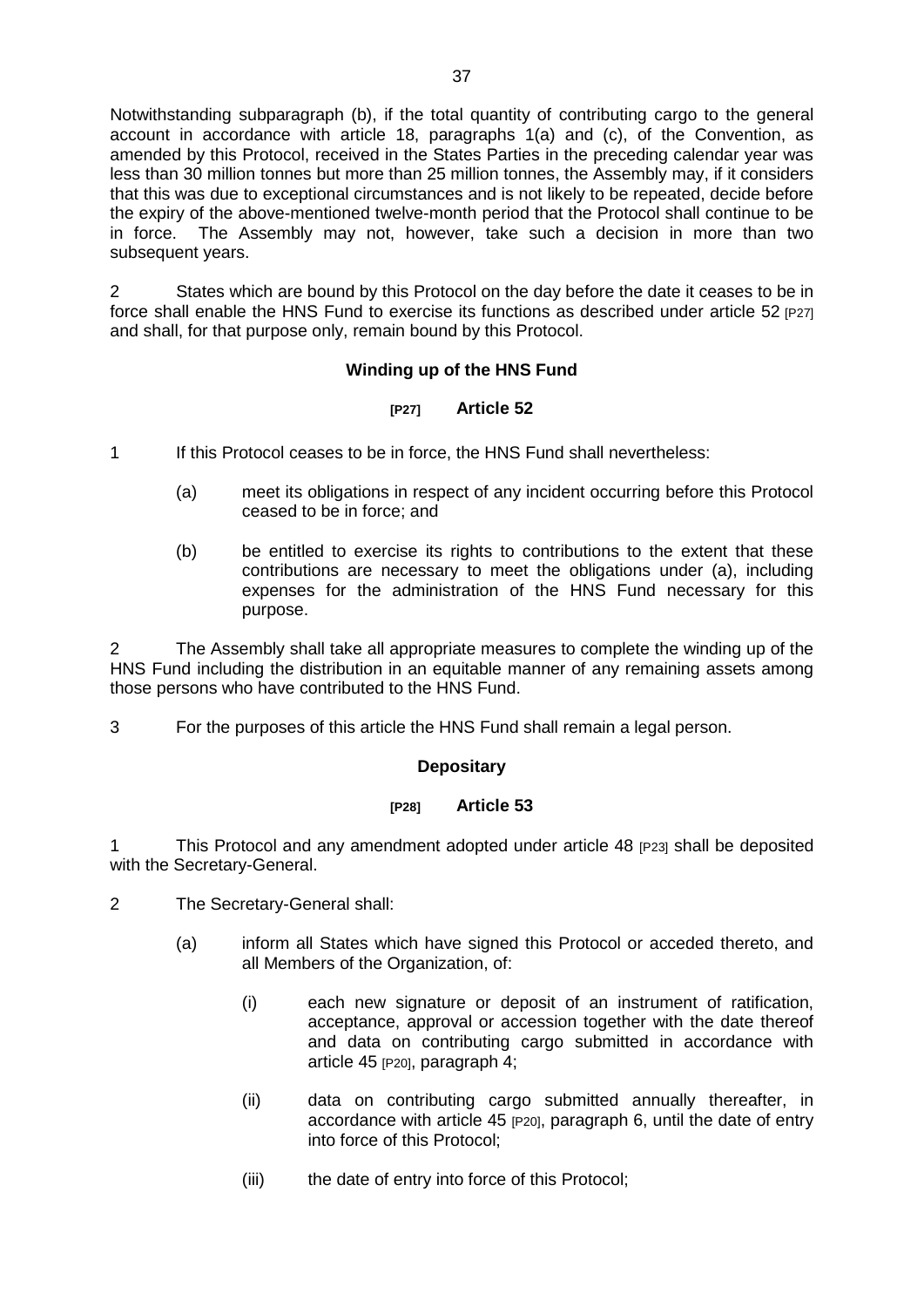- (iv) any proposal to amend the limits on the amounts of compensation which has been made in accordance with article  $48$   $p23$ , paragraph 2;
- (v) any amendment which has been adopted in accordance with article 48 (P23), paragraph 5;
- (vi) any amendment deemed to have been accepted under article 48 [P23], paragraph 8, together with the date on which that amendment shall enter into force in accordance with article 48 [P23], paragraph 9;
- (vii) the deposit of any instrument of denunciation of this Protocol together with the date on which it is received and the date on which the denunciation takes effect; and
- (viii) any communication called for by any article in this Protocol; and
- (b) transmit certified true copies of this Protocol to all States that have signed this Protocol or acceded thereto.

3 As soon as this Protocol enters into force, a certified true copy thereof shall be transmitted by the depositary to the Secretary-General of the United Nations for registration and publication in accordance with Article 102 of the Charter of the United Nations.

#### **Languages**

#### **[P29] Article 54**

This Protocol is established in a single original in the Arabic, Chinese, English, French, Russian and Spanish languages, each text being equally authentic.

DONE AT London this thirtieth day of April two thousand and ten.

IN WITNESS WHEREOF the undersigned, being duly authorized by their respective Governments for that purpose, have signed this Protocol.

\* \* \*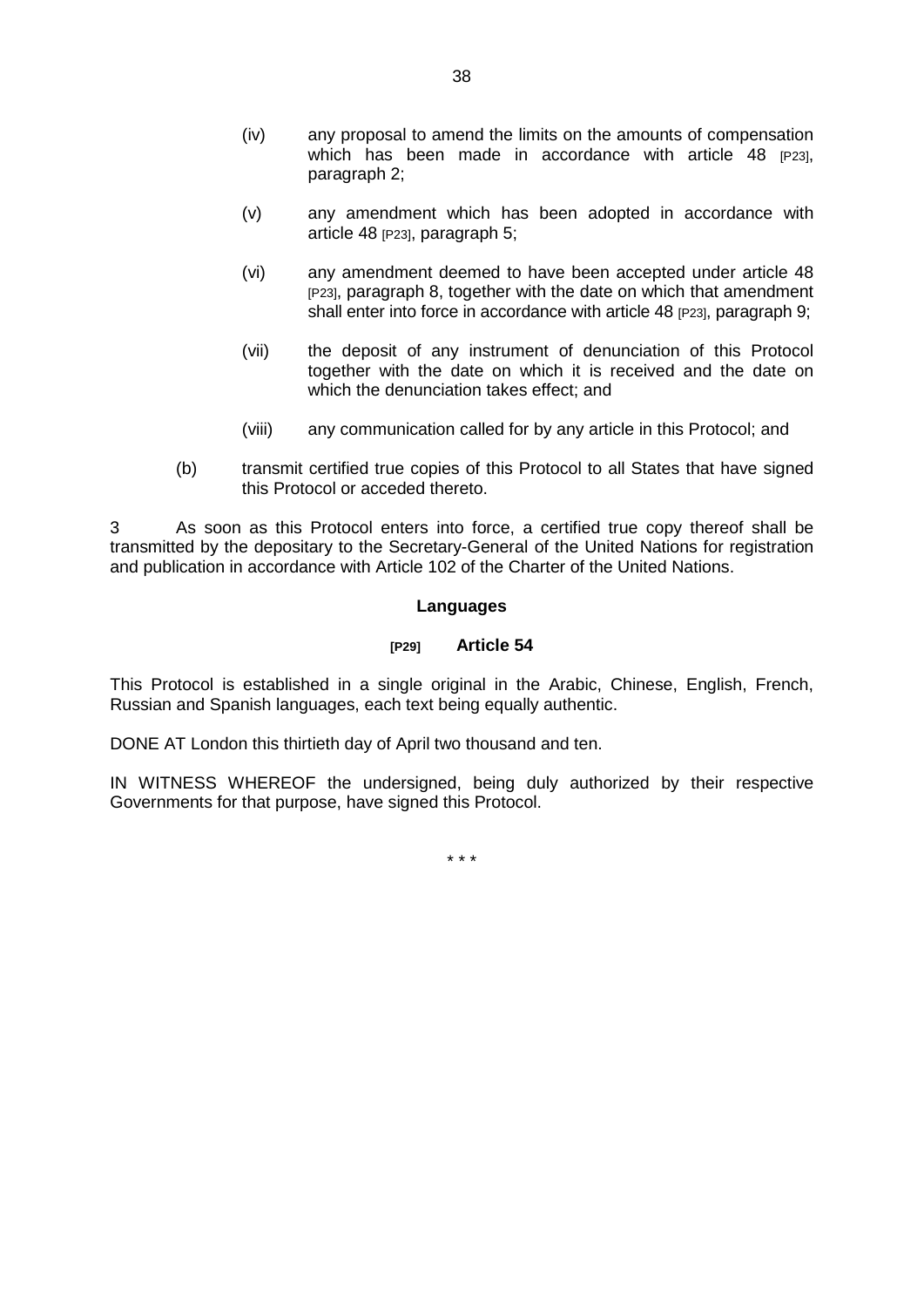### **ANNEX I**

#### **CERTIFICATE OF INSURANCE OR OTHER FINANCIAL SECURITY IN RESPECT OF LIABILITY FOR DAMAGE CAUSED BY HAZARDOUS AND NOXIOUS SUBSTANCES (HNS)**

Issued in accordance with the provisions of Article 12 of the International Convention on Liability and Compensation for Damage in Connection with the Carriage of Hazardous and Noxious Substances by Sea, 2010

| Name of<br>ship | <b>Distinctive</b><br>number<br>or letters | IMO ship<br>identification<br>number | Port of<br>registry | Name and full address of the<br>principal place of business of the<br>owner |
|-----------------|--------------------------------------------|--------------------------------------|---------------------|-----------------------------------------------------------------------------|
|                 |                                            |                                      |                     |                                                                             |

This is to certify that there is in force in respect of the above-named ship a policy of insurance or other financial security satisfying the requirements of Article 12 of the International Convention on Liability and Compensation for Damage in Connection with the Carriage of Hazardous and Noxious Substances by Sea, 2010.

| Name and address of the insurer(s) and/or guarantor(s)     |
|------------------------------------------------------------|
|                                                            |
|                                                            |
|                                                            |
|                                                            |
|                                                            |
| (Full designation of the State)                            |
|                                                            |
| (Place)<br>(Date)                                          |
| (Signature and Title of issuing or<br>certifying official) |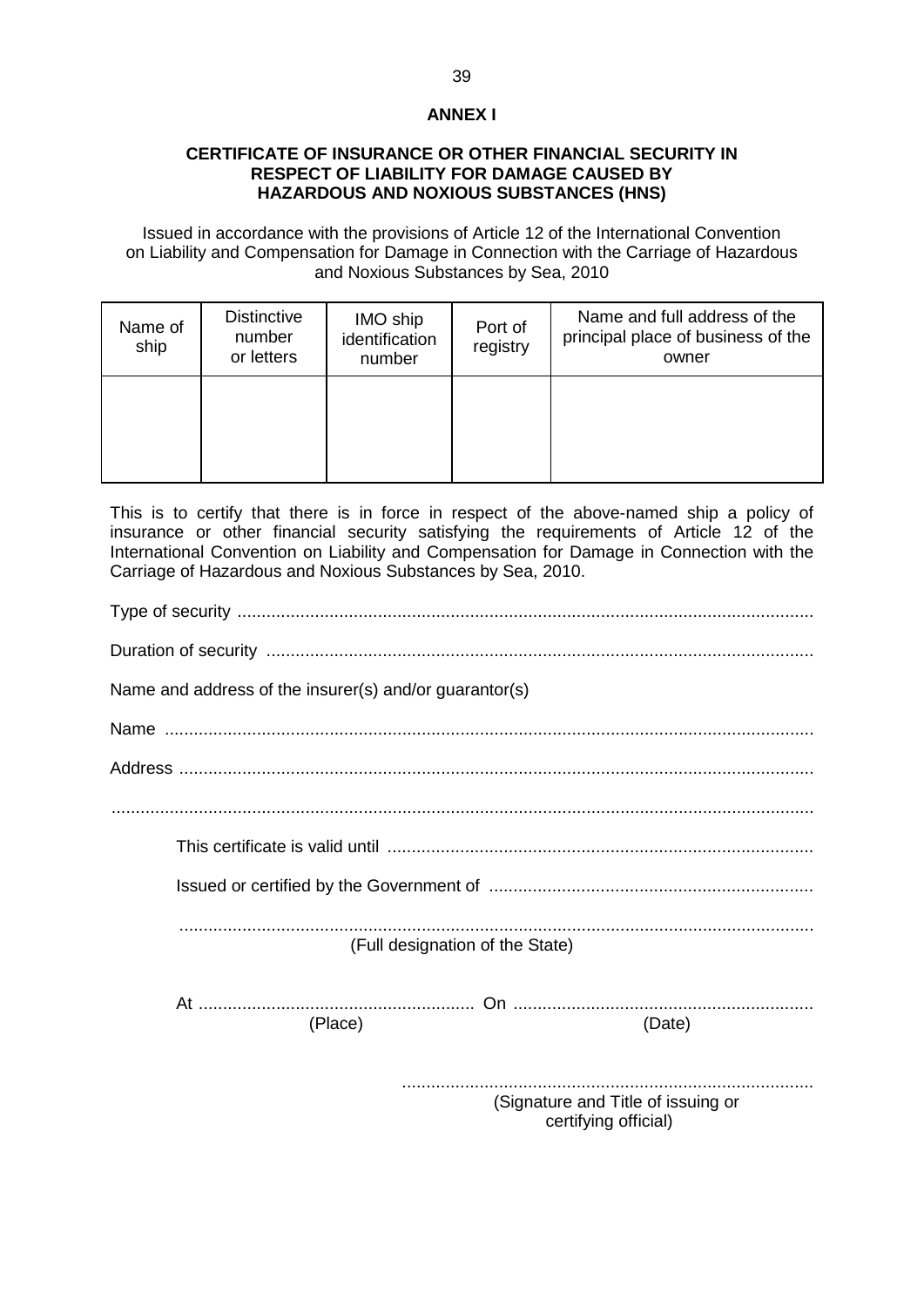#### **Explanatory Notes:**

- 1. If desired, the designation of the State may include a reference to the competent public authority of the country where the certificate is issued.
- 2. If the total amount of security has been furnished by more than one source, the amount of each of them should be indicated.
- 3. If security is furnished in several forms, these should be enumerated.
- 4. The entry "Duration of the Security" must stipulate the date on which such security takes effect.
- 5. The entry "Address" of the insurer(s) and/or guarantor(s) must indicate the principal place of business of the insurer(s) and/or guarantor(s). If appropriate, the place of business where the insurance or other security is established shall be indicated.

\* \* \*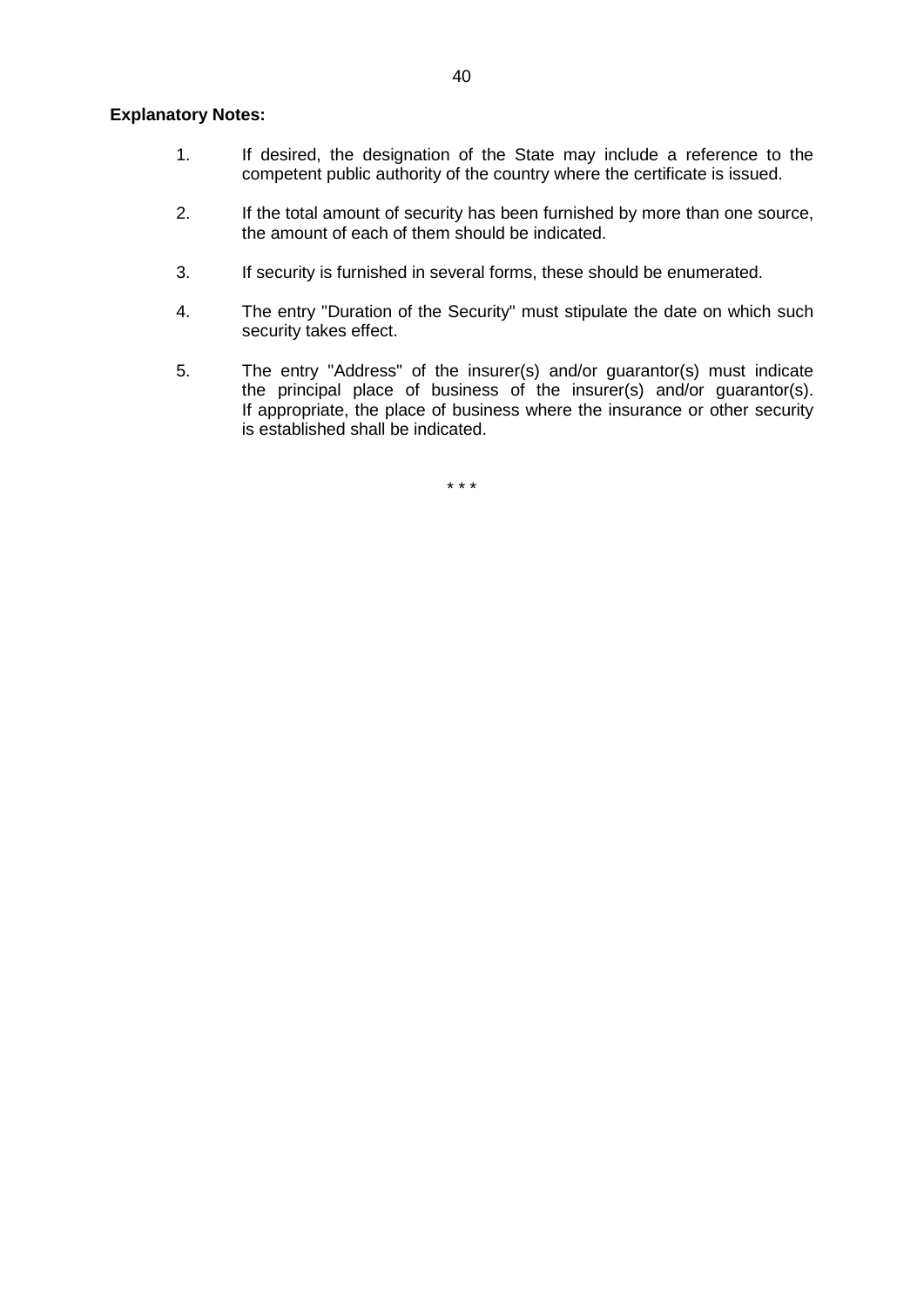#### **ANNEX II**

#### **REGULATIONS FOR THE CALCULATION OF ANNUAL CONTRIBUTIONS TO THE GENERAL ACCOUNT**

#### Regulation 1

1 The fixed sum referred to in article 17, paragraph 3 shall be determined for each sector in accordance with these regulations.

2 When it is necessary to calculate contributions for more than one sector of the general account, a separate fixed sum per unit of contributing cargo shall be calculated for each of the following sectors as may be required:

- (a) solid bulk materials referred to in article 1, paragraph  $5(a)(vii)$ ;
- (b) oil, if the operation of the oil account is postponed or suspended;
- (c) LNG, if the operation of the LNG account is postponed or suspended;
- (d) LPG, if the operation of the LPG account is postponed or suspended;
- (e) other substances.

#### Regulation 2

1 For each sector, the fixed sum per unit of contributing cargo shall be the product of the levy per HNS point and the sector factor for that sector.

2 The levy per HNS point shall be the total annual contributions to be levied to the general account divided by the total HNS points for all sectors.

3 The total HNS points for each sector shall be the product of the total volume, measured in metric tonnes, of contributing cargo for that sector and the corresponding sector factor.

4 A sector factor shall be calculated as the weighted arithmetic average of the claims/volume ratio for that sector for the relevant year and the previous nine years, according to this regulation.

5 Except as provided in paragraph 6, the claims/volume ratio for each of these years shall be calculated as follows:

- (a) established claims, measured in units of account converted from the claim currency using the rate applicable on the date of the incident in question, for damage caused by substances in respect of which contributions to the HNS Fund are due for the relevant year; divided by
- (b) the volume of contributing cargo corresponding to the relevant year.